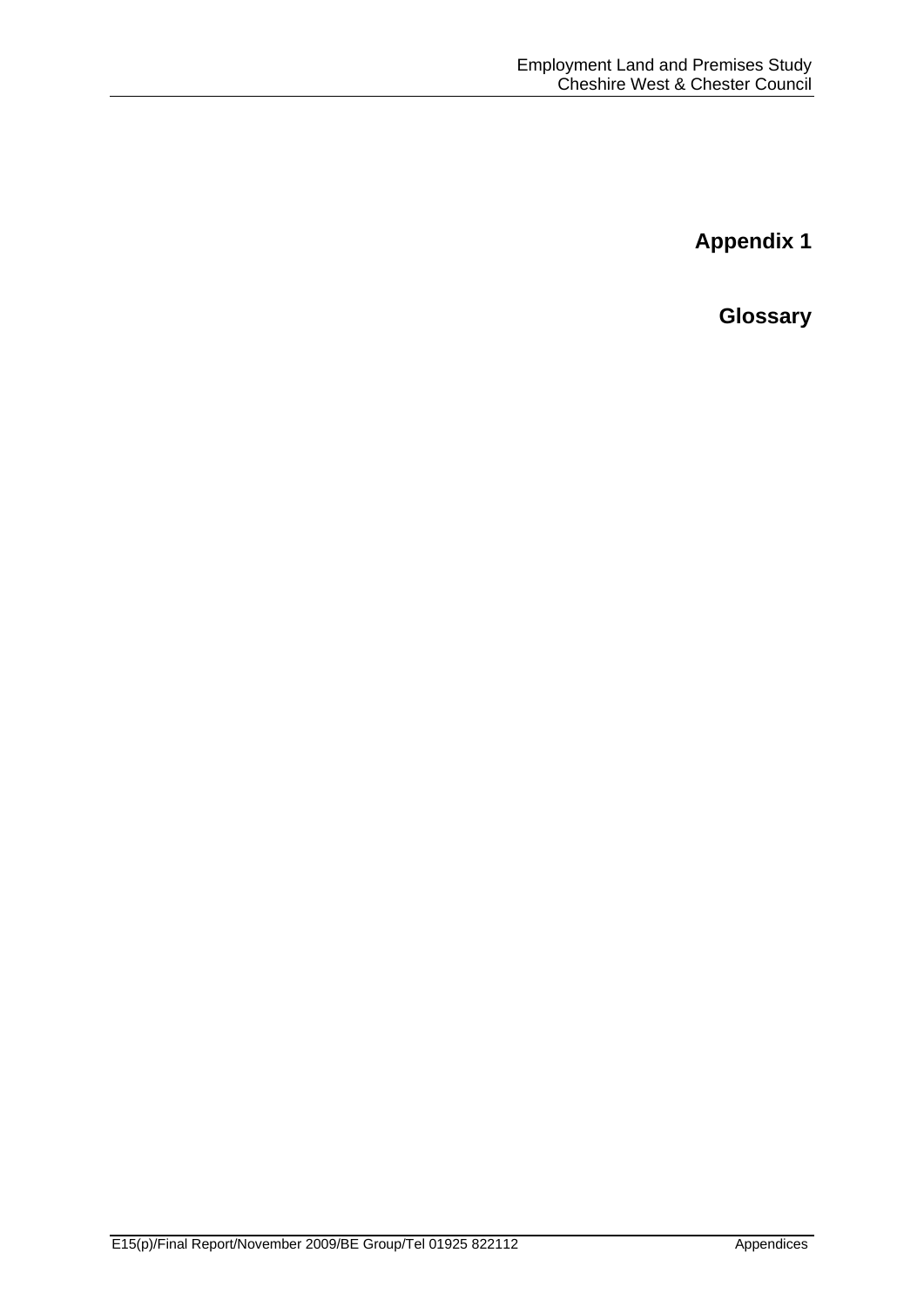## **GLOSSARY**

**4NW** – This is the regional leaders forum for the North West of England. It has responsibility for housing, planning, transport and economic development. They will be the organisation responsible for signing off the proposed single regional strategy, RS2010, which will be produced in partnership with the Northwest Regional Development Agency. The strategy will promote the sustainable economic development and regeneration of the region, and 4NW will ensure it is democratically accountable and wholly relevant to the needs of this region.

**Allocated Land/Sites** – Land which is defined in the development plan as being acceptable in principle for development for a particular purpose and which is not already in use for that purpose.

**Annual Monitoring Report (AMR)** – Part of the local development framework, the annual monitoring report assesses the implementation of the local development scheme and the extent to which policies in local development documents are being successfully implemented. The AMR is submitted to the Government Office for the North West each December and is available to download from the Council's website.

**Area Partnership Board** – Groups that influence and shape policies and action plans for local areas in partnership with stakeholders and communities. There are five area partnership boards in Cheshire West and Chester.

**B Use Classes** – Use Classes Order 1987 as amended. Classes of use for England are set out in the Town and Country Planning (Use Classes) Order 1987 and its subsequent amendments; B1 Business - Offices, research and development, light industry appropriate in a residential area; B2 General industrial; B3-B7 Special Industrial Groups **-** Special industrial uses as set out in the 'Use Classes Schedule', e.g. Oil refining; B8 Storage or distribution - This class includes open air storage.

**Brownfield Land** – See previously developed land.

**Business Improvement District (BID)** – A Business Improvement District is a precisely defined geographical area within which the businesses have voted to invest collectively in local improvements to enhance their trading environment. BIDs do not affect the level or quality of service provided by the local authority to the area. A BID is initiated, financed and led by the commercial sector, providing additional or improved services as identified and requested by local businesses, to the baseline services provided by the local authority in that area.

**Cheshire and Warrington Economic Alliance (CWEA) – Sub regional partnership for** economic development in Cheshire and Warrington. Working in partnership with leaders from both the public and private sectors, CWEA's remit is to develop strategies and action plans that will improve the economy of the sub region by attracting and developing businesses, creating jobs, developing the skills needed for business and ensuring a dynamic, high quality environment for businesses, residents and visitors.

**City Region** – The areas of economic influence surrounding major cities within which most of the people and economic assets of the region lie (e.g. Liverpool City Region).

**Conservation Areas** – Areas of special architectural or historic interest, the character or appearance of which it is desirable to preserve or enhance. Such areas are designated by Local Planning Authorities under the Town and Country Planning Acts.

**Contaminated Land** – Land that is polluted by noxious or toxic substances.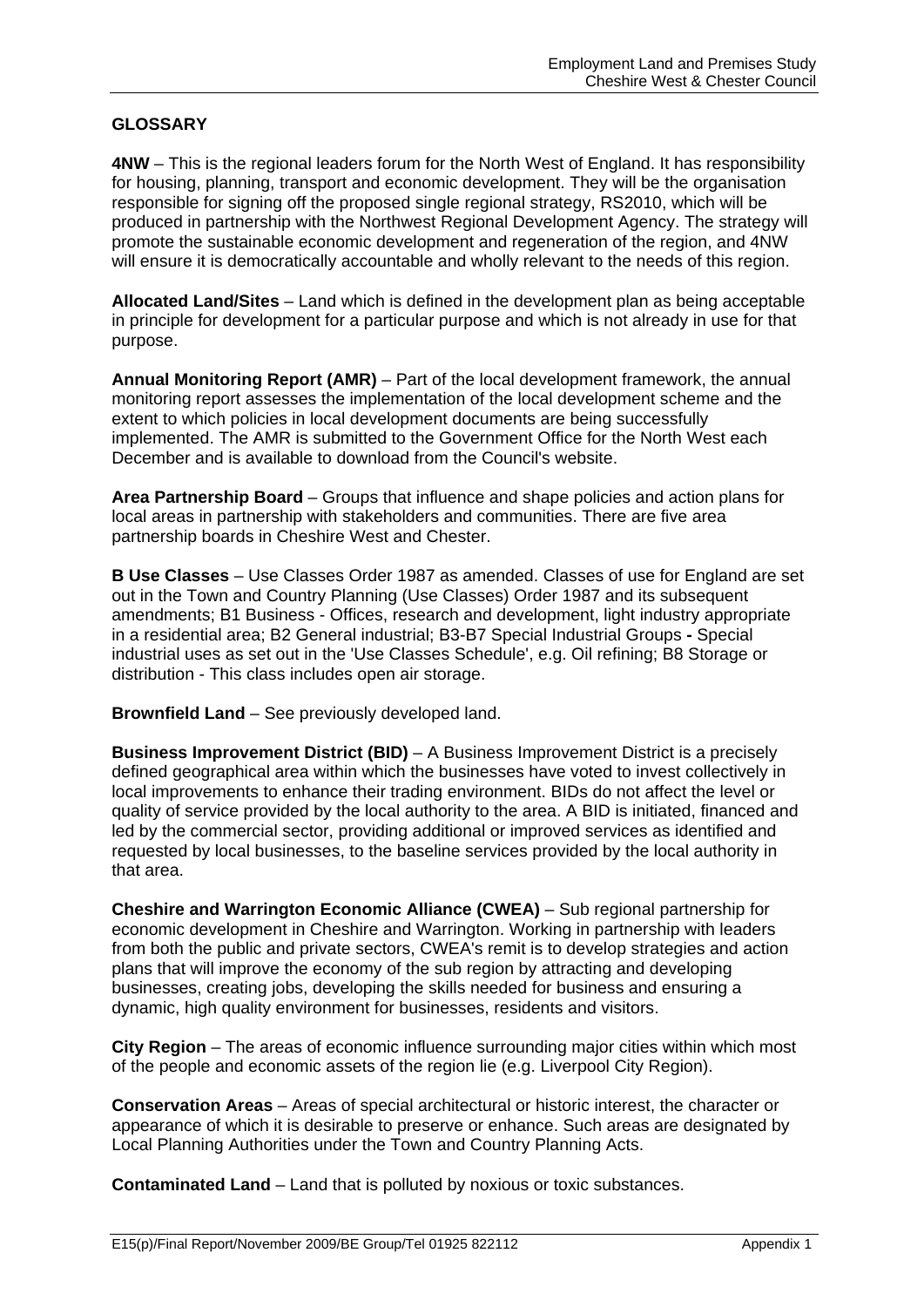**Core Strategy** – Sets out the long-term spatial vision for the local planning authority area, the spatial objectives and strategic policies to deliver that vision. The Core Strategy will have the status of a development plan document.

**Density (of employment/buildings)** – Relates to the number of jobs or floorspace per hectare on a site.

**Development Brief** – Document providing detailed information to guide developers on the type of development, design and layout constraints and other requirements for a particular, usually substantial, site.

**Development Plan** – The development plan consists of the relevant regional spatial strategy and the development plan documents contained within the local development framework.

**Development Plan Documents (DPD)** – Spatial planning documents that are subject to independent examination, and together with the relevant regional spatial strategy, will form the development plan. They can include a core strategy, site-specific allocations of land, area action plans and generic development control policies. The programme for preparing development plan documents is set out in the local development scheme.

**Employment Land Review (ELR)** – Study assessing the supply and demand for employment land within the area. Allows local authorities to assess their portfolio of employment land/sites and make recommendations for future land requirements in the LDF. Important part of the LDF evidence base.

**European Regional Development Fund (ERDF)** – Set up in 1975 to stimulate economic development in less prosperous regions of the European Union (EU). As EU membership has grown, ERDF has developed into a major stream to help redress regional imbalances.

**Greenbelt** – Area of land, largely rural in character, which is adjacent to the main urban areas and which is protected from development by permanent and severe restrictions on building. The emphasis is on restricting the sprawl of urban centres, preventing the coalescence of neighbouring towns and preserving the individual character of settlements, although greenbelts may also provide suitable locations for recreational development and act as a buffer between the most rural countryside and the pressure of growing towns.

**Greenfield** – Land on which no development has previously taken place unless the previous

development was for agriculture or forestry purpose or, the remains of any structure or activity have blended into the landscape.

**Gross Value Added (GVA)** – An indicator of economic prosperity. It measures the contribution to the economy of each individual producer, industry or sector. It is based on the difference between the value of goods and services produced and the cost of raw materials and other inputs that are used in production.

**High Value Added Industry** is one where the value added by an organization or industry as a measure of output is above average. In principle this equates to revenue minus nonlabour costs of inputs, where revenue can be price multiplied by quantity, and costs are usually described by capital (structures, equipment, land), materials, energy, and purchased services.

**Index of Multiple Deprivation (IMD)** – Key source of evidence of deprivation at lower super output area level across England. It measures disadvantage and consists of seven domains, income, employment, health deprivation and disability, education, skills and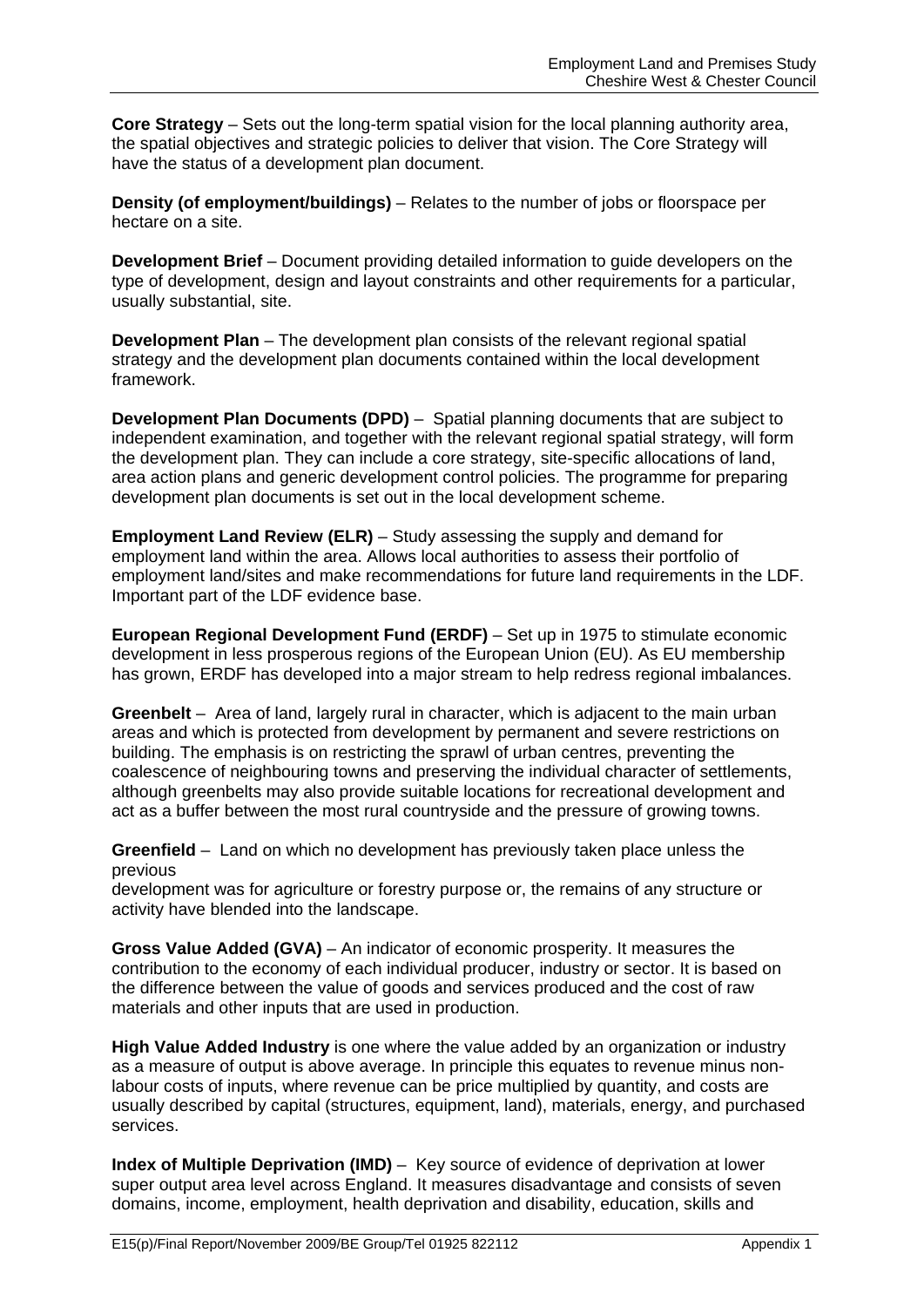training, barriers to housing and services, crime and living environment.

**Issues and Options** – Report produced during the early production stage of the preparation of development plan documents and which may be issued for consultation.

**Knowledge Based Industry** – There is no formal definition for knowledge based industry, but it recognises the importance of high technology industry sectors in driving economic growth. Generally they are sectors with high skill levels or high research and development investment. However it has a complex and multi-dimensional structure. Industry sectors commonly included under the definition include, for example, advanced manufacturing/engineering, creative industries, information and communications technology and biotechnology.

**Landfill** – The deposit of waste onto and into land in such a way that pollution or harm to the environment is prevented and, through restoration, to provide land which may be used for another purpose.

**Local Development Document (LDD)** -The collective term for development plan documents, supplementary planning documents and the Statement of Community Involvement.

**Local Development Framework (LDF)** – A portfolio of local development documents which include the local development scheme, development plan documents, supplementary planning documents, the Statement of Community Involvement and the Annual Monitoring Report. Together with the Regional Spatial Strategy, these documents provide the planning framework for the local authority area.

**Local Government Reorganisation** – The Secretary of State announced in December 2007 that all of the existing local authorities in Cheshire would be abolished in April 2009 and two new unitary councils established, one covering the east of the county and one the west. The new Cheshire West and Chester Council comprises the former local authority areas of Chester, Vale Royal and Ellesmere Port and Neston.

**Local Plan** – A plan setting the statutory planning framework produced under the old planning regulations. The existing Local Plans for the former local authority areas of Chester, Ellesmere Port and Neston and Vale Royal include policies saved by direction of the Secretary of State, which therefore remain valid in the new planning system until replaced by policies in the Cheshire West and Chester LDF and RSS.

**Local Planning Authority** – The body responsible for carrying out the statutory planning functions.

**Lower Super Output Area (LSOA)** – Based on population characteristics rather than administrative boundaries and form the smallest basic units for understanding local information. Middle Super Output Areas are made up of several Lower Super Output Areas.

**Market Segment** – A group of people or organizations sharing one or more characteristics that cause them to have similar product and/or service needs. A true market segment meets all of the following criteria: it is distinct from other segments (different segments have different needs), it is homogeneous within the segment (exhibits common needs); it responds similarly to a market stimulus, and it can be reached by a market intervention.

**Mersey Dee Alliance** – Partnership between the local authorities of Cheshire West and Chester, Flintshire, Wrexham, Denbighshire, Wirral, the Welsh Assembly Government and Merseytravel. The partners have agreed to work together on common strategic interests to ensure a sustainable future for the area.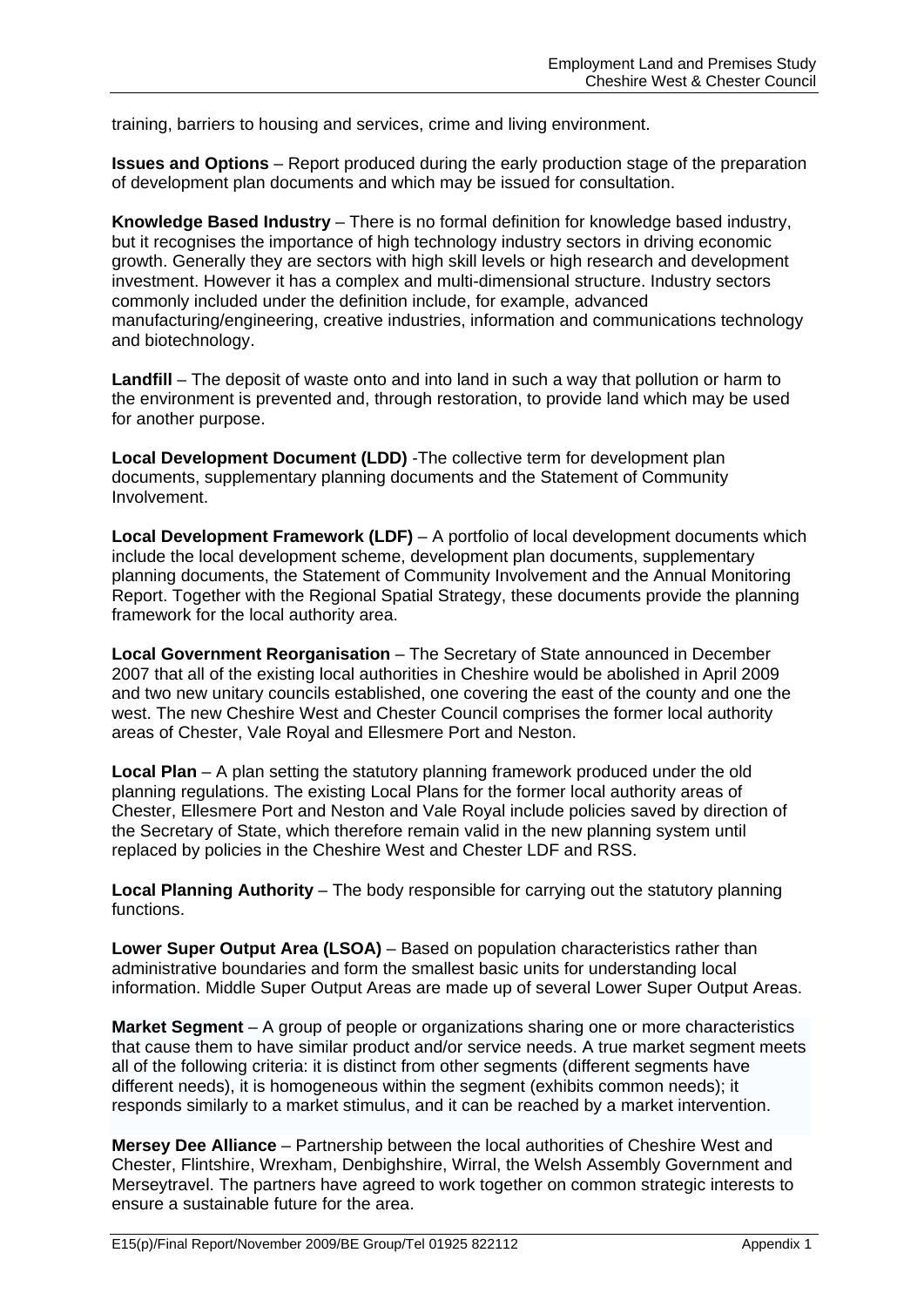**Middle Super Output Area (MSOA)** – Based on population characteristics rather than administrative boundaries and form the mid-level basic units for understanding local information. Middle Super Output Areas are made up of several Lower Super Output Areas.

**North West of England Plan Regional Spatial Strategy to 2021 (RSS) – A document** prepared by the North West Regional Assembly on behalf of the Secretary of State which sets a spatial development framework for the region. It was adopted in September 2008 and forms part of the development plan.

**Northwest Regional Development Agency (NWDA)** – responsible for stimulating economic growth and regeneration in England's North West. The five key priority areas of work are: business, skills and education, people and jobs, infrastructure and quality of life.

**Planning Policy Statement (PPS)** – Previously known as Planning Policy Guidance Notes (PPGs), these give the government's planning policy guidance on various topics that can constitute a material consideration in determining planning applications.

**Preferred Options Document** – Produced as part of the preparation of development plan documents, and is issued for formal public participation.

**Previously Developed Land (PDL)** – Land which is or has been occupied by a permanent (non-agricultural) structure and associated infrastructure, including the area of land attached to a structure as well as the structure itself (e.g. residential property and garden). It excludes land and buildings used for agricultural purposes, forest and woodland and urban open space such as parks, allotments and recreation grounds. Also known as brownfield land.

**RDPE** – The Rural Development Programme for England is jointly funded by the EU, through the European Agricultural Fund for Rural Development, and the Government. £3.3 billion of the total budget will be allocated to agri-environment and other land management schemes. This funding will help farmers to manage the land more sustainably and deliver important outcomes on biodiversity, landscape and access, water quality and climate change. Some £600 million will be made available to make agriculture and forestry more competitive and sustainable and to enhance opportunity in rural areas, e.g. property/business diversification and development.

**Regional Economic Strategy (RES)** – This is the blueprint for economic development in England's North West. It sets out a clear vision for the region's economy and identifies specific priority actions to meet the economic challenges and opportunities of the next ten years and close the economic gap with the rest of England.

**Regional Spatial Strategy (RSS)** – A broad development strategy for a region over a 15 to 20 year period, which forms part of the development plan for the area. As a result of the Planning and Compulsory Purchase Act 2004 Regional Planning Guidance (RPG) has been renamed as Regional Spatial Strategy and forms part of the development plan.

**Regionally Significant Employment Development** – A regionally significant employment development is of major importance for the implementation of the Regional Spatial Strategy or a relevant regional policy because of its scale or nature or the location of that development. It would have repercussions far beyond the boundaries of Cheshire West & Chester.

**Sector** – broad classification for business activities. When based on production there are three broad sectors, primary, secondary and tertiary. There are also public and private ownership sectors. When considering the type of product produced these may also be either industrial or service sector.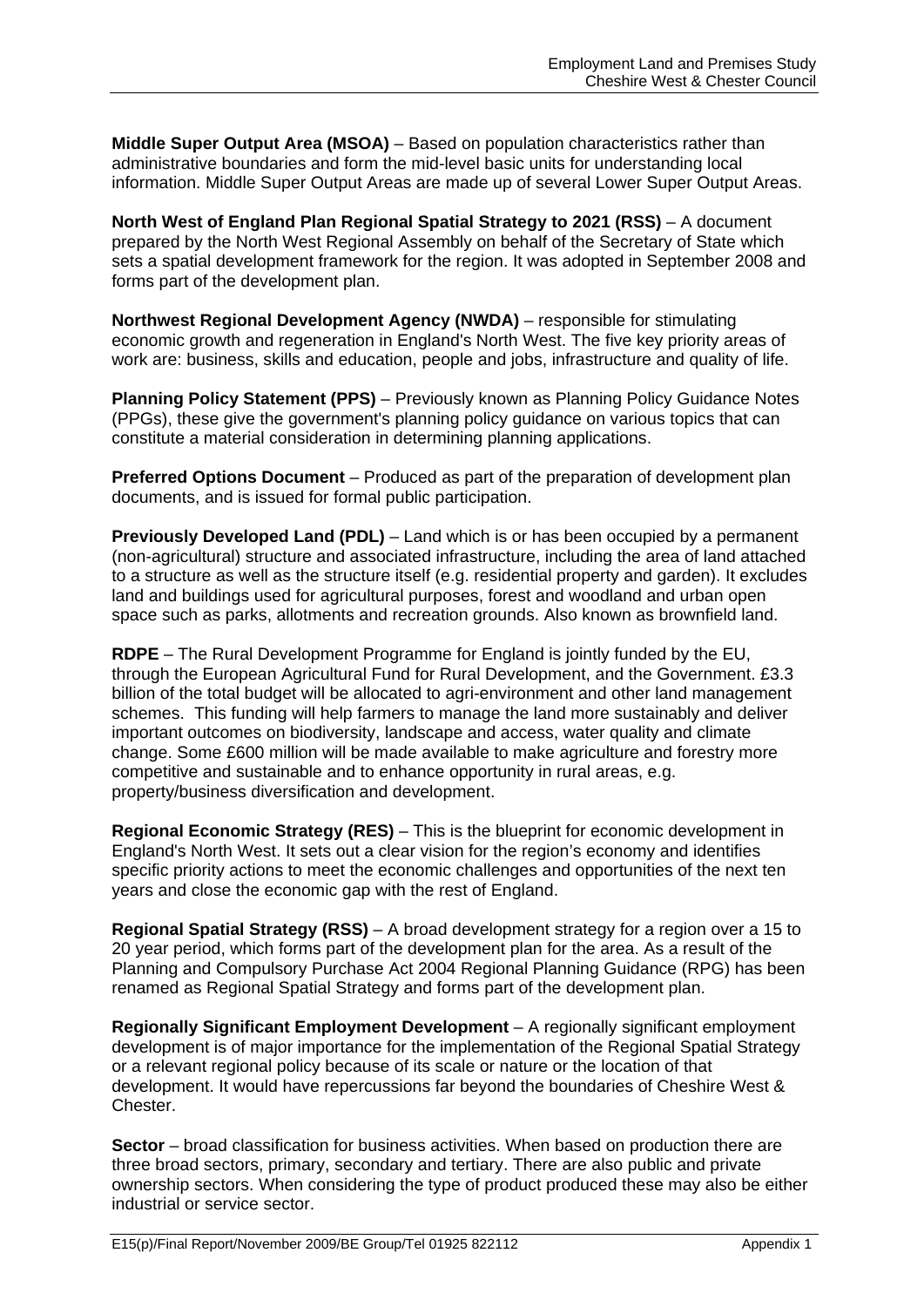**Specialist Uses** – Refers to those specific industry sectors that are, in part, confined to particular areas either through geographic or planning restrictions. They include port-related sectors: oil, chemicals and related industries specifically. But could also include industries such as the automotive sector, environmental technologies, bad neighbour uses and heavy industry.

**Standard Industrial Classification (SIC)** – classifies businesses by type of economic activity. This allows for statistical analysis and comparison.

**Strategic Housing Land Availability Assessment (SHLAA) – Required by PPS3, this is** an assessment of the housing land supply and potential within a local authority area with the intention of demonstrating that sufficient housing supply exists/likely to exist over different time bands.

**Sub-Regional Spatial Strategy (SRSS)** – relates to the North East Wales / West Cheshire Sub-Regional Spatial Strategy (2006-2021). This is a non-statutory strategy that was developed in partnership between local authorities in the sub-region working on common strategic interests. As a major economic area crossing national and sub-regional boundaries partners recognised that alignment of policy initiatives and joining up delivery across a functional economic area is key to meeting the needs of the area's economy and inhabitants.

**Supplementary Planning Document (SPD)** – Guidance notes produced by the local authority, which give advice on particular aspects of policies in development plan documents. They can provide a guide for developers. They do not form part of the development plan and are not subject to independent examination.

**Sustainable Development** – One of the core principles underpinning planning. It can be described as development which meets the needs of the present without compromising the ability of future generations to meet their own needs.

**Windfalls** – Development which comes forward on sites outside of those allocated on the proposals map of the Development Plan is known as 'windfalls'.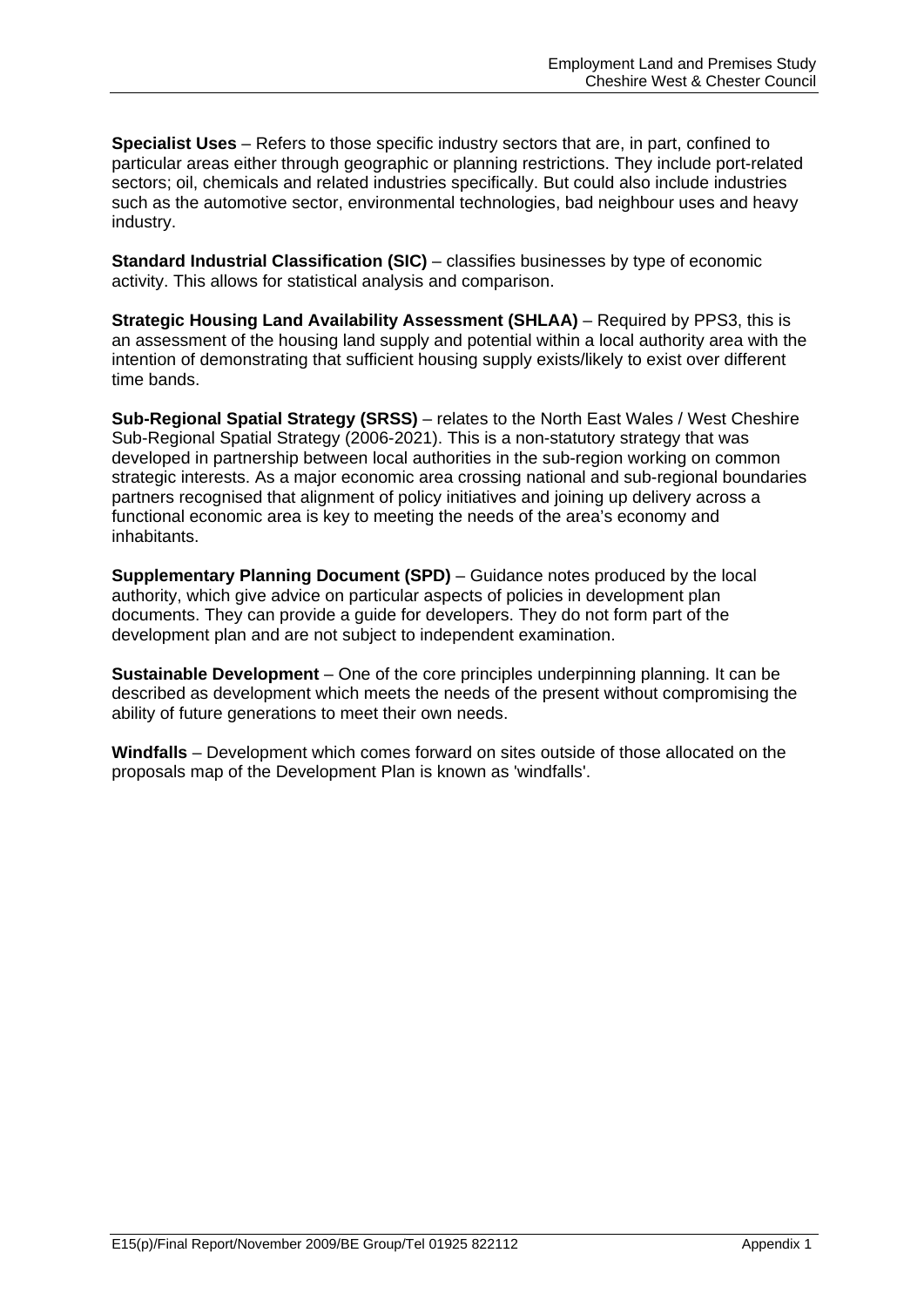**Consultees**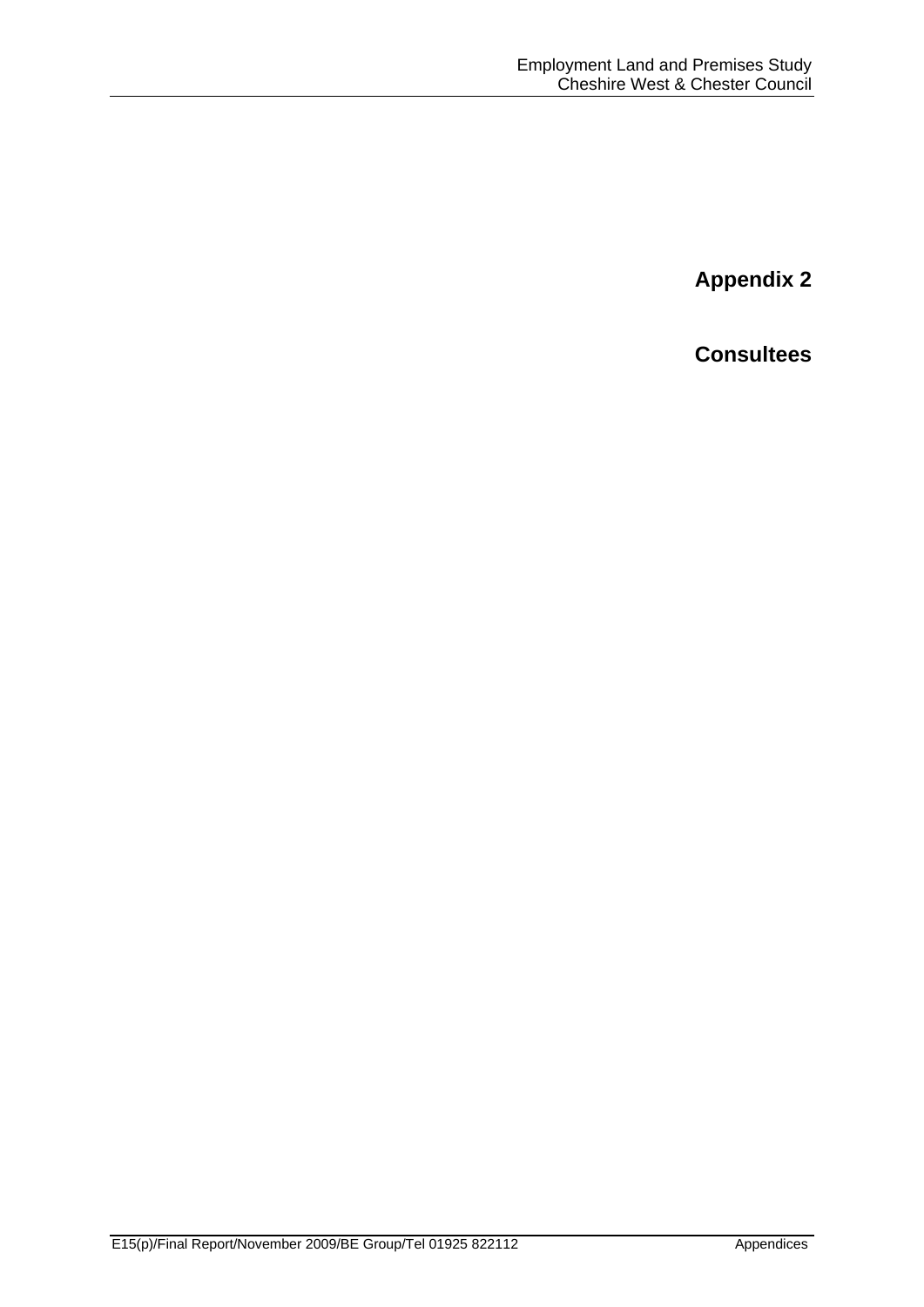### **Consultees**

4NW Bank of America Barlows Bell Developments Bell Meadows Beresford Adams Bolesworth Estate Bolton Birch BP Castrol Brunner Mond Buckinghams Canning O' Neil **CBRE** Cheshire West and Chester Council Chemicals North West Chester Zoo Cholmondeley Estate Clive Watkins **Colliers** CWEA DBH Ellesmere Port Denton Clark Dixon Webb DTZ EA Technology Edwards & Co Edward Symmonds Eric Wright Group Evans Easyspace Fawley Watson Fifield Glyn First Investments Fisher German Frank Marshalls Frogmore Northern GVA Grimley Hurstwood Industrious Ineos Chlor King Sturge Knight Frank Lambert Smith Hampton Lamont Legat Owen Maple Grove Marshall CDP Mason and Partners Cont….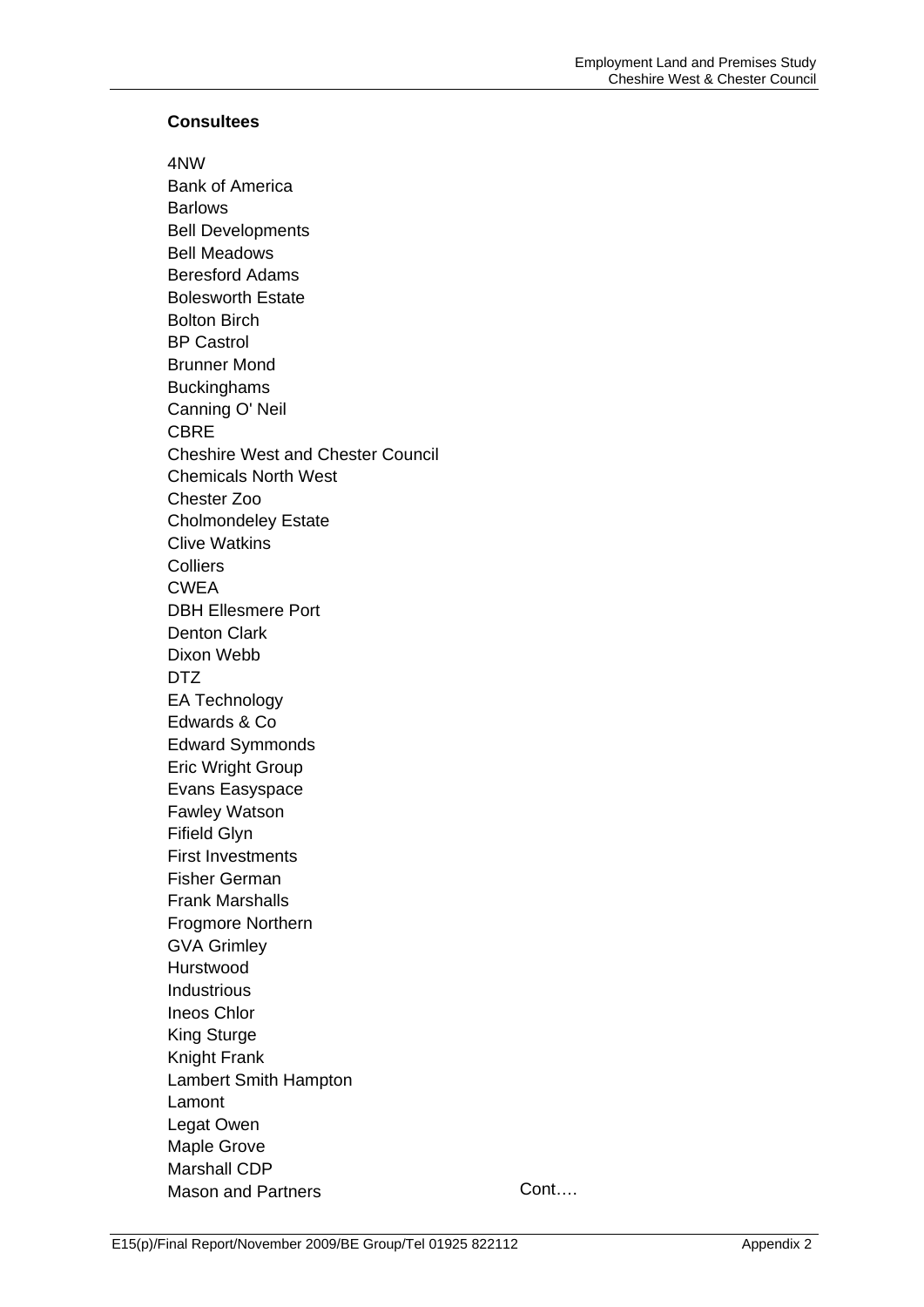Mason Owen Matthews and Goodman Meller Braggins Mersey Dee Alliance Morgan Williams Northern Trust NPL Estates NWDA Opus Land Peel Holdings Rural Enterprise Gateway Rural Planning Facilitation Service Shell UK Oil Products Smiths Gore Space North West UK Spencer Commercial St Modwen Stretton Estates Urenco Vauxhall Motors Weaver Valley Initiative Whittle Jones Wild Commercial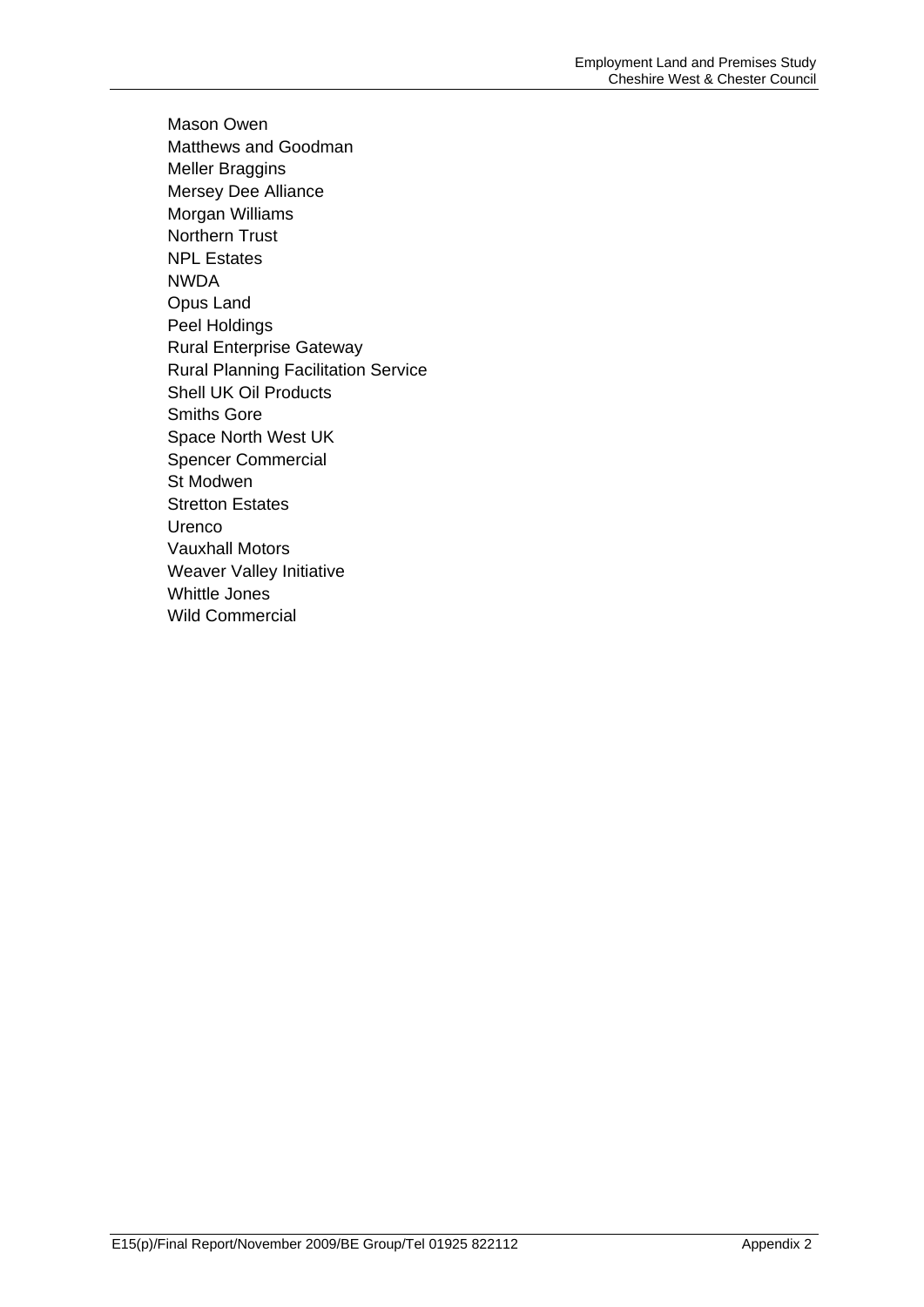**Marketed Premises Schedule**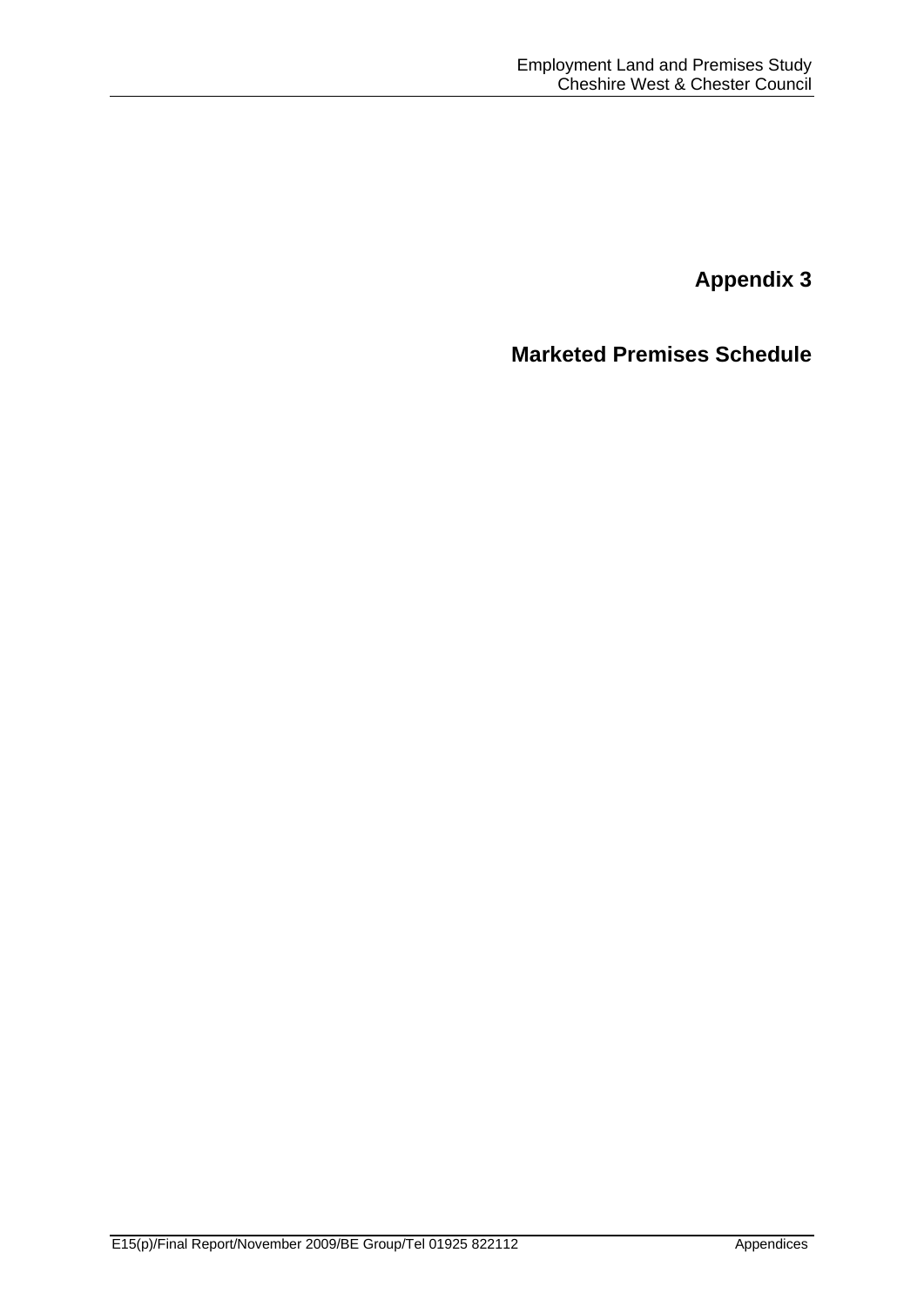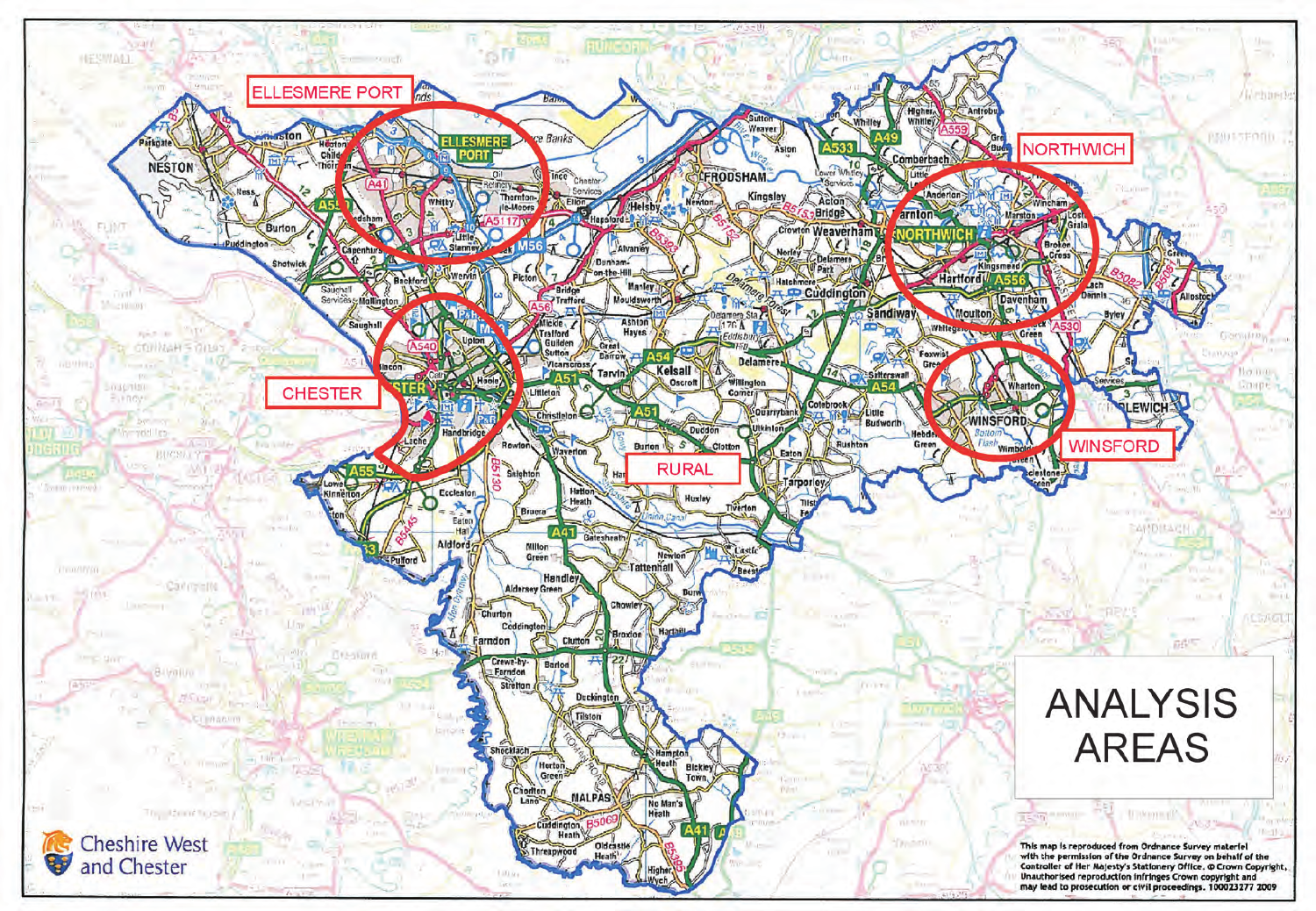| <b>Chester - Industrial</b>                                                                        |               |          |           |
|----------------------------------------------------------------------------------------------------|---------------|----------|-----------|
| <b>Address</b>                                                                                     | <b>Tenure</b> | Quality  | Size, sqm |
| Unit 4, Matrix Court, Chester West<br><b>Employment Park</b>                                       | Either        | Good     | 9290      |
| Former Boots Distribution, Sealand Road,<br><b>Chester West Employment Park</b>                    | Leasehold     | Moderate | 4697      |
| 2, Winsford Way, Sealand Industrial Estate                                                         | Leasehold     | Moderate | 3925      |
| Minerva Avenue, Chester West Business<br>Park, Sealand Road                                        | Either        | Moderate | 3470      |
| Knutsford Way, Sealand Industrial Estate                                                           | Leasehold     | Moderate | 2783      |
| Unit 2, Matrix Court, Chester West<br><b>Employment Park</b>                                       | Either        | Good     | 929       |
| Unit 9, Winsford Way, Sealand Industrial<br>Estate                                                 | Leasehold     | Moderate | 475       |
| Block A, The Quad, Chester West<br>Employment Park, Sovereign Way                                  | Leasehold     | Moderate | 429       |
| Unit 4, Jupiter Drive, Chester West<br><b>Employment Park</b>                                      | Leasehold     | Good     | 380       |
| 2nd Floor, The Printworks, Sealand Road                                                            | Leasehold     | Good     | 372       |
| Unit D2, Phase 2, Chester Trade Park,<br>Bumpers Lane, Sealand Industrial Estate                   | Leasehold     | Good     | 261       |
| Unit D1, Phase 2, Chester Trade Park,<br>Bumpers Lane, Sealand Industrial Estate                   | Leasehold     | Good     | 261       |
| Unit 9, The Quad, Chester West Employment<br>Park                                                  | Freehold      | Moderate | 261       |
| Unit 21, Chaser Court, Greyhound Retail<br>Park, Sealand Road                                      | Leasehold     | Moderate | 204       |
| Unit 11, Chaser Court, Greyhound Retail<br>Park, Sealand Road                                      | Leasehold     | Moderate | 179       |
| Unit 305, Evans Business Centre, Chester<br>West Employment Park, Minerva Avenue,<br>Sovereign Way | Leasehold     | Good     | 177       |
| Crane Wharf, New Crane Street                                                                      | Leasehold     | Moderate | 160       |
| Unit 9, 12b, Sealand Trade Park                                                                    | Leasehold     | Moderate | 112       |
| Unit 66, Evans Business Centre, Chester<br>West Employment Park, Minerva Avenue,<br>Sovereign Way  | Leasehold     | Good     | 110       |
| Unit 64, Evans Business Centre, Chester<br>West Employment Park, Minerva Avenue,<br>Sovereign Way  | Leasehold     | Good     | 93        |
| Unit 47, Evans Business Centre, Chester<br>West Employment Park, Minerva Avenue,<br>Sovereign Way  | Leasehold     | Good     | 93        |
| Unit 45, Evans Business Centre, Chester<br>West Employment Park, Minerva Avenue,<br>Sovereign Way  | Leasehold     | Good     | 93        |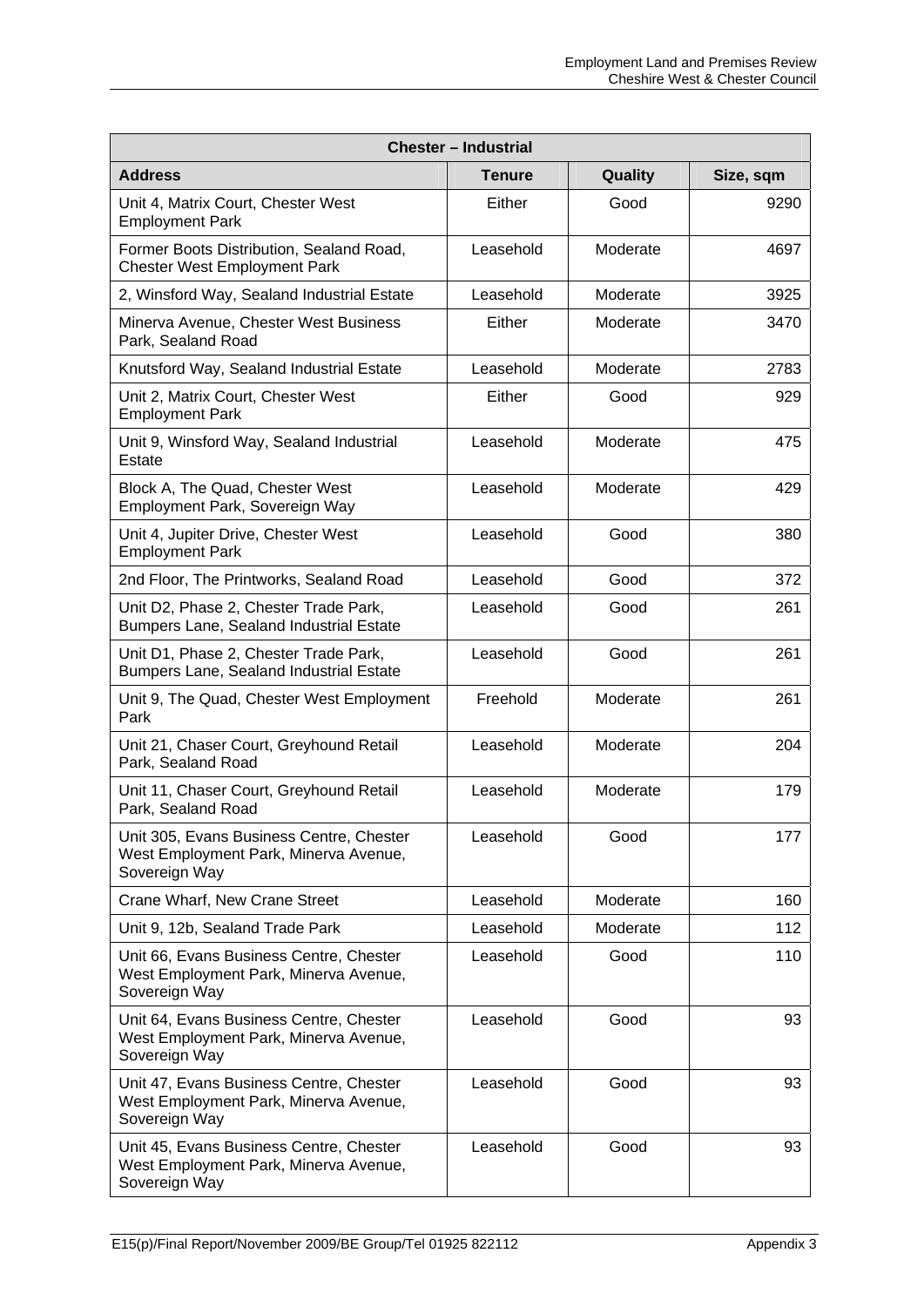| <b>Chester - Industrial</b>                                                                       |               |         |           |
|---------------------------------------------------------------------------------------------------|---------------|---------|-----------|
| <b>Address</b>                                                                                    | <b>Tenure</b> | Quality | Size, sqm |
| Unit 32, Evans Business Centre, Chester<br>West Employment Park, Minerva Avenue,<br>Sovereign Way | Leasehold     | Good    | 93        |

| <b>Chester - Offices</b>                                               |               |               |           |
|------------------------------------------------------------------------|---------------|---------------|-----------|
| <b>Address</b>                                                         | <b>Tenure</b> | Quality       | Size, sqm |
| International House, Kingsfield Court, Chester<br><b>Business Park</b> | Leasehold     | Good          | 2402      |
| Winster House, Chester Business Park                                   | Leasehold     | Good          | 1136      |
| 2nd/3rd Floors, Longus House                                           | Leasehold     | Moderate      | 933       |
| Montell House, Kingsfield Court, Chester<br><b>Business Park</b>       | Leasehold     | Good          | 881       |
| First Floor, The Exchange                                              | Leasehold     | Good          | 802       |
| Second Floor, The Exchange                                             | Leasehold     | Good          | 782       |
| Third Floor, The Exchange                                              | Leasehold     | Good          | 706       |
| <b>Upper Northgate Street/Canal Street</b>                             | Leasehold     | <b>Budget</b> | 596       |
| 2a/b Newgate, The Pavilions, Chester<br><b>Business Park</b>           | Leasehold     | Moderate      | 528       |
| Unit 3, Hilliards Court, Chester Business Park                         | Either        | Good          | 455       |
| 80/82, Watergate Street                                                | Leasehold     | <b>Budget</b> | 393       |
| Meyer House, 42 City Road                                              | Freehold      | Moderate      | 391       |
| Ground Floor Office, Poplar House, Park<br>West, Sealand Road          | Leasehold     | Moderate      | 357       |
| First Floor Office, Poplar House, Park West,<br>Sealand Road           | Leasehold     | Moderate      | 357       |
| 2nd Floor Office, Poplar House, Park West,<br>Sealand Road             | Leasehold     | Moderate      | 357       |
| St Martins Lodge, Nicholas Street                                      | Leasehold     | Moderate      | 328       |
| Suite 2, Centurion House, Northgate Street                             | Leasehold     | Moderate      | 327       |
| Concert House, Canal Street                                            | Leasehold     | Moderate      | 320       |
| Suite C, First Floor, The Quadrant, Chester<br>West Employment Park    | Leasehold     | Moderate      | 318       |
| Unit 3, Minerva Avenue, Chester West<br><b>Employment Park</b>         | Either        | Good          | 316       |
| Unit 4, Minerva Avenue, Chester West<br><b>Employment Park</b>         | Either        | Good          | 316       |
| Frances House, Sandpiper Court, Chester<br><b>Business Park</b>        | Leasehold     | Moderate      | 301       |
| Mere House, Dee Hills Park                                             | Leasehold     | Moderate      | 290       |
| 1st Floor Offices, Royal House, Upper<br>Northgate Street              | Leasehold     | Moderate      | 288       |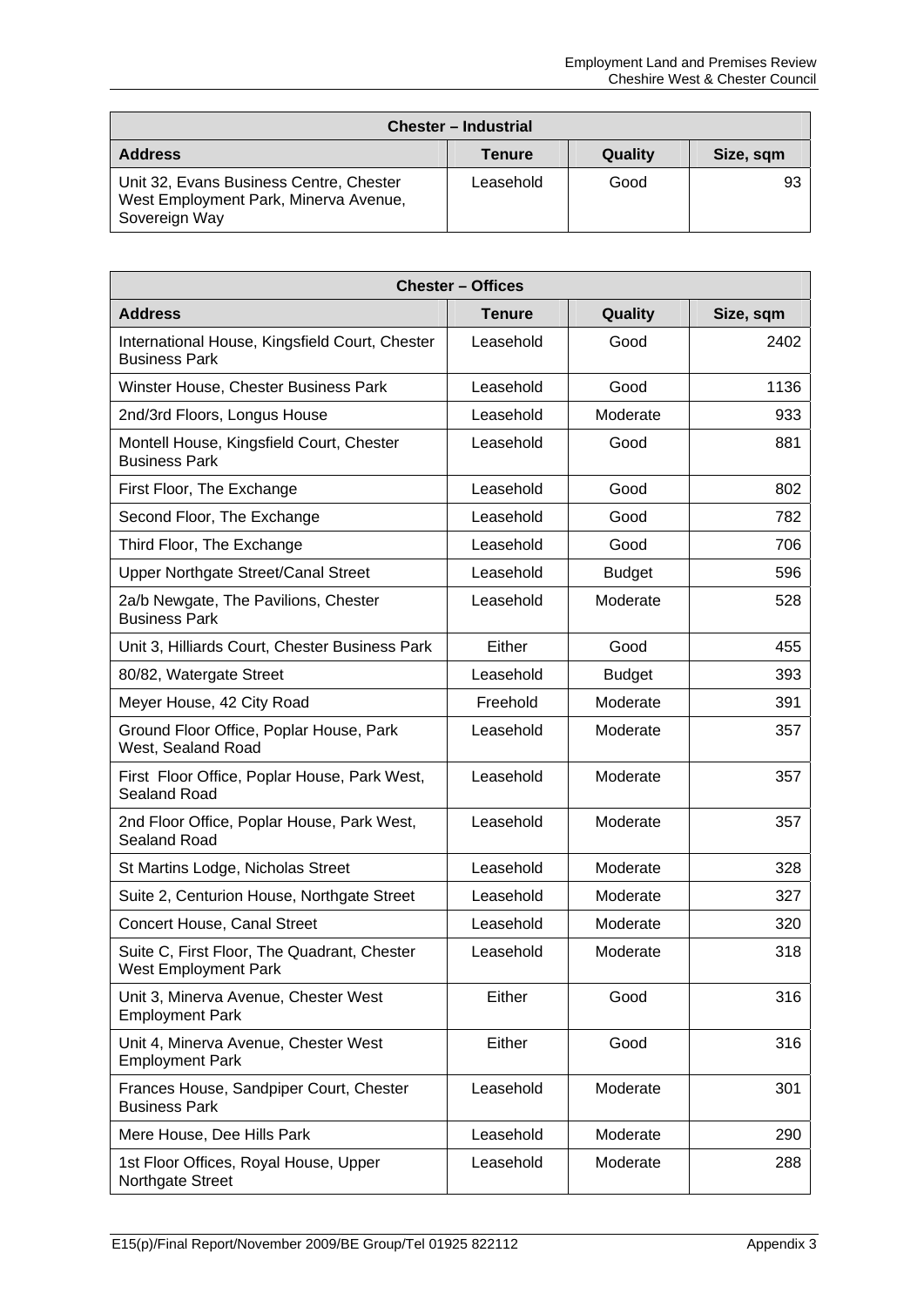| <b>Chester - Offices</b>                                                  |               |               |           |
|---------------------------------------------------------------------------|---------------|---------------|-----------|
| <b>Address</b>                                                            | <b>Tenure</b> | Quality       | Size, sqm |
| 2nd Floor Offices, Royal House, Upper<br>Northgate Street                 | Leasehold     | Moderate      | 288       |
| Unit 3B, Northgate Pavilions, Chester<br><b>Business Park</b>             | Leasehold     | Good          | 280       |
| 5, Upper Northgate Street                                                 | Leasehold     | <b>Budget</b> | 275       |
| Bell Tower House, Bell Tower Walk                                         | Leasehold     | Moderate      | 271       |
| Part First Floor, Pepper House, Pepper Street                             | Leasehold     | Moderate      | 269       |
| Suite 1, Centurion House, Northgate Street                                | Leasehold     | Moderate      | 266       |
| Suite 2, 2nd Floor Windsor House, Pepper<br>Street                        | Leasehold     | Moderate      | 252       |
| Third Floor, 10 St John Street                                            | Leasehold     | Good          | 235       |
| Second Floor, 10 St John Street                                           | Leasehold     | Good          | 230       |
| 2nd Floor, Gateway House, Northgate Street                                | Leasehold     | Moderate      | 228       |
| 3rd Floor, Gateway House, Northgate Street                                | Leasehold     | Moderate      | 221       |
| 26, Watergate Row North                                                   | Leasehold     | Moderate      | 217       |
| Trinity House, 26 Watergate Row North                                     | Leasehold     | Moderate      | 216       |
| Raymond House, Raymond Street                                             | Leasehold     | Good          | 207       |
| 3, Dee Hills Park                                                         | Either        | Good          | 193       |
| Hamilton House, Hamilton Place                                            | Leasehold     | Moderate      | 190       |
| 8A, Bridge Street Row                                                     | Leasehold     | Moderate      | 188       |
| Unit 6, Office Village, Herons Way, Chester<br><b>Business Park</b>       | Leasehold     | Good          | 188       |
| Oakbase House, Trafford Street                                            | Leasehold     | Moderate      | 187       |
| 7, Stanley Place                                                          | Leasehold     | Moderate      | 186       |
| Unit 9b, Building C, Telford Court, Chester<br><b>Gates Business Park</b> | Leasehold     | Good          | 186       |
| Unit 16, Building G, Telford Court, Chester<br><b>Gates Business Park</b> | Leasehold     | Good          | 184       |
| 8, Nicholas Street                                                        | Leasehold     | Moderate      | 179       |
| 7, Hunter Street                                                          | Either        | <b>Budget</b> | 177       |
| Offices adjacent Mill House, Russell Street                               | Leasehold     | Moderate      | 172       |
| Office Building, 9 Hunter Street                                          | Leasehold     | Moderate      | 164       |
| Suite 2, 4th Floor Windsor House, Pepper<br>Street                        | Leasehold     | Moderate      | 164       |
| Second Floor Office, Beech House, Park West                               | Leasehold     | Moderate      | 160       |
| Murlain House, Union Street                                               | Leasehold     | Moderate      | 159       |
| 10, Watergate Row                                                         | Leasehold     | Moderate      | 158       |
| 1-2, Grosvenor Court, Foregate Street                                     | Leasehold     | Moderate      | 154       |
| Bowman House, 33 Bold Square, St Oswalds<br>Way                           | Freehold      | Moderate      | 154       |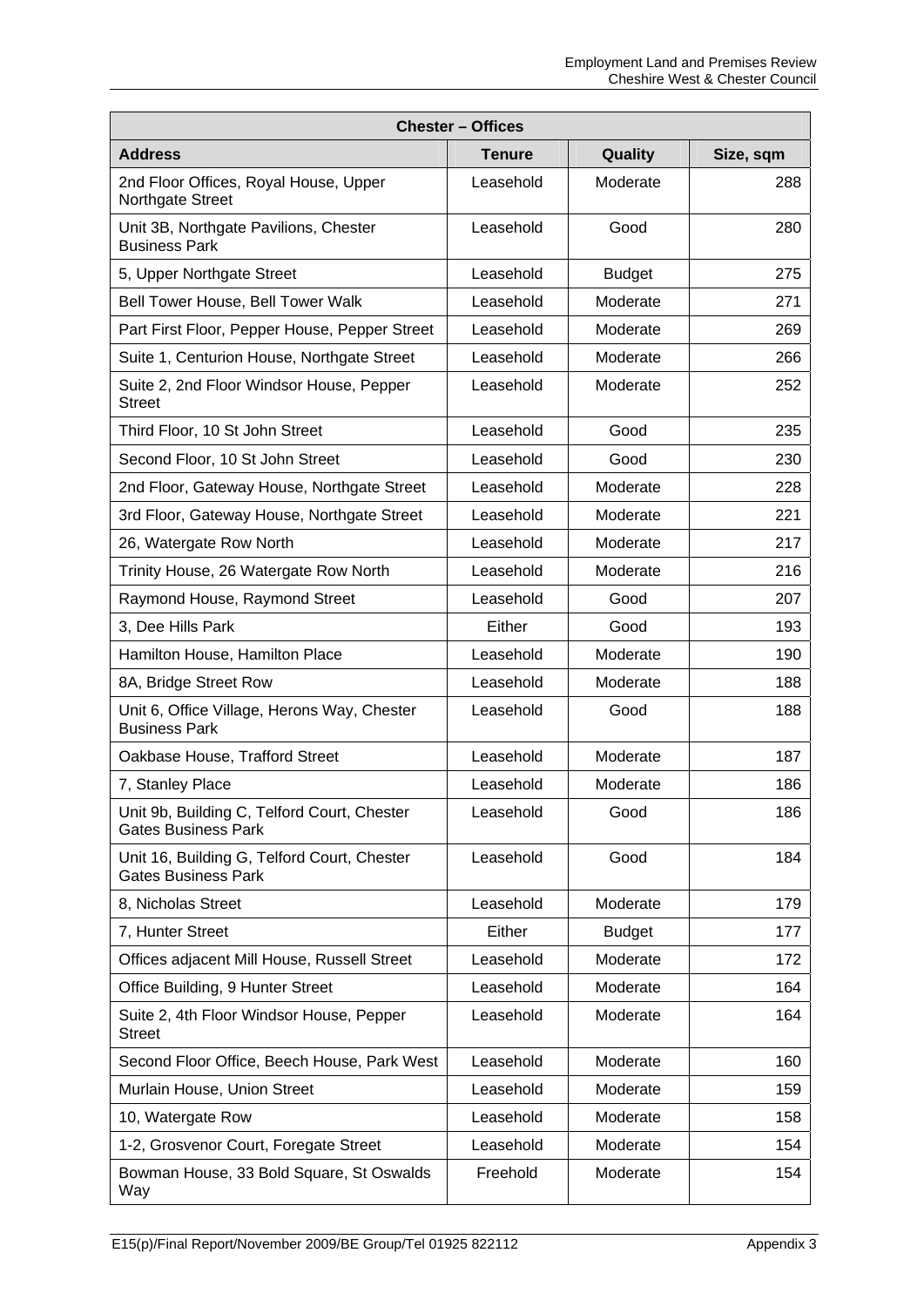| <b>Chester - Offices</b>                                                      |               |               |           |
|-------------------------------------------------------------------------------|---------------|---------------|-----------|
| <b>Address</b>                                                                | <b>Tenure</b> | Quality       | Size, sqm |
| Fourth Floor, 10 St John Street                                               | Leasehold     | Good          | 148       |
| Ground Floor, 9 Abbey Square                                                  | Leasehold     | Moderate      | 146       |
| 4d, Bridgegate, The Pavilions, Chester<br><b>Business Park</b>                | Leasehold     | Moderate      | 144       |
| 2-6, Brookdale Place                                                          | Leasehold     | Moderate      | 135       |
| Lombard House, Foregate Street                                                | Either        | Moderate      | 135       |
| Part First Floor, Linehall House, 88-90<br><b>Watergate Street</b>            | Leasehold     | Moderate      | 128       |
| 30, Hoole Way                                                                 | Leasehold     | <b>Budget</b> | 126       |
| 3, Hunters Walk, Canal Street                                                 | Either        | Moderate      | 119       |
| Suite 1, 4th Floor Windsor House, Pepper<br><b>Street</b>                     | Leasehold     | Moderate      | 119       |
| Unit 1, 1/1b Hilliards Court, Sandpiper Way,<br><b>Chester Business Park</b>  | Freehold      | Good          | 112       |
| 3rd Floor, 2 White Friars                                                     | Leasehold     | <b>Budget</b> | 111       |
| 2nd and 3rd Floor, 15 Castle Street                                           | Leasehold     | <b>Budget</b> | 96        |
| 56A, Frodsham Street                                                          | Leasehold     | Moderate      | 92        |
| Suite 2, 4 Friarsgate, White Friars                                           | Leasehold     | Moderate      | 91        |
| Suite A, 2nd Floor, The Steam Mill, Steam Mill<br><b>Street</b>               | Leasehold     | Moderate      | 90        |
| Unit 3, 1/1b Hilliards Court, Sand Piper Way,<br><b>Chester Business Park</b> | Freehold      | Good          | 89        |
| First Floor, 15-17 Castle Street                                              | Leasehold     | Moderate      | 87        |
| Unit 19b, Building G, Telford Court, Chester<br><b>Gates Business Park</b>    | Leasehold     | Good          | 86        |
| Unit 6b, Building B, Telford Court, Chester<br><b>Gates Business Park</b>     | Leasehold     | Good          | 86        |
| Lower Ground Floor, 5 Bridge Place, Lower<br><b>Bridge Street</b>             | Leasehold     | <b>Budget</b> | 85        |
| The Coach House, 67 Liverpool Road                                            | Leasehold     | Moderate      | 78        |
| Refuge House, Watergate Row                                                   | Leasehold     | Moderate      | 71        |
| Office 2, First Floor, Watergate Building,<br>Crane Wharf, New Crane Street   | Leasehold     | <b>Budget</b> | 70        |
| Unit 6a, Building B, Telford Court, Chester<br><b>Gates Business Park</b>     | Leasehold     | Good          | 69        |
| Office 1, First Floor, Watergate Building,<br>Crane Wharf, New Crane Street   | Leasehold     | <b>Budget</b> | 68        |
| 13, Victoria Road                                                             | Leasehold     | Moderate      | 67        |
| Ground Floor, 17 Castle Street                                                | Leasehold     | Moderate      | 63        |
| 1st/2nd Floor, 17/19 St Werburgh Street                                       | Leasehold     | Moderate      | 61        |
| Office 6, Third Floor, Watergate Building,<br>Crane Wharf, New Crane Street   | Leasehold     | <b>Budget</b> | 60        |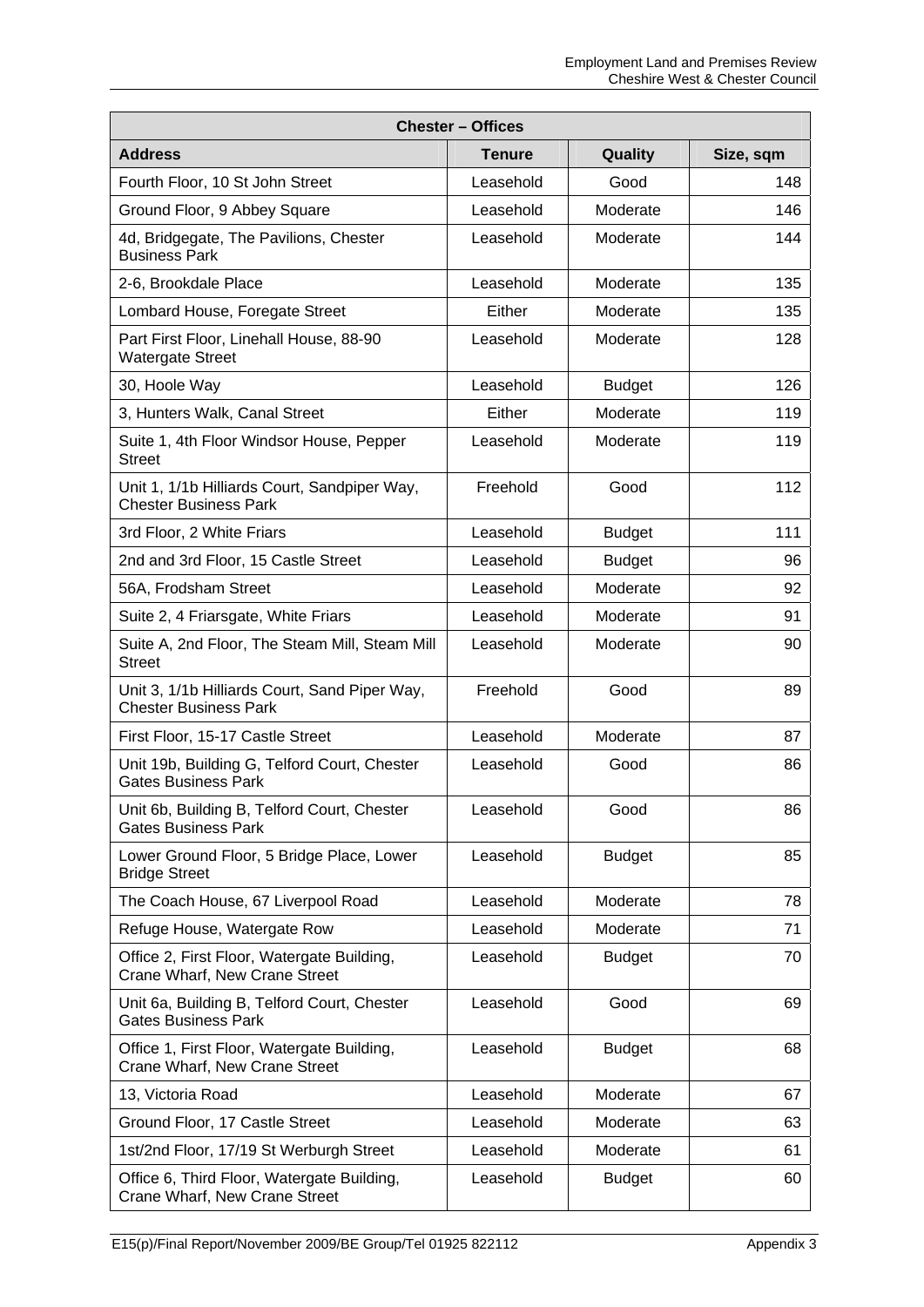| <b>Chester - Offices</b>                                                                          |               |          |           |
|---------------------------------------------------------------------------------------------------|---------------|----------|-----------|
| <b>Address</b>                                                                                    | <b>Tenure</b> | Quality  | Size, sqm |
| 1st Floor Office, 7 Hunters Walk                                                                  | Leasehold     | Moderate | 56        |
| Unit 11b, Building C, Telford Court, Chester<br><b>Gates Business Park</b>                        | Leasehold     | Good     | 53        |
| Office 4, Chester Enterprise Centre, Brook<br><b>Street</b>                                       | Leasehold     | Moderate | 53        |
| 27, White Friars                                                                                  | Leasehold     | Moderate | 51        |
| 2nd Floor, The Bond, Godstall Lane                                                                | Leasehold     | Moderate | 50        |
| Unit 21, Evans Business Centre, Chester<br>West Employment Park, Minerva Avenue,<br>Sovereign Way | Leasehold     | Good     | 47        |
| Unit 22, Evans Business Centre, Chester<br>West Employment Park, Minerva Avenue,<br>Sovereign Way | Leasehold     | Good     | 47        |
| Unit 43, Evans Business Centre, Chester<br>West Employment Park, Minerva Avenue,<br>Sovereign Way | Leasehold     | Good     | 47        |
| Unit 61, Evans Business Centre, Chester<br>West Employment Park, Minerva Avenue,<br>Sovereign Way | Leasehold     | Good     | 47        |
| 12a, White Friars                                                                                 | Leasehold     | Moderate | 45        |
| Unit 6a, Chester Enterprise Centre, Brook<br><b>Street</b>                                        | Leasehold     | Moderate | 45        |
| Unit W18a/b, Chester Enterprise Centre,<br><b>Brook Street</b>                                    | Leasehold     | Moderate | 44        |
| Unit H6b, Chester Enterprise Centre, Brook<br><b>Street</b>                                       | Leasehold     | Moderate | 44        |
| Second Floor, 66 Watergate Street                                                                 | Leasehold     | Moderate | 43        |
| Ground Floor, 1 Hunters Walk                                                                      | Leasehold     | Moderate | 42        |
| Unit 19, Evans Business Centre, Chester<br>West Employment Park, Minerva Avenue,<br>Sovereign Way | Leasehold     | Good     | 42        |
| Unit W19a, Chester Enterprise Centre, Brook<br>Street                                             | Leasehold     | Moderate | 39        |
| Unit W19c, Chester Enterprise Centre, Brook<br><b>Street</b>                                      | Leasehold     | Moderate | 36        |
| First Floor, 9/11 Lower Bridge Street                                                             | Leasehold     | Moderate | 31        |
| Unit 3, Evans Business Centre, Chester West<br>Employment Park, Minerva Avenue,<br>Sovereign Way  | Leasehold     | Good     | 31        |
| Unit H2b, Chester Enterprise Centre, Brook<br><b>Street</b>                                       | Leasehold     | Moderate | 31        |
| Unit 9, Evans Business Centre, Chester West<br>Employment Park, Minerva Avenue,<br>Sovereign Way  | Leasehold     | Good     | 30        |
| Unit 13, Evans Business Centre, Chester<br>West Employment Park, Minerva Avenue,                  | Leasehold     | Good     | 30        |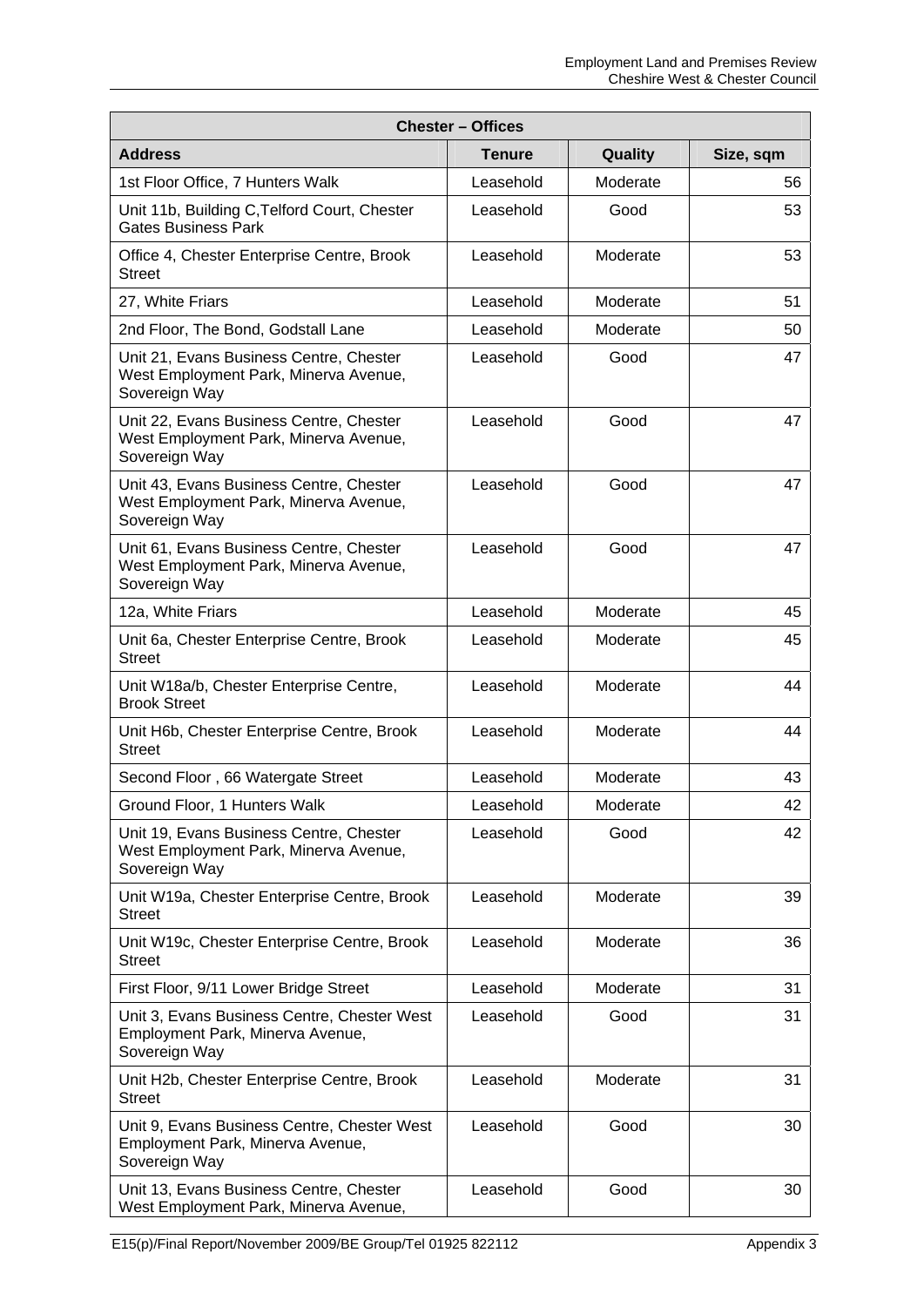| <b>Chester - Offices</b>                                                                          |               |          |           |
|---------------------------------------------------------------------------------------------------|---------------|----------|-----------|
| <b>Address</b>                                                                                    | <b>Tenure</b> | Quality  | Size, sqm |
| Sovereign Way                                                                                     |               |          |           |
| Unit H3c, Chester Enterprise Centre, Brook<br><b>Street</b>                                       | Leasehold     | Moderate | 30        |
| Unit 5, Evans Business Centre, Chester West<br>Employment Park, Minerva Avenue,<br>Sovereign Way  | Leasehold     | Good     | 28        |
| Unit H4, Chester Enterprise Centre, Brook<br>Street                                               | Leasehold     | Moderate | 27        |
| Unit H12, Chester Enterprise Centre, Brook<br>Street                                              | Leasehold     | Moderate | 27        |
| Unit S2, Chester Enterprise Centre, Brook<br>Street                                               | Leasehold     | Moderate | 27        |
| Unit 42, Evans Business Centre, Chester<br>West Employment Park, Minerva Avenue,<br>Sovereign Way | Leasehold     | Good     | 25        |
| Unit 60, Evans Business Centre, Chester<br>West Employment Park, Minerva Avenue,<br>Sovereign Way | Leasehold     | Good     | 25        |
| Unit H10a, Chester Enterprise Centre, Brook<br><b>Street</b>                                      | Leasehold     | Moderate | 25        |
| Unit S6b, Chester Enterprise Centre, Brook<br>Street                                              | Leasehold     | Moderate | 25        |
| Unit 7, Evans Business Centre, Chester West<br>Employment Park, Minerva Avenue,<br>Sovereign Way  | Leasehold     | Good     | 23        |
| Unit 4, Evans Business Centre, Chester West<br>Employment Park, Minerva Avenue,<br>Sovereign Way  | Leasehold     | Good     | 23        |
| Unit 2, Evans Business Centre, Chester West<br>Employment Park, Minerva Avenue,<br>Sovereign Way  | Leasehold     | Good     | 23        |
| Unit H9a, Chester Enterprise Centre, Brook<br>Street                                              | Leasehold     | Moderate | 23        |
| Unit S7c, Chester Enterprise Centre, Brook<br><b>Street</b>                                       | Leasehold     | Moderate | 23        |
| Chester Old Bank Buildings, Foregate Street                                                       | Leasehold     | Moderate | 22        |
| Unit 6, Evans Business Centre, Chester West<br>Employment Park, Minerva Avenue,<br>Sovereign Way  | Leasehold     | Good     | 22        |
| Unit W19b, Chester Enterprise Centre, Brook<br>Street                                             | Leasehold     | Moderate | 22        |
| Unit 37, Evans Business Centre, Chester<br>West Employment Park, Minerva Avenue,<br>Sovereign Way | Leasehold     | Good     | 21        |
| Unit 35, Evans Business Centre, Chester<br>West Employment Park, Minerva Avenue,<br>Sovereign Way | Leasehold     | Good     | 20        |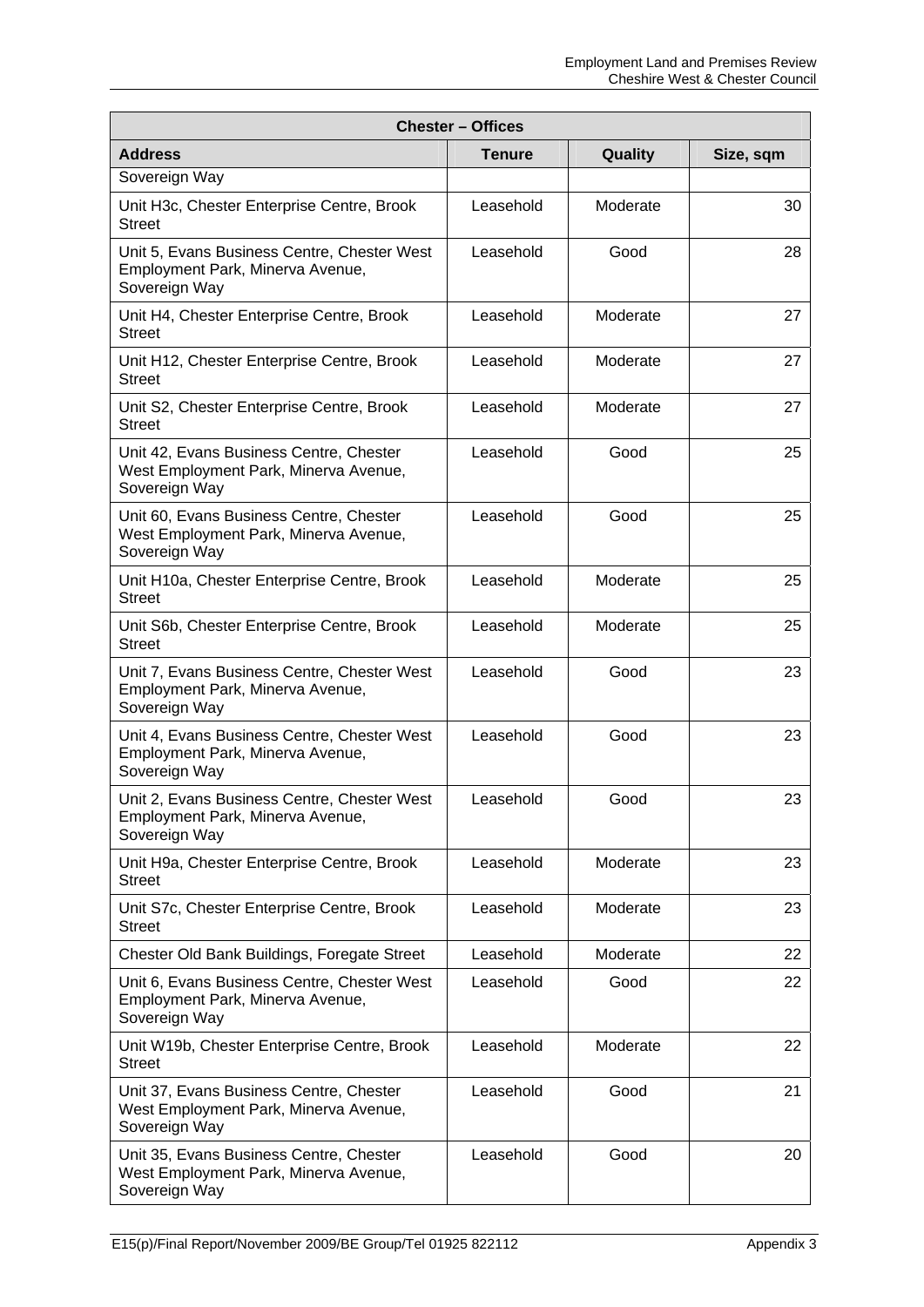| <b>Chester - Offices</b>                                                                          |           |          |           |
|---------------------------------------------------------------------------------------------------|-----------|----------|-----------|
| <b>Address</b>                                                                                    | Tenure    | Quality  | Size, sqm |
| Unit 36, Evans Business Centre, Chester<br>West Employment Park, Minerva Avenue,<br>Sovereign Way | Leasehold | Good     | 20        |
| Unit 10, Evans Business Centre, Chester<br>West Employment Park, Minerva Avenue,<br>Sovereign Way | Leasehold | Good     | 19        |
| Unit C1, Chester Enterprise Centre, Brook<br>Street                                               | Leasehold | Moderate | 18        |
| Unit C7, Chester Enterprise Centre, Brook<br>Street                                               | Leasehold | Moderate | 18        |
| Office 1, Chester Enterprise Centre, Brook<br><b>Street</b>                                       | Leasehold | Moderate | 18        |
| Unit 38, Evans Business Centre, Chester<br>West Employment Park, Minerva Avenue,<br>Sovereign Way | Leasehold | Good     | 15        |
| Unit 39, Evans Business Centre, Chester<br>West Employment Park, Minerva Avenue,<br>Sovereign Way | Leasehold | Good     | 15        |
| Unit 40, Evans Business Centre, Chester<br>West Employment Park, Minerva Avenue,<br>Sovereign Way | Leasehold | Good     | 15        |
| Unit 58, Evans Business Centre, Chester<br>West Employment Park, Minerva Avenue,<br>Sovereign Way | Leasehold | Good     | 15        |
| Office 5, Chester Enterprise Centre, Brook<br><b>Street</b>                                       | Leasehold | Moderate | 13        |
| Unit W18e, Chester Enterprise Centre, Brook<br><b>Street</b>                                      | Leasehold | Moderate | 12        |
| Office 2, Chester Enterprise Centre, Brook<br>Street                                              | Leasehold | Moderate | 12        |
| Office 3, Chester Enterprise Centre, Brook<br><b>Street</b>                                       | Leasehold | Moderate | 11        |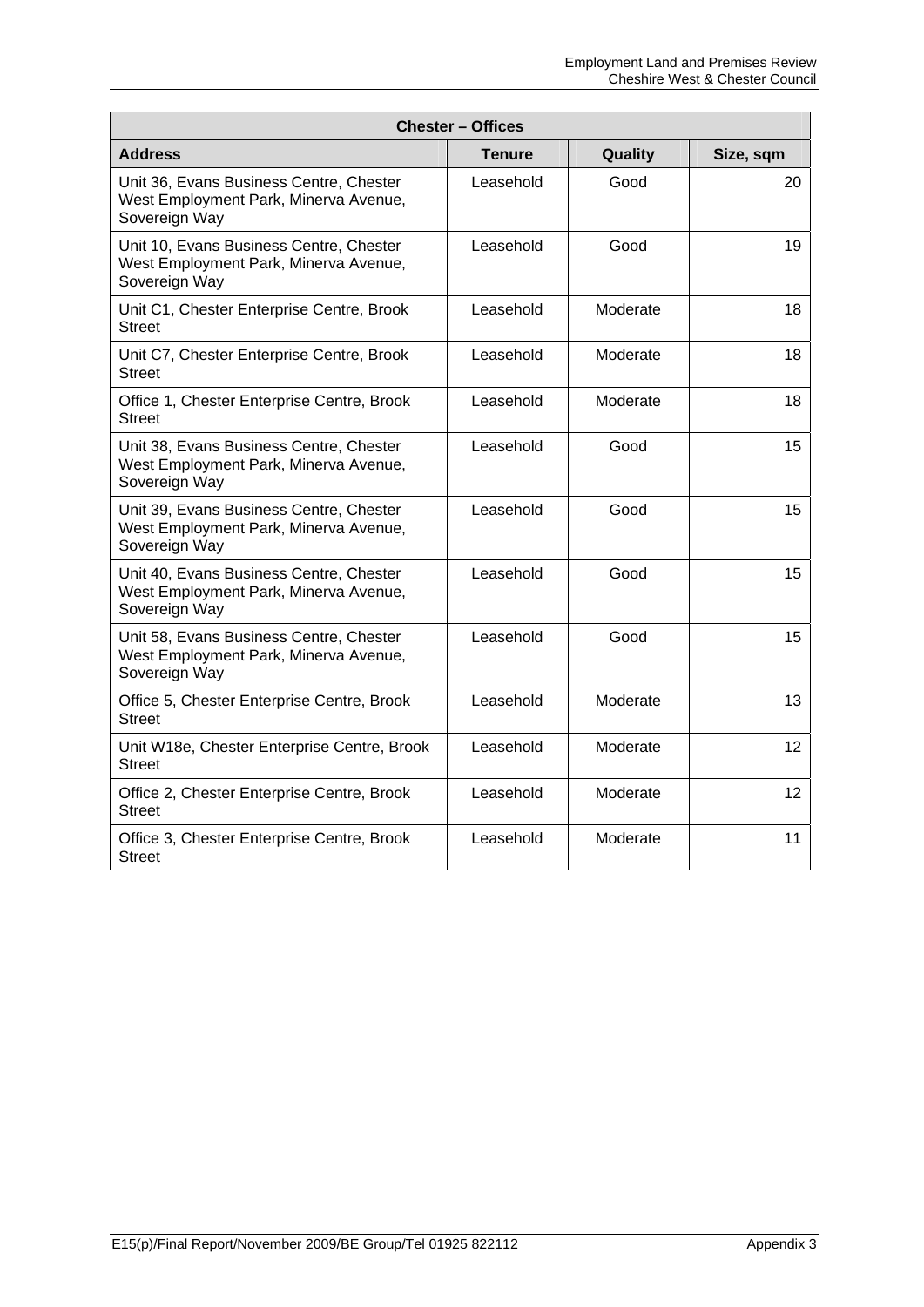| <b>Ellesmere Port - Industrial</b>                            |               |               |           |
|---------------------------------------------------------------|---------------|---------------|-----------|
| <b>Address</b>                                                | <b>Tenure</b> | Quality       | Size, sqm |
| Unit B, Pioneer Point, Poole Hall Lane                        | Leasehold     | Good          | 37,626    |
| Unit A, Pioneer Point, Poole Hall Lane                        | Leasehold     | Good          | 21,368    |
| Unit 1 Vauxhall Supplier Park                                 | Leasehold     | Moderate      | 13,000    |
| Unit 2 Vauxhall Supplier Park                                 | Leasehold     | Moderate      | 6040      |
| <b>Cromwell Road</b>                                          | Either        | Moderate      | 4181      |
| Distribution Unit, Stanney Mill Road                          | Leasehold     | Moderate      | 3959      |
| Unit 1, Cromwell Road                                         | Either        | <b>Budget</b> | 3419      |
| <b>Cromwell Road</b>                                          | Leasehold     | Moderate      | 1636      |
| Unit 13, Poole Hall Industrial Estate, Poole<br>Hall Lane     | Leasehold     | Moderate      | 1483      |
| Poole Hall Lane                                               | Either        | Moderate      | 1287      |
| Unit 4, Olympic Park, Poole Hall Road                         | Leasehold     | Moderate      | 1162      |
| Unit 3&5, Thornton Road Industrial Estate                     | Either        | Moderate      | 1022      |
| Unit B, EMS House, Rossfield Road                             | Either        | Moderate      | 940       |
| Indigo Road                                                   | Leasehold     | Moderate      | 929       |
| Unit 1, Junction 8 Business Park, Rosscliffe<br>Road          | Leasehold     | Moderate      | 891       |
| Unit 7G/7H, Junction 8 Business Park                          | Leasehold     | Moderate      | 878       |
| Lakeside, Shellway Road                                       | Leasehold     | Good          | 737       |
| Unit 23, Telford Road, Thornton Industrial<br><b>Estate</b>   | Leasehold     | Moderate      | 688       |
| Unit 1, Poole Hall Industrial Estate                          | Leasehold     | Moderate      | 679       |
| Unit 6, South Road                                            | Leasehold     | Moderate      | 625       |
| Unit 1, Synergy Business Park, Stanney Mill<br>Road           | Either        | Good          | 620       |
| Rossfield Road, Rossmore Industrial Estate                    | Leasehold     | Moderate      | 600       |
| Unit 7, Quay 1, Newport Business Park,<br>Newbridge Road      | Leasehold     | Good          | 580       |
| Unit 22, Thornton Road Industrial Estate                      | Either        | Moderate      | 559       |
| Unit 24, Thornton Road Industrial Estate                      | Either        | Moderate      | 559       |
| Unit 7/9, Burnell Road, Thornton Industrial<br>Estate         | Either        | Moderate      | 559       |
| Unit 10, Synergy Business Park, Stanney Mill<br>Road          | Either        | Good          | 538       |
| Workshop, Rossbank Road, Rossmore<br><b>Industrial Estate</b> | Leasehold     | Moderate      | 531       |
| Unit 11, Poole Hall Industrial Estate                         | Leasehold     | Moderate      | 501       |
| Unit 15, Junction 8 Business Centre                           | Leasehold     | Moderate      | 465       |
| Unit 6, Quay 1, Newport Business Park,<br>Newbridge Road      | Leasehold     | Good          | 458       |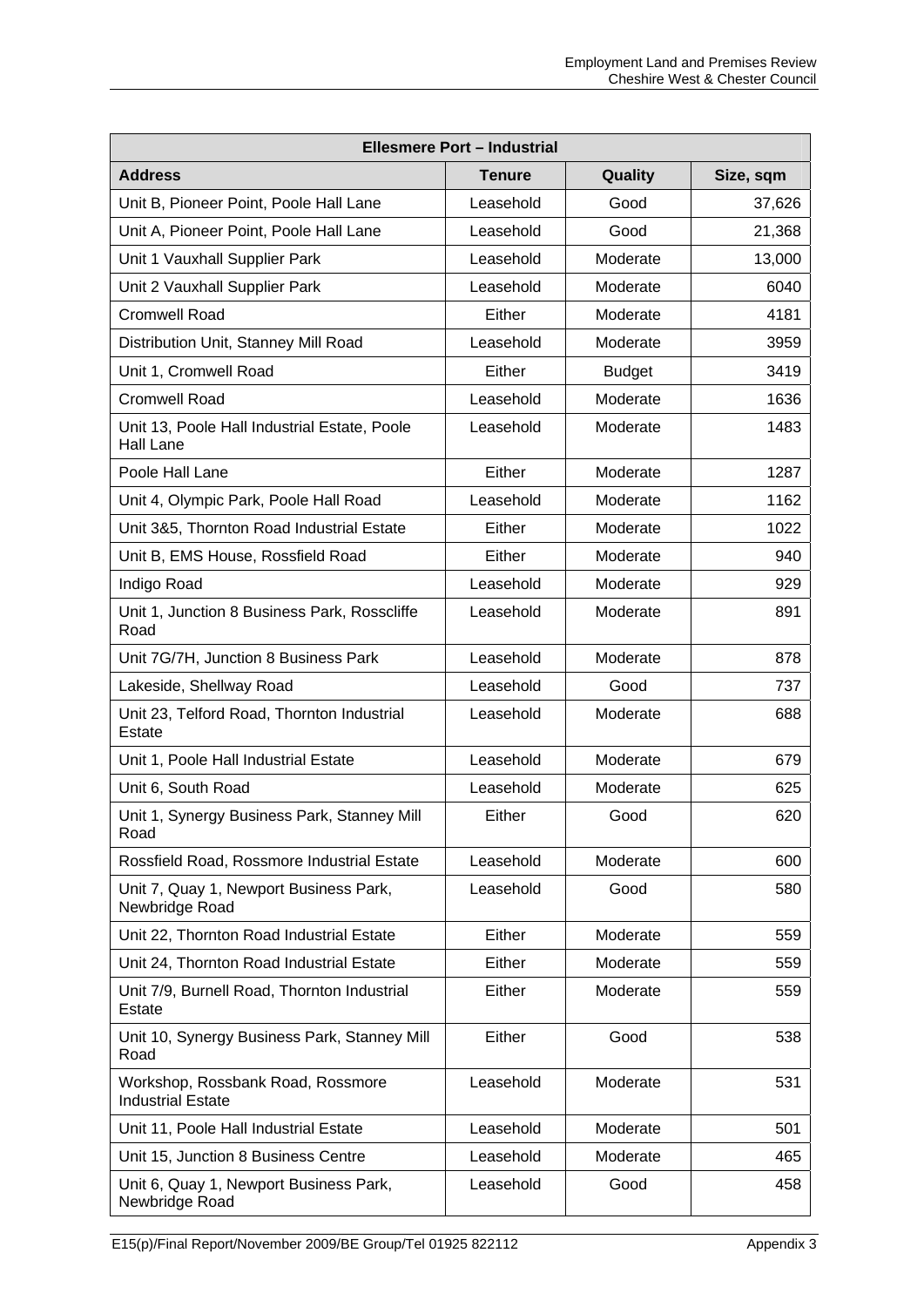| <b>Ellesmere Port - Industrial</b>                             |               |               |           |
|----------------------------------------------------------------|---------------|---------------|-----------|
| <b>Address</b>                                                 | <b>Tenure</b> | Quality       | Size, sqm |
| Unit 4a, Junction 8 Business Park, Rosscliffe<br>Road          | Leasehold     | Moderate      | 441       |
| Unit 7a, Junction 8 Business Park, Rosscliffe<br>Road          | Leasehold     | Moderate      | 441       |
| Unit 8, Synergy Business Park, Stanney Mill<br>Road            | Either        | Good          | 438       |
| E23, Waters Business Park, Canalside, Oil<br><b>Sites Road</b> | Leasehold     | Good          | 428       |
| E21, Waters Business Park, Canalside, Oil<br><b>Sites Road</b> | Leasehold     | Good          | 421       |
| E22, Waters Business Park, Canalside, Oil<br><b>Sites Road</b> | Leasehold     | Good          | 421       |
| Unit 1 & 2, Ross Road, Rossmore Industrial<br>Estate           | Freehold      | <b>Budget</b> | 403       |
| Unit 2, Synergy Business Park, Stanney Mill<br>Road            | Either        | Good          | 390       |
| Unit 3, Synergy Business Park, Stanney Mill<br>Road            | Either        | Good          | 390       |
| Unit 4, Synergy Business Park, Stanney Mill<br>Road            | Either        | Good          | 390       |
| Unit 5, Synergy Business Park, Stanney Mill<br>Road            | Either        | Good          | 390       |
| Unit 6, Synergy Business Park, Stanney Mill<br>Road            | Either        | Good          | 390       |
| Unit 7, Synergy Business Park, Stanney Mill<br>Road            | Either        | Good          | 390       |
| Unit 9, Synergy Business Park, Stanney Mill<br>Road            | Either        | Good          | 378       |
| Unit 12, Telford Road, Thornton Industrial<br><b>Estate</b>    | Leasehold     | Moderate      | 347       |
| Unit 2, Quay 1, Newport Business Park,<br>Newbridge Road       | Leasehold     | Good          | 340       |
| Unit 3, Quay 1, Newport Business Park,<br>Newbridge Road       | Leasehold     | Good          | 340       |
| Unit 4, Quay 1, Newport Business Park,<br>Newbridge Road       | Leasehold     | Good          | 340       |
| Unit 5, Quay 1, Newport Business Park,<br>Newbridge Road       | Leasehold     | Good          | 340       |
| Unit 3, Poole Hall Industrial Estate                           | Leasehold     | Moderate      | 335       |
| A1, Waters Business Park, Canalside, Oil<br><b>Sites Road</b>  | Leasehold     | Good          | 290       |
| E20, Waters Business Park, Canalside, Oil<br><b>Sites Road</b> | Leasehold     | Good          | 290       |
| Unit 4, Merseyton Road Industrial Estate                       | Leasehold     |               | 289       |
| A4, Waters Business Park, Canalside, Oil                       | Leasehold     | Good          | 285       |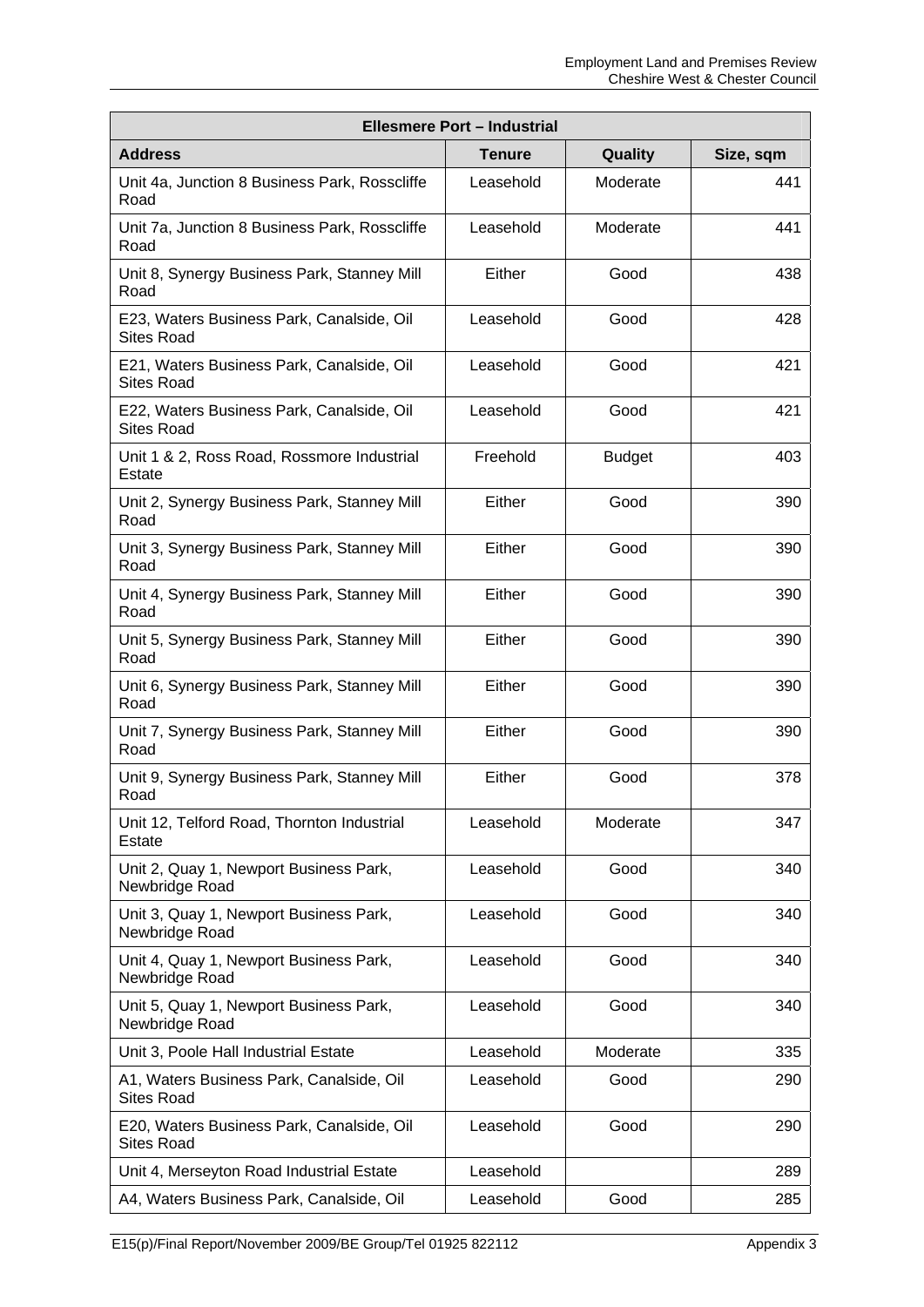| <b>Ellesmere Port - Industrial</b>                            |               |               |           |
|---------------------------------------------------------------|---------------|---------------|-----------|
| <b>Address</b>                                                | <b>Tenure</b> | Quality       | Size, sqm |
| <b>Sites Road</b>                                             |               |               |           |
| A3, Waters Business Park, Canalside, Oil<br><b>Sites Road</b> | Leasehold     | Good          | 284       |
| A5, Waters Business Park, Canalside, Oil<br><b>Sites Road</b> | Leasehold     | Good          | 284       |
| A6, Waters Business Park, Canalside, Oil<br>Sites Road        | Leasehold     | Good          | 284       |
| Unit 1, Rother Drive Industrial Estate                        | Leasehold     |               | 270       |
| Unit 17, Junction 8 Business Park, Rosscliffe<br>Road         | Leasehold     | Moderate      | 267       |
| Unit 18, Elm Court, Newbridge Road                            | Leasehold     | Good          | 259       |
| Unit 17, Elm Court, Newbridge Road                            | Leasehold     | Good          | 258       |
| Unit 2, Elm Court, Newbridge Road                             | Leasehold     | Good          | 258       |
| Unit 3, Elm Court, Newbridge Road                             | Leasehold     | Good          | 258       |
| Unit 6, Stanney Ten Industrial Estate                         | Leasehold     | Good          | 195       |
| Unit 3/4, Meadow Lane                                         | Leasehold     | Moderate      | 186       |
| Unit 23, Junction 8 Business Park, Rosscliffe<br>Road         | Leasehold     | Moderate      | 177       |
| Unit 5, Cedab Road                                            | Leasehold     | Moderate      | 155       |
| Unit 10, Westminster Industrial Park                          | Leasehold     | Moderate      | 140       |
| Unit 1, Elm Court, Newbridge Road                             | Leasehold     | Good          | 102       |
| Unit 16, Elm Court, Newbridge Road                            | Leasehold     | Good          | 102       |
| Unit 4, Elm Court, Newbridge Road                             | Leasehold     | Good          | 102       |
| Unit 5, Elm Court, Newbridge Road                             | Leasehold     | Good          | 102       |
| Unit 9, Elm Court, Newbridge Road                             | Leasehold     | Good          | 102       |
| Unit 18, Meadow Lane                                          | Leasehold     | Moderate      | 97        |
| Unit 2, Enterprise Park, Thornton Industrial<br>Estate        | Leasehold     | <b>Budget</b> | 95        |
| Unit 17, Evans Business Centre, North Road                    | Leasehold     | Good          | 93        |
| Unit 1H, Whitby Road Industrial Estate                        | Leasehold     | Moderate      | 91        |
| Unit 6, Enterprise Park, Thornton Industrial<br>Estate        | Leasehold     | <b>Budget</b> | 77        |
| Unit 9, Enterprise Park, Thornton Industrial<br>Estate        | Leasehold     | <b>Budget</b> | 77        |
| Stanlaw Abbey Business Centre, Dover Drive                    | Leasehold     | Good          | 70        |
| Unit 1E, Whitby Road Industrial Estate                        | Leasehold     | Moderate      | 66        |
| Unit 1G, Whitby Road Industrial Estate                        | Leasehold     | Moderate      | 66        |
| Unit 1D, Whitby Road Industrial Estate                        | Leasehold     | Moderate      | 66        |
| Unit A, EMS House, Rossfield Road                             | Either        | Moderate      | 57        |
| Unit 3, Ross Road, Rossmore Industrial                        | Leasehold     | Moderate      | 53        |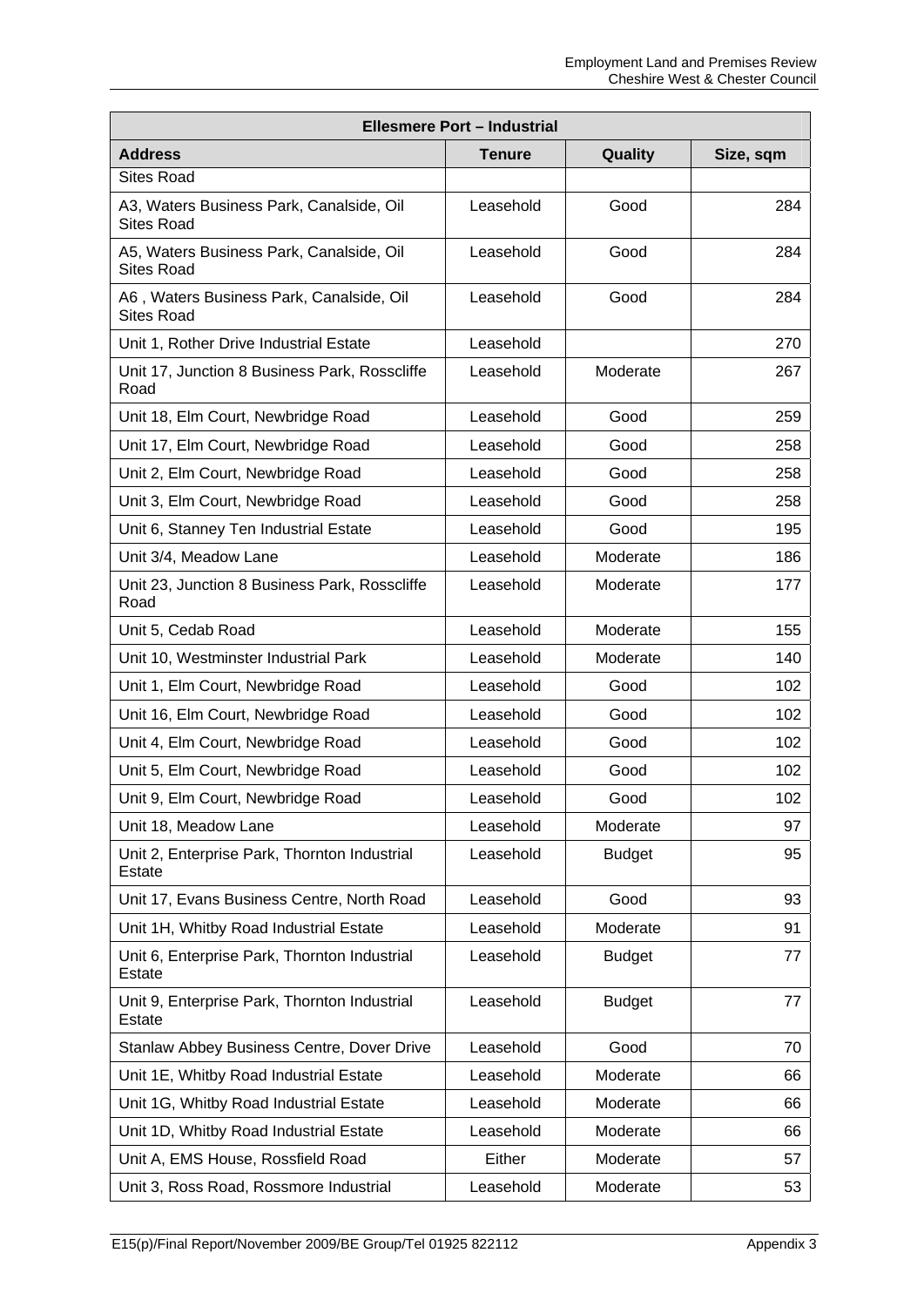| <b>Ellesmere Port - Industrial</b>  |               |          |           |
|-------------------------------------|---------------|----------|-----------|
| <b>Address</b>                      | <b>Tenure</b> | Quality  | Size, sqm |
| Estate                              |               |          |           |
| Unit 2, Oak Street, Merseyton Road  | Leasehold     | Moderate | 45        |
| Unit 3, Oak Street, Merseyton Road  | Leasehold     | Moderate | 45        |
| Unit 4, Oak Street, Merseyton Road  | Leasehold     | Moderate | 45        |
| Unit 4, Westminster Industrial Park | Leasehold     | Moderate | 43        |
| Unit 6, Westminster Industrial Park | Leasehold     | Moderate | 41        |

| <b>Ellesmere Port - Offices</b>                                    |               |               |           |
|--------------------------------------------------------------------|---------------|---------------|-----------|
| <b>Address</b>                                                     | <b>Tenure</b> | Quality       | Size, sqm |
| 1st Floor, 7-9 Civic Way                                           | Leasehold     | Moderate      | 734       |
| Oak House, Cheshire Oaks Business Park                             | Leasehold     | Moderate      | 672       |
| <b>Cromwell Road</b>                                               | Leasehold     | <b>Budget</b> | 542       |
| 202, Pioneer House, Pioneer Business Park,<br>North Road           | Leasehold     | Good          | 537       |
| Building 1, The Oaks Office Park, Stanney Mill<br>Lane             | Leasehold     | Good          | 484       |
| Delta House, Dutton Green, Stanney Mill Lane                       | Leasehold     | Moderate      | 418       |
| Unit 4, Phase 1, Pioneer Park, North Road                          | Leasehold     | Good          | 357       |
| Unit 2, Phase 1, Pioneer Park, North Road                          | Leasehold     | Good          | 356       |
| Unit 3, Phase 1, Pioneer Park, North Road                          | Leasehold     | Good          | 355       |
| Unit 7/8, Rossmore Business Village, Junction<br>8                 | Leasehold     | Moderate      | 278       |
| Unit 20/21, Rossmore Business Village,<br>Junction 8               | Leasehold     | Moderate      | 278       |
| Unit 14/15, Rossmore Business Village,<br>Junction 8               | Leasehold     | Moderate      | 278       |
| 201, Pioneer House, Pioneer Business Park,<br>North Road           | Leasehold     | Good          | 259       |
| First Floor, Stanney Mill Road, Little Stanney                     | Leasehold     | <b>Budget</b> | 233       |
| Ground Floor, Unit 1, Phase One, Pioneer<br>Park, Poole Hall Lane  | Leasehold     | Good          | 178       |
| Office 20, The Technology Centre, Junction 8                       | Leasehold     | Good          | 175       |
| Office 7, Indigo Business Centre, Unit 1, Oil<br><b>Sites Road</b> | Leasehold     | Moderate      | 162       |
| 1st Floor, Cambridge Buildings, Whitby<br>Road/Cambridge Road      | Leasehold     | Moderate      | 148       |
| Office 14, The Technology Centre, Junction 8                       | Leasehold     | Good          | 143       |
| Office 13, The Technology Centre, Junction 8                       | Leasehold     | Good          | 139       |
| Office 8, The Technology Centre, Junction 8                        | Leasehold     | Good          | 137       |
| Suite 6, Portside House, Lower Mersey Street                       | Leasehold     | Moderate      | 135       |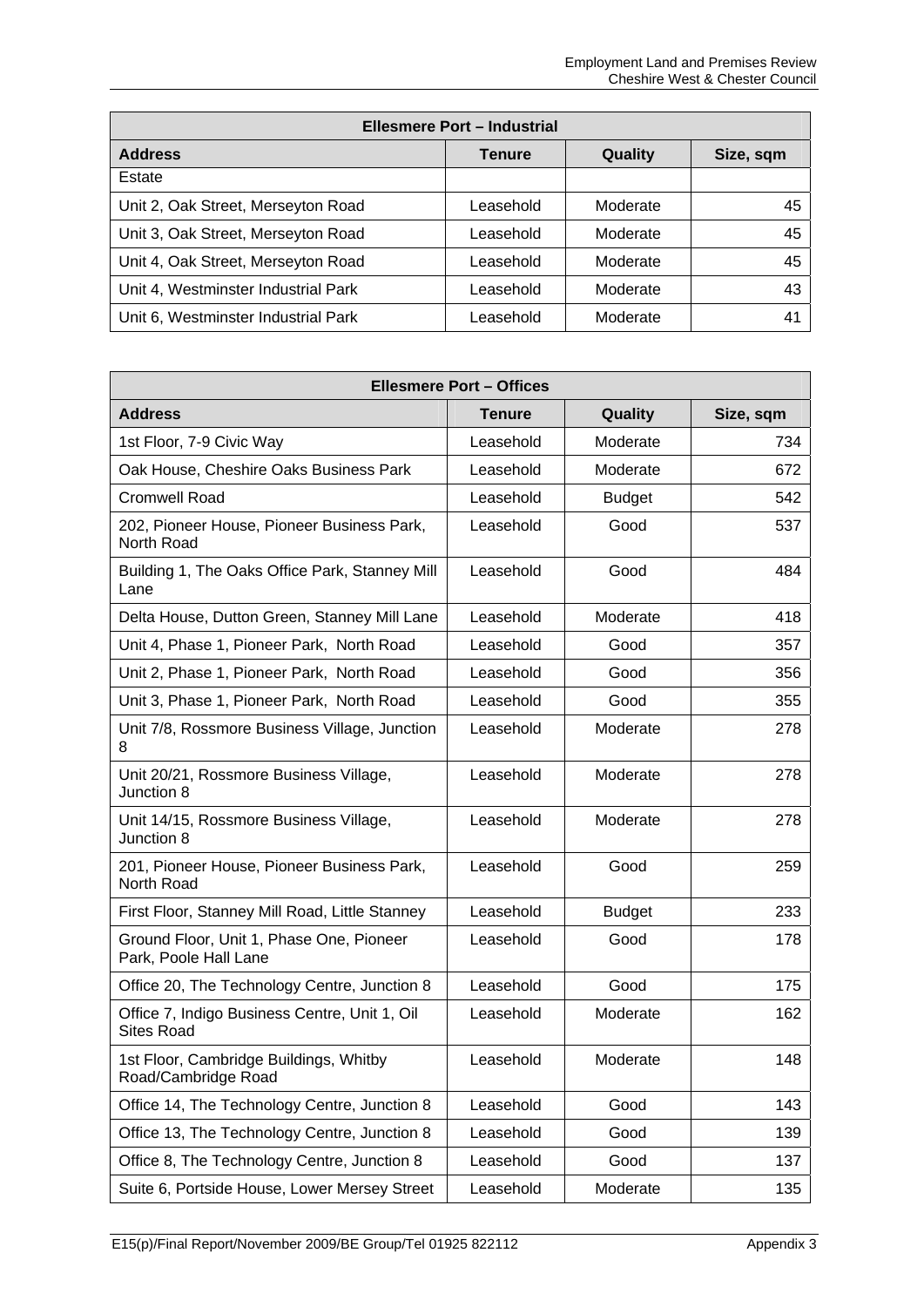| <b>Ellesmere Port - Offices</b>                               |               |               |           |
|---------------------------------------------------------------|---------------|---------------|-----------|
| <b>Address</b>                                                | <b>Tenure</b> | Quality       | Size, sqm |
| 2nd Floor, Cambridge Buildings, Whitby<br>Road/Cambridge Road | Leasehold     | Moderate      | 110       |
| Office 19, The Technology Centre, Junction 8                  | Leasehold     | Good          | 110       |
| Office 7, The Technology Centre, Junction 8                   | Leasehold     | Good          | 78        |
| Suite 9, Portside House, Lower Mersey Street                  | Leasehold     | Moderate      | 72        |
| Suite 8, Portside House, Lower Mersey Street                  | Leasehold     | Moderate      | 72        |
| 46 Quayside, Canal Village                                    | Leasehold     | Moderate      | 71        |
| Unit 4a, Rossmore Business Village, Junction<br>8             | Leasehold     | Moderate      | 69        |
| Unit 5b, Rossmore Business Village, Junction<br>8             | Leasehold     | Moderate      | 69        |
| Unit 18b, Rossmore Business Village,<br>Junction 8            | Leasehold     | Moderate      | 69        |
| Unit 17b, Rossmore Business Village,<br>Junction 8            | Leasehold     | Moderate      | 69        |
| Unit 16b, Rossmore Business Village,<br>Junction 8            | Leasehold     | Moderate      | 69        |
| Unit 4b, Rossmore Business Village, Junction<br>8             | Leasehold     | Moderate      | 69        |
| Unit 11b, Rossmore Business Village,<br>Junction 8            | Leasehold     | Moderate      | 69        |
| Unit 10b, Rossmore Business Village,<br>Junction 8            | Leasehold     | Moderate      | 69        |
| 113, Pioneer House, Pioneer Business Park,<br>North Road      | Leasehold     | Good          | 69        |
| Office 81, Canal Village, Junction 9                          | Freehold      | Good          | 62        |
| Unit 16a, Rossmore Business Village,<br>Junction 8            | Leasehold     | Moderate      | 60        |
| Unit 18a, Rossmore Business Village,<br>Junction 8            | Leasehold     | Moderate      | 60        |
| Unit 17a, Rossmore Business Village,<br>Junction 8            | Leasehold     | Moderate      | 60        |
| Unit 11a, Rossmore Business Village,<br>Junction 8            | Leasehold     | Moderate      | 60        |
| Office 82, Canal Village, Junction 10                         | Freehold      | Good          | 58        |
| Office 4, The Technology Centre, Junction 8                   | Leasehold     | Good          | 58        |
| 82 Whitby Road                                                | Leasehold     | <b>Budget</b> | 57        |
| Office 3, The Technology Centre, Junction 8                   | Leasehold     | Good          | 54        |
| G22, Pioneer House, Pioneer Business Park,<br>North Road      | Leasehold     | Good          | 52        |
| 118, Pioneer House, Pioneer Business Park,<br>North Road      | Leasehold     | Good          | 51        |
| Unit 1, Evans Business Centre, North Road                     | Leasehold     | Good          | 49        |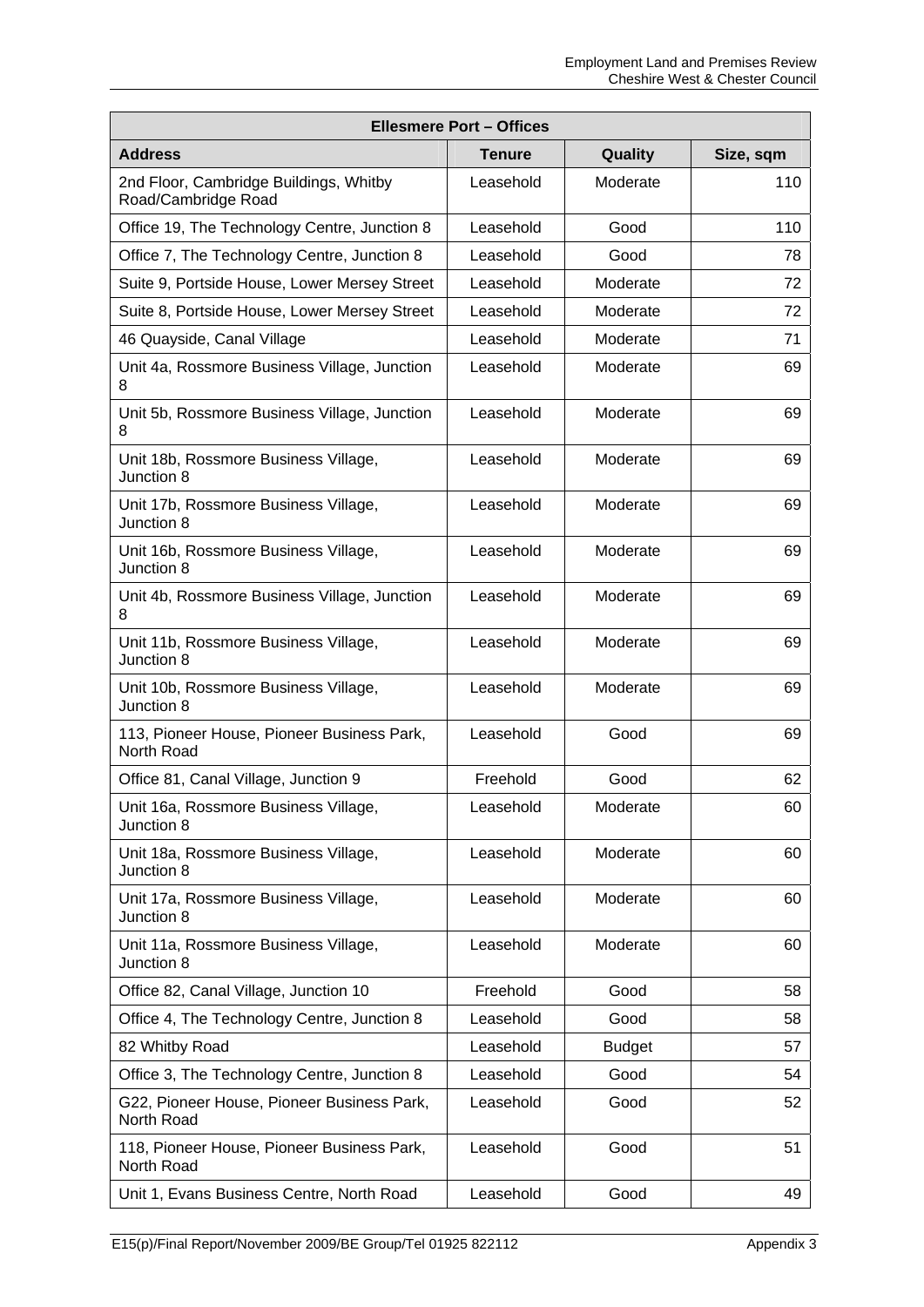| <b>Ellesmere Port - Offices</b>                                    |               |          |           |
|--------------------------------------------------------------------|---------------|----------|-----------|
| <b>Address</b>                                                     | <b>Tenure</b> | Quality  | Size, sqm |
| Unit 2, Evans Business Centre, North Road                          | Leasehold     | Good     | 49        |
| Unit 3, Evans Business Centre, North Road                          | Leasehold     | Good     | 47        |
| Unit 8, Evans Business Centre, North Road                          | Leasehold     | Good     | 47        |
| Unit 9, Evans Business Centre, North Road                          | Leasehold     | Good     | 47        |
| Unit 30, Evans Business Centre, North Road                         | Leasehold     | Good     | 47        |
| 112, Pioneer House, Pioneer Business Park,<br>North Road           | Leasehold     | Good     | 47        |
| Unit 27, Evans Business Centre, North Road                         | Leasehold     | Good     | 44        |
| Unit 29, Evans Business Centre, North Road                         | Leasehold     | Good     | 44        |
| Unit 28, Evans Business Centre, North Road                         | Leasehold     | Good     | 43        |
| Unit 36, Evans Business Centre, North Road                         | Leasehold     | Good     | 42        |
| Unit 26, Evans Business Centre, North Road                         | Leasehold     | Good     | 41        |
| Unit 37, Evans Business Centre, North Road                         | Leasehold     | Good     | 40        |
| Unit 35, Evans Business Centre, North Road                         | Leasehold     | Good     | 37        |
| 117, Pioneer House, Pioneer Business Park,<br>North Road           | Leasehold     | Good     | 34        |
| G15, Pioneer House, Pioneer Business Park,<br>North Road           | Leasehold     | Good     | 34        |
| Office 18, The Technology Centre, Junction 8                       | Leasehold     | Good     | 33        |
| 124, Pioneer House, Pioneer Business Park,<br>North Road           | Leasehold     | Good     | 33        |
| Unit 5, Evans Business Centre, North Road                          | Leasehold     | Good     | 32        |
| Unit 6, Evans Business Centre, North Road                          | Leasehold     | Good     | 32        |
| Unit 7, Evans Business Centre, North Road                          | Leasehold     | Good     | 32        |
| Office 1, Indigo Business Centre, Unit 1, Oil<br><b>Sites Road</b> | Leasehold     | Moderate | 32        |
| Unit 5, Stanlaw Abbey Business Centre,<br>Dover Drive              | Leasehold     | Good     | 30        |
| Unit 6, Stanlaw Abbey Business Centre,<br>Dover Drive              | Leasehold     | Good     | 30        |
| Unit 38, Evans Business Centre, North Road                         | Leasehold     | Good     | 29        |
| Unit 39, Evans Business Centre, North Road                         | Leasehold     | Good     | 29        |
| Unit 40, Evans Business Centre, North Road                         | Leasehold     | Good     | 29        |
| Unit 41, Evans Business Centre, North Road                         | Leasehold     | Good     | 28        |
| 101, Pioneer House, Pioneer Business Park,<br>North Road           | Leasehold     | Good     | 24        |
| 102, Pioneer House, Pioneer Business Park,<br>North Road           | Leasehold     | Good     | 24        |
| G01, Pioneer House, Pioneer Business Park,<br>North Road           | Leasehold     | Good     | 24        |
| G04, Pioneer House, Pioneer Business Park,                         | Leasehold     | Good     | 24        |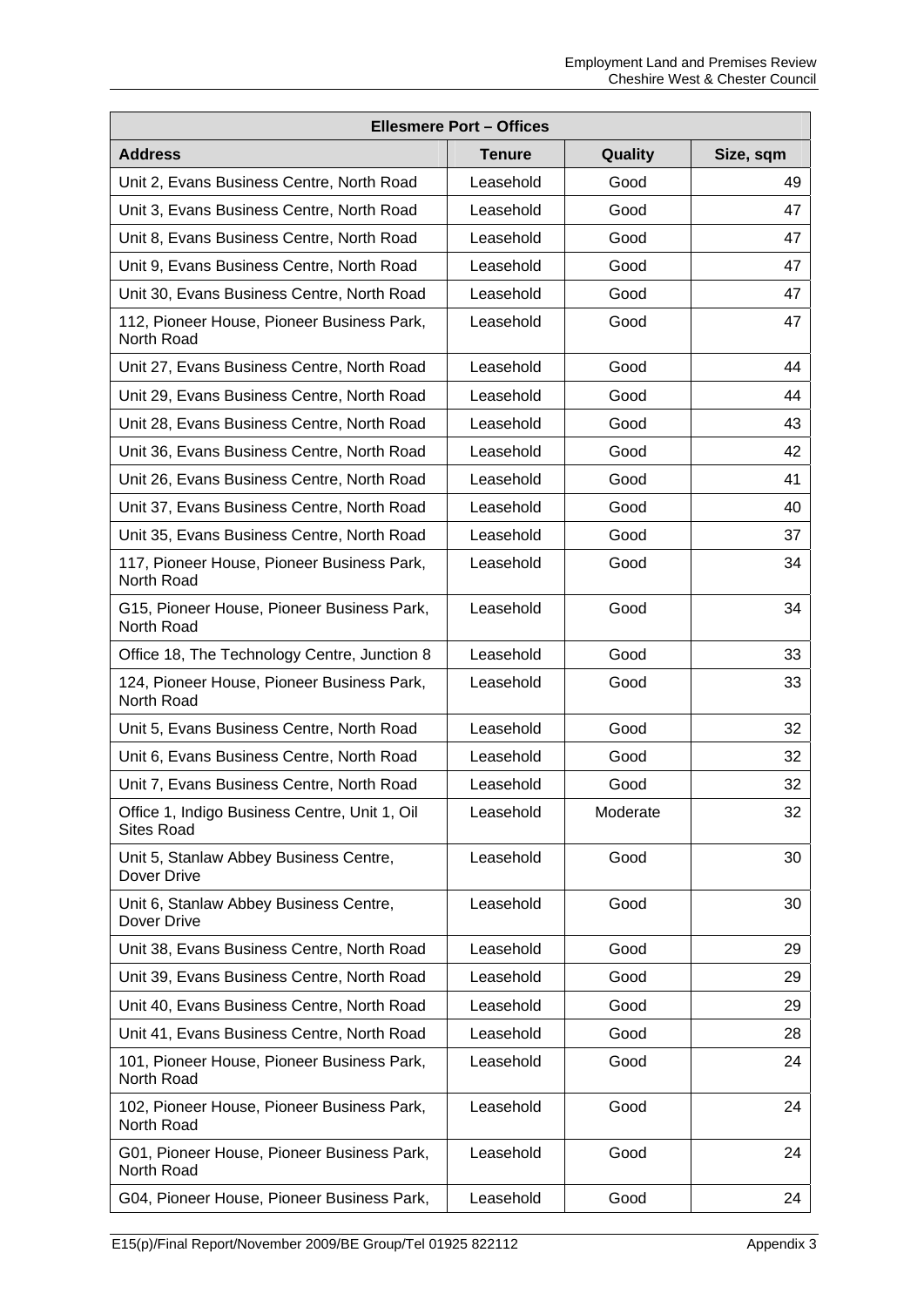| <b>Ellesmere Port - Offices</b>                                     |               |          |           |
|---------------------------------------------------------------------|---------------|----------|-----------|
| <b>Address</b>                                                      | <b>Tenure</b> | Quality  | Size, sqm |
| North Road                                                          |               |          |           |
| Office 12, Indigo Business Centre, Unit 1, Oil<br><b>Sites Road</b> | Leasehold     | Moderate | 21        |
| Office 13, Indigo Business Centre, Unit 1, Oil<br><b>Sites Road</b> | Leasehold     | Moderate | 19        |
| Office 15, Indigo Business Centre, Unit 1, Oil<br><b>Sites Road</b> | Leasehold     | Moderate | 18        |
| 114, Pioneer House, Pioneer Business Park,<br>North Road            | Leasehold     | Good     | 17        |
| 115, Pioneer House, Pioneer Business Park,<br>North Road            | Leasehold     | Good     | 17        |
| 116, Pioneer House, Pioneer Business Park,<br>North Road            | Leasehold     | Good     | 17        |
| 120, Pioneer House, Pioneer Business Park,<br>North Road            | Leasehold     | Good     | 17        |
| 121, Pioneer House, Pioneer Business Park,<br>North Road            | Leasehold     | Good     | 17        |
| 122, Pioneer House, Pioneer Business Park,<br>North Road            | Leasehold     | Good     | 17        |
| 123, Pioneer House, Pioneer Business Park,<br>North Road            | Leasehold     | Good     | 17        |
| G14, Pioneer House, Pioneer Business Park,<br>North Road            | Leasehold     | Good     | 17        |
| G16, Pioneer House, Pioneer Business Park,<br>North Road            | Leasehold     | Good     | 17        |
| G17, Pioneer House, Pioneer Business Park,<br>North Road            | Leasehold     | Good     | 17        |
| G18, Pioneer House, Pioneer Business Park,<br>North Road            | Leasehold     | Good     | 17        |
| G20, Pioneer House, Pioneer Business Park,<br>North Road            | Leasehold     | Good     | 17        |
| Office 14, Indigo Business Centre, Unit 1, Oil<br><b>Sites Road</b> | Leasehold     | Moderate | 14        |
| Office 9, Indigo Business Centre, Unit 1, Oil<br><b>Sites Road</b>  | Leasehold     | Moderate | 13        |
| Office 2, Indigo Business Centre, Unit 1, Oil<br><b>Sites Road</b>  | Leasehold     | Moderate | 12        |
| 103, Pioneer House, Pioneer Business Park,<br>North Road            | Leasehold     | Good     | 12        |
| 104, Pioneer House, Pioneer Business Park,<br>North Road            | Leasehold     | Good     | 12        |
| 105, Pioneer House, Pioneer Business Park,<br>North Road            | Leasehold     | Good     | 12        |
| 106, Pioneer House, Pioneer Business Park,<br>North Road            | Leasehold     | Good     | 12        |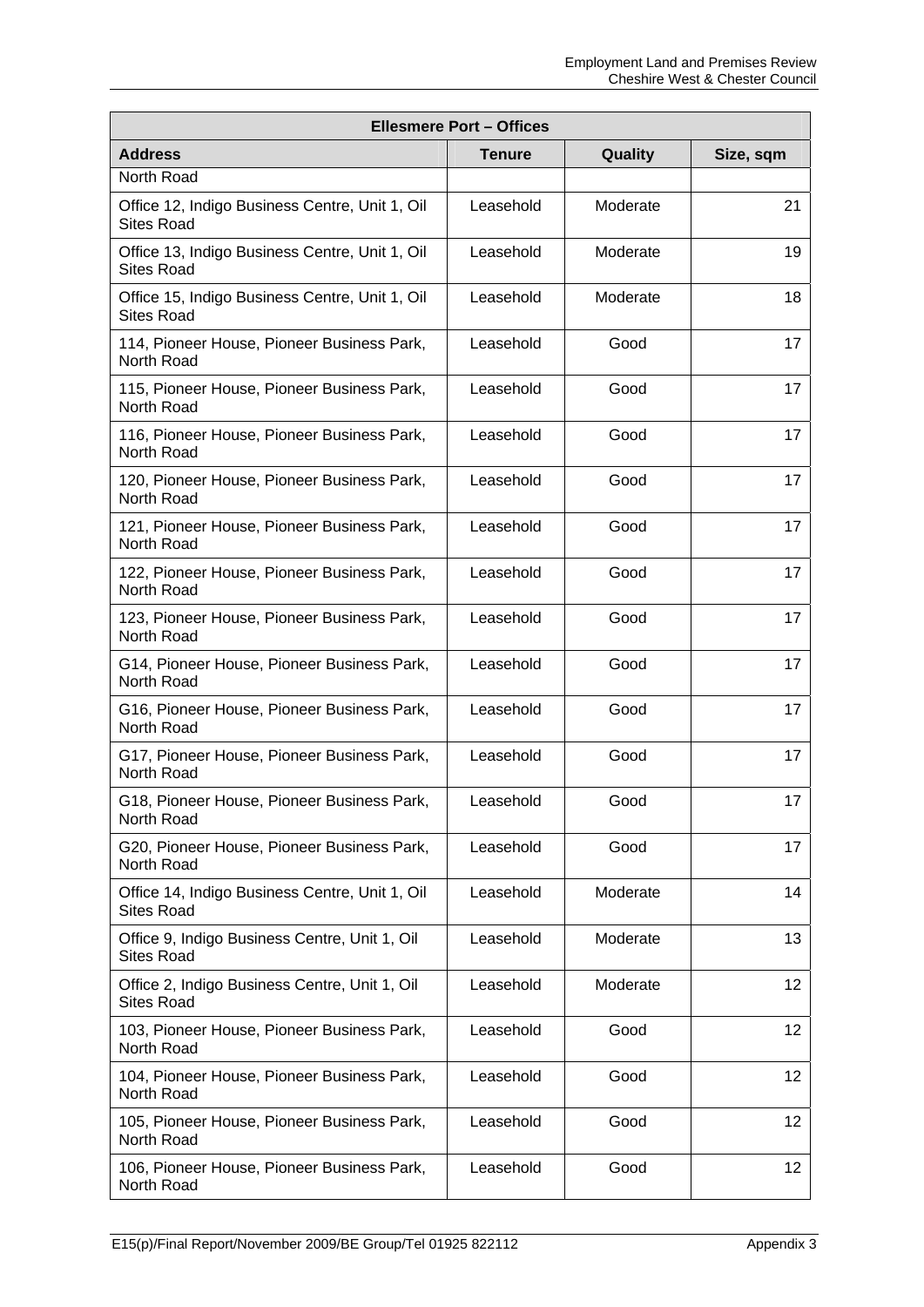| <b>Ellesmere Port - Offices</b>                                    |               |          |           |
|--------------------------------------------------------------------|---------------|----------|-----------|
| <b>Address</b>                                                     | <b>Tenure</b> | Quality  | Size, sqm |
| 125, Pioneer House, Pioneer Business Park,<br>North Road           | Leasehold     | Good     | 12        |
| 126, Pioneer House, Pioneer Business Park,<br>North Road           | Leasehold     | Good     | 12        |
| 127, Pioneer House, Pioneer Business Park,<br>North Road           | Leasehold     | Good     | 12        |
| 128, Pioneer House, Pioneer Business Park,<br>North Road           | Leasehold     | Good     | 12        |
| 129, Pioneer House, Pioneer Business Park,<br>North Road           | Leasehold     | Good     | 12        |
| 130, Pioneer House, Pioneer Business Park,<br>North Road           | Leasehold     | Good     | 12        |
| G09, Pioneer House, Pioneer Business Park,<br>North Road           | Leasehold     | Good     | 12        |
| G11, Pioneer House, Pioneer Business Park,<br>North Road           | Leasehold     | Good     | 12        |
| G12, Pioneer House, Pioneer Business Park,<br>North Road           | Leasehold     | Good     | 12        |
| Office 6, Indigo Business Centre, Unit 1, Oil<br><b>Sites Road</b> | Leasehold     | Moderate | 11        |
| Unit 1, Stanlaw Abbey Business Centre,<br>Dover Drive              | Leasehold     | Good     | 10        |
| Unit 2, Stanlaw Abbey Business Centre,<br>Dover Drive              | Leasehold     | Good     | 10        |
| Unit 3, Stanlaw Abbey Business Centre,<br>Dover Drive              | Leasehold     | Good     | 10        |
| Unit 4, Stanlaw Abbey Business Centre,<br>Dover Drive              | Leasehold     | Good     | 10        |
| Office 8, Indigo Business Centre, Unit 1, Oil<br><b>Sites Road</b> | Leasehold     | Moderate | 6         |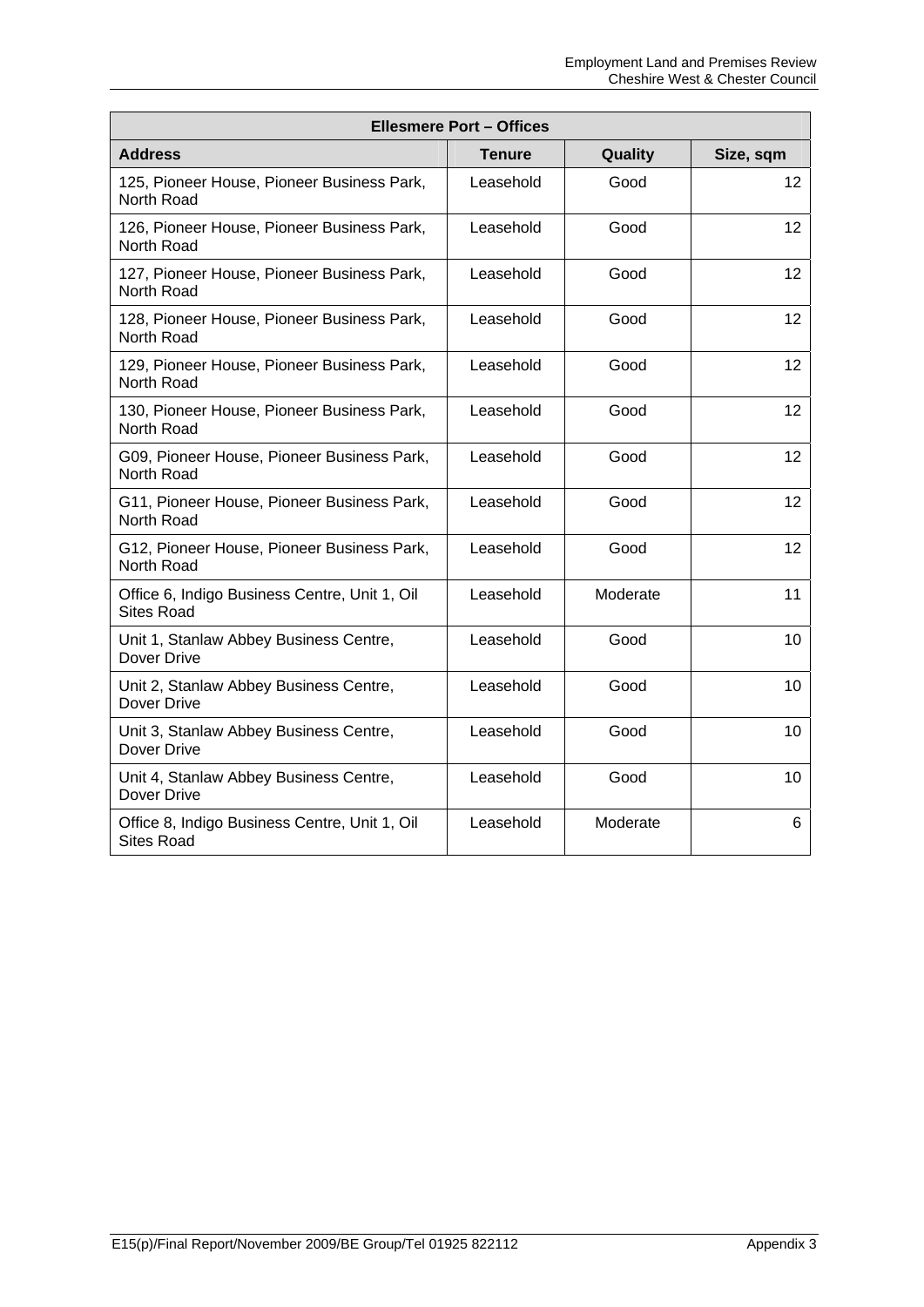| Northwich - Industrial                                             |               |               |           |
|--------------------------------------------------------------------|---------------|---------------|-----------|
| <b>Address</b>                                                     | <b>Tenure</b> | Quality       | Size, sqm |
| Unit 1/2, Winnington Business Park,<br>Winnington                  | Leasehold     | <b>Budget</b> | 2819      |
| Warehouse, Wincham Avenue, Wincham                                 | Either        | Good          | 1820      |
| Unit 5, Winnington Business Park, Winnington                       | Leasehold     | <b>Budget</b> | 1639      |
| CPM House Office, Winnington Business<br>Park, Winnington          | Leasehold     | Moderate      | 607       |
| Unit 3, New Cheshire Business Park,<br>Wincham Lane, Wincham       | Leasehold     | Moderate      | 363       |
| Unit 3B, New Cheshire Business Park,<br>Wincham Lane, Wincham      | Leasehold     | Moderate      | 320       |
| Unit 5, New Cheshire Business Park,<br>Wincham Lane, Wincham       | Leasehold     | Moderate      | 305       |
| Unit 7, Duttons Business Centre, Dock Road,<br>Northwich           | Leasehold     | Moderate      | 280       |
| Unit 6, Kingfisher Court, Denton Drive<br><b>Industrial Estate</b> | Leasehold     | Moderate      | 226       |
| Unit 2, New Cheshire Business Park,<br>Wincham Lane, Wincham       | Leasehold     | Moderate      | 223       |
| Unit 10, Duttons Business Centre, Dock Road,<br>Northwich          | Leasehold     | Moderate      | 186       |
| Cosgrove Business Park, Daisy Bank Lane,<br>Anderton               | Either        | Moderate      | 126       |
| Cosgrove Business Park, Daisy Bank Lane,<br>Anderton               | Either        | Moderate      | 126       |
| Unit 3, Block 3, Riverside Trading Estate,<br>Navigation Road      | Leasehold     | Moderate      | 118       |
| Unit 7, Heron Court, Denton Drive                                  | Leasehold     | Moderate      | 112       |
| Unit 3, Dalby Court, Gadbrook Road,<br>Rudheath                    | Leasehold     | Moderate      | 98        |
| Unit 4, Dalby Court, Gadbrook Road,<br>Rudheath                    | Leasehold     | Moderate      | 98        |
| Unit 4, Kingfisher Court, Denton Drive<br><b>Industrial Estate</b> | Leasehold     | Moderate      | 97        |
| Unit 6, Duttons Business Centre, Dock Road,<br>Northwich           | Leasehold     | Moderate      | 93        |
| Unit 2, Chapel Street, Wincham                                     | Leasehold     | Good          | 93        |

| <b>Northwich – Offices</b>                |               |                |           |
|-------------------------------------------|---------------|----------------|-----------|
| <b>Address</b>                            | <b>Tenure</b> | <b>Quality</b> | Size, sqm |
| Ground Floor, Sension House, Denton Drive | Either        | Moderate       | 584       |
| Unit 5, Royal Court, Gadbrook Park        | Either        | Good           | 475       |
| Building C, Rudheath Way, Gadbrook Park   | Leasehold     | Good           | 465       |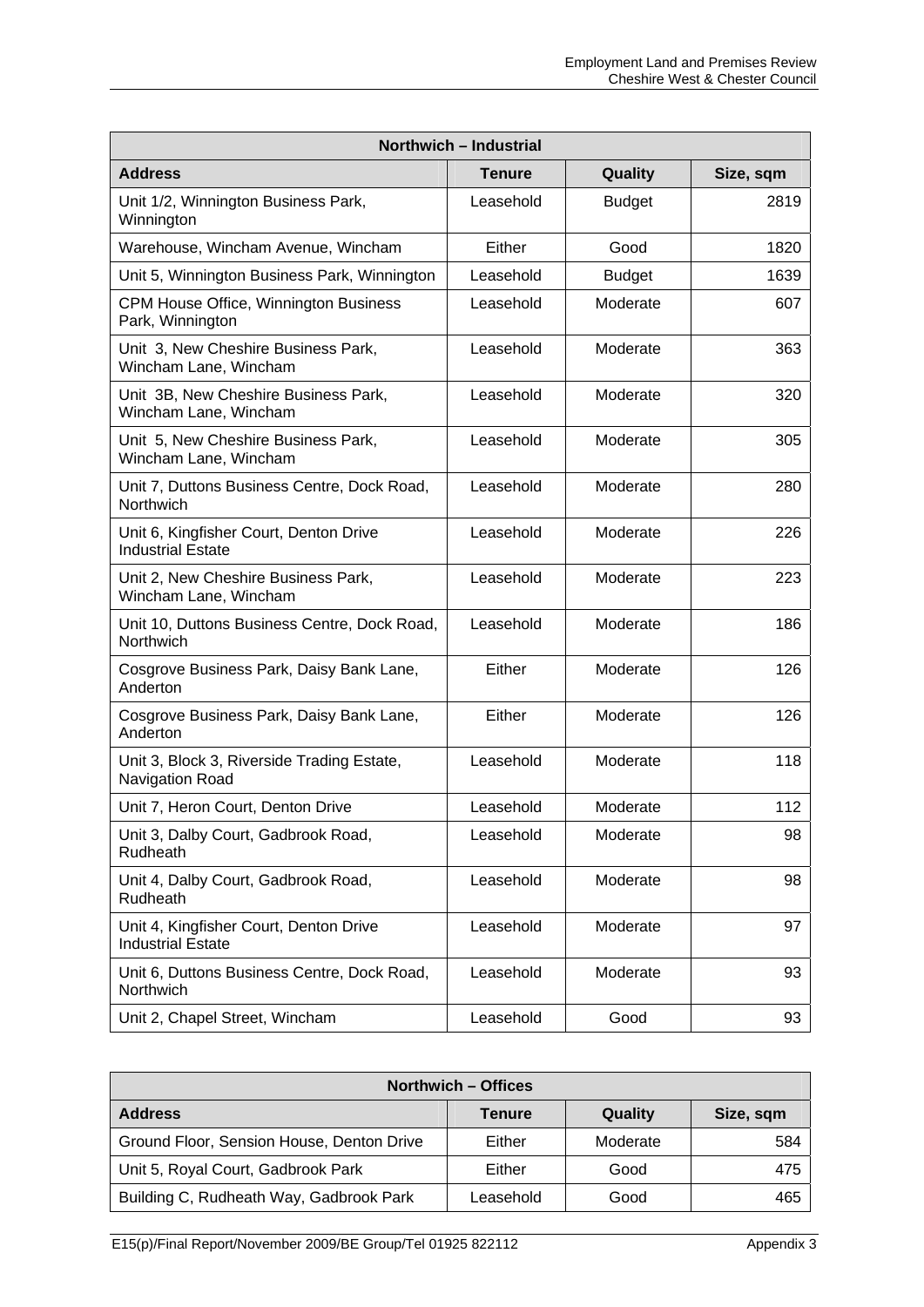| <b>Northwich - Offices</b>                                           |               |               |           |
|----------------------------------------------------------------------|---------------|---------------|-----------|
| <b>Address</b>                                                       | <b>Tenure</b> | Quality       | Size, sqm |
| The Heysoms, 163 Chester Road                                        | Freehold      | Moderate      | 460       |
| First Floor, 469 Manchester Road                                     | Leasehold     | Good          | 453       |
| 8/10 Winnington Street                                               | Either        | Moderate      | 395       |
| Units 1 & 2, Brickfield Business Centre,<br><b>Manchester Road</b>   | Leasehold     | <b>Budget</b> | 362       |
| Victoria House, New Cheshire Business Park,<br>Wincham Lane, Wincham | Leasehold     | Moderate      | 348       |
| 4, Royal Mews, Gadbrook Park                                         | Leasehold     | Good          | 279       |
| Part Unit 1, Royal Court, Gadbrook Park                              | Either        | Good          | 255       |
| 3, The Stables, Gadbrook Park                                        | Leasehold     | Good          | 232       |
| 150, London Road                                                     | Leasehold     | Moderate      | 232       |
| 1, Winnington Court                                                  | Either        | Good          | 224       |
| 17-19, Winnington Street                                             | Either        | Moderate      | 208       |
| 13, Market Street                                                    | Leasehold     | Good          | 207       |
| Unit 8, Brunel Court, Gadbrook Park                                  | Leasehold     | Good          | 158       |
| Unit 14, Brunel Court, Gadbrook Park                                 | Leasehold     | Good          | 158       |
| Unit 6, Brunel Court, Gadbrook Park                                  | Leasehold     | Good          | 143       |
| Unit 9, Brunel Court, Gadbrook Park                                  | Leasehold     | Good          | 143       |
| Unit 5, Brunel Court, Gadbrook Park                                  | Leasehold     | Good          | 133       |
| 37B, Witton Street                                                   | Leasehold     | <b>Budget</b> | 130       |
| 12, Winnington Street                                                | Either        | Moderate      | 125       |
| Suite A, First Floor, Targeting House,<br><b>Gadbrook Park</b>       | Leasehold     | Moderate      | 119       |
| First Floor, Unit 3, Brunel Court, Gadbrook<br>Park                  | Leasehold     | Good          | 73        |
| 27b, High Street                                                     | Leasehold     | Moderate      | 37        |
| Office 2, Weaver Business Centre,<br>Winnington Lane                 | Leasehold     | Moderate      | 16        |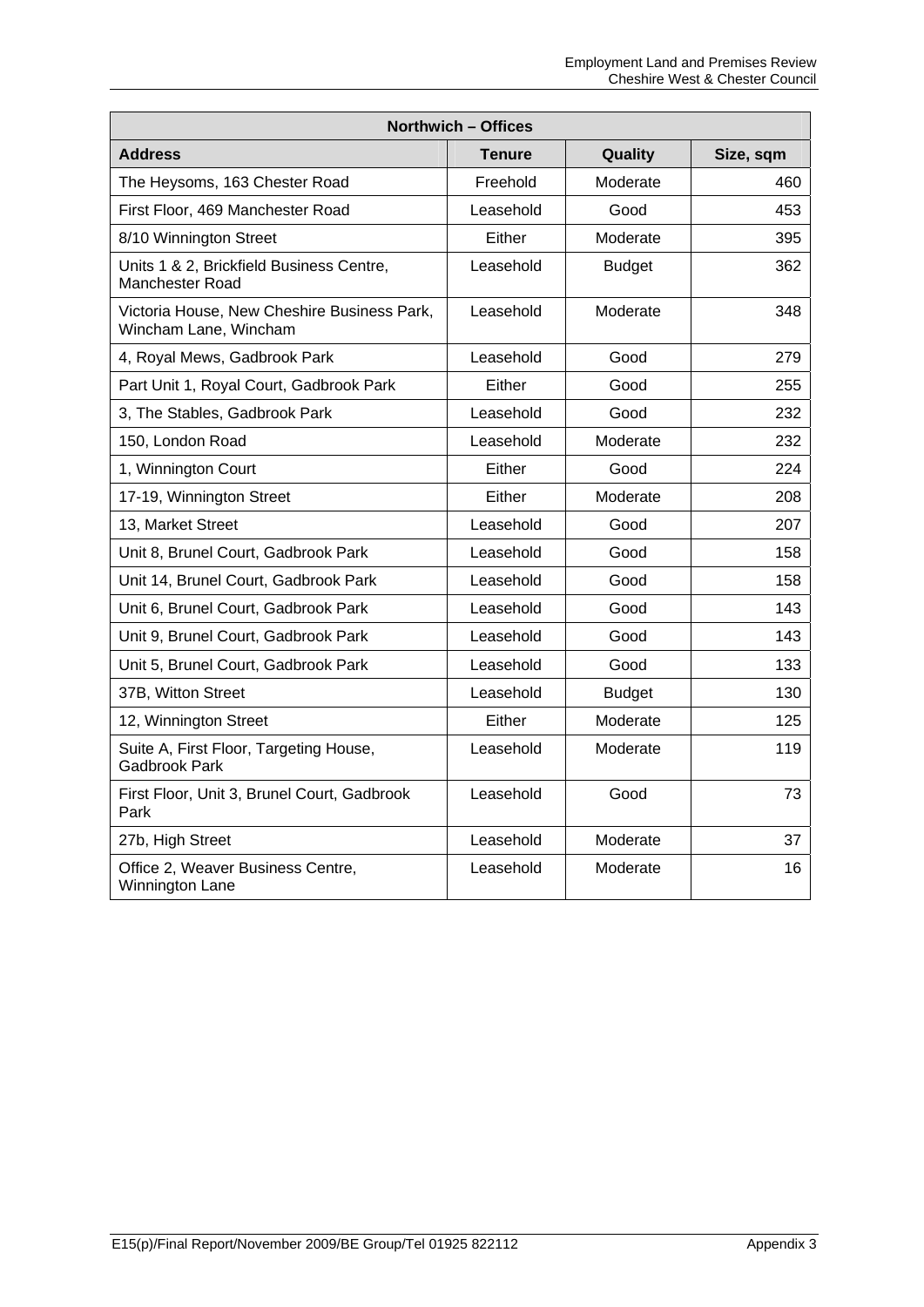| <b>Winsford - Industrial</b>                                                         |               |               |           |
|--------------------------------------------------------------------------------------|---------------|---------------|-----------|
| <b>Address</b>                                                                       | <b>Tenure</b> | Quality       | Size, sqm |
| One175, Road One, Winsford Industrial<br>Estate                                      | Either        | Good          | 16,300    |
| Cosmopolitan 5, Road Five, Winsford<br><b>Industrial Estate</b>                      | Either        | Moderate      | 15,143    |
| Go Large, Road Three, Winsford Industrial<br>Estate                                  | Leasehold     | Moderate      | 13,823    |
| Maximus, Road One, Winsford Industrial<br>Estate                                     | Leasehold     | Good          | 9755      |
| One100, Winsford Industrial Estate                                                   | Either        | Good          | 9290      |
| Park Five Business Park, Winsford Industrial<br>Estate                               | Either        | Moderate      | 5675      |
| Unit 10, Navigation Park, Road One, Winsford<br><b>Industrial Estate</b>             | Either        | Good          | 2293      |
| Barlow Drive, Woodford Park Industrial Estate                                        | Leasehold     | Moderate      | 2262      |
| Former Richmond Packaging Unit, New Road                                             | Leasehold     | Moderate      | 2029      |
| Unit 2, Nat Lane Business Park, Nat Lane                                             | Leasehold     | Moderate      | 1529      |
| Road Four, Winsford Industrial Estate                                                | Leasehold     | Good          | 1444      |
| Former Premier Frames Unit, Road One/Road<br>Four, Winsford Industrial Estate        | Leasehold     | Moderate      | 1243      |
| Unit 9, Navigation Park, Road One, Winsford<br><b>Industrial Estate</b>              | Either        | Good          | 735       |
| Unit 7, Oasis Business Park, Road One,<br><b>Winsford Industrial Estate</b>          | Either        | Good          | 666       |
| Unit One, Woodford Park Industrial Estate                                            | Either        | Moderate      | 646       |
| Unit 3, Road One/Road Four, Winsford<br><b>Industrial Estate</b>                     | Either        | Moderate      | 530       |
| Unit 2, Former Dennis Building, Road Five,<br>Winsford Industrial Estate, Winsford   | Leasehold     | <b>Budget</b> | 451       |
| Road Two, Winsford Industrial Estate                                                 | Leasehold     | Moderate      | 447       |
| Unit 1, Navigation Park, Road One, Winsford<br><b>Industrial Estate</b>              | Either        | Good          | 397       |
| Unit 2B, Woodford Park Industrial Estate                                             | Leasehold     | Moderate      | 344       |
| Unit 2, Oasis Business Park, Road One,<br><b>Winsford Industrial Estate</b>          | Either        | Good          | 340       |
| Unit 2, Road One/Road Four, Winsford<br><b>Industrial Estate</b>                     | Either        | Moderate      | 317       |
| Unit 8, Oasis Business Park, Road One,<br><b>Winsford Industrial Estate</b>          | Either        | Good          | 288       |
| Unit 12a, Oasis Business Park, Road One,<br><b>Winsford Industrial Estate</b>        | Either        | Good          | 256       |
| Unit C, The Business Centre, Barlow Drive,<br><b>Woodford Park Industrial Estate</b> | Leasehold     | Good          | 186       |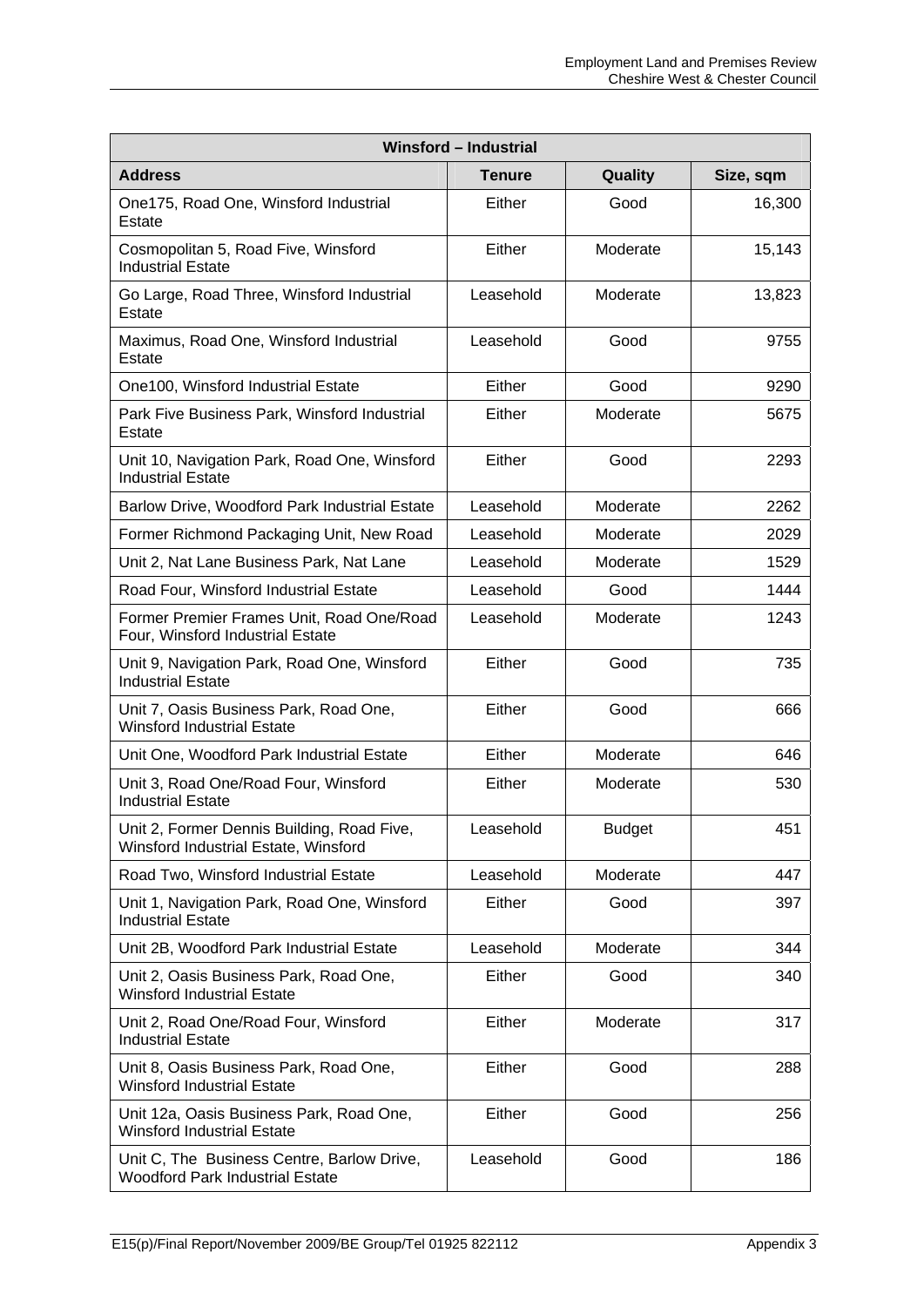| Winsford - Industrial                                                         |               |         |           |
|-------------------------------------------------------------------------------|---------------|---------|-----------|
| <b>Address</b>                                                                | <b>Tenure</b> | Quality | Size, sqm |
| Unit B, The Business Centre, Barlow Drive,<br>Woodford Park Industrial Estate | Leasehold     | Good    | 186       |
| Unit A, The Business Centre, Barlow Drive,<br>Woodford Park Industrial Estate | Leasehold     | Good    | 186       |
| Unit 5, The Business Centre, Barlow Drive                                     | Leasehold     | Good    | 186       |
| Unit 10, The Business Centre, Barlow Drive                                    | Leasehold     | Good    | 186       |
| Unit 12, The Business Centre, Barlow Drive                                    | Leasehold     | Good    | 186       |
| Unit E, The Business Centre, Barlow Drive,<br>Woodford Park Industrial Estate | Leasehold     | Good    | 93        |
| Unit D, The Business Centre, Barlow Drive,<br>Woodford Park Industrial Estate | Leasehold     | Good    | 93        |
| Unit 8, The Business Centre, Barlow Drive                                     | Leasehold     | Good    | 93        |
| Unit 11, The Business Centre, Barlow Drive                                    | Leasehold     | Good    | 93        |
| Unit 14, The Business Centre, Barlow Drive                                    | Leasehold     | Good    | 93        |

| <b>Winsford - Offices</b>                                                      |               |               |           |
|--------------------------------------------------------------------------------|---------------|---------------|-----------|
| <b>Address</b>                                                                 | <b>Tenure</b> | Quality       | Size, sqm |
| Nesco House, Road 2, Winsford Industrial<br>Estate                             | Either        | Moderate      | 807       |
| Former Ruck Warehousing Office, Road One,<br><b>Winsford Industrial Estate</b> | Leasehold     | Moderate      | 214       |
| Ground Floor Office, Road One, Winsford<br><b>Industrial Estate</b>            | Leasehold     | <b>Budget</b> | 161       |
| Unit A, Wharton Park House Business Centre,<br>Nat Lane                        | Leasehold     | Moderate      | 182       |
| Unit 12, Meridian House, Road One, Winsford<br><b>Industrial Estate</b>        | Leasehold     | Moderate      | 51        |
| B21, Verdin Exchange, High Street                                              | Leasehold     | Moderate      | 42        |
| Unit 21C, Meridian House, Road One,<br><b>Winsford Industrial Estate</b>       | Leasehold     | Moderate      | 32        |
| B18, Verdin Exchange, High Street                                              | Leasehold     | Moderate      | 30        |
| B9, Verdin Exchange, High Street                                               | Leasehold     | Moderate      | 28        |
| R13, Verdin Exchange, High Street                                              | Leasehold     | Moderate      | 28        |
| G3, Verdin Exchange, High Street                                               | Leasehold     | Moderate      | 28        |
| B1, Verdin Exchange, High Street                                               | Leasehold     | Moderate      | 27        |
| Unit D, Wharton Park House Business Centre,<br>Nat Lane                        | Leasehold     | Moderate      | 27        |
| B2, Verdin Exchange, High Street                                               | Leasehold     | Moderate      | 25        |
| B3, Verdin Exchange, High Street                                               | Leasehold     | Moderate      | 25        |
| G4, Verdin Exchange, High Street                                               | Leasehold     | Moderate      | 24        |
| Unit 7, Meridian House, Road One, Winsford                                     | Leasehold     | Moderate      | 23        |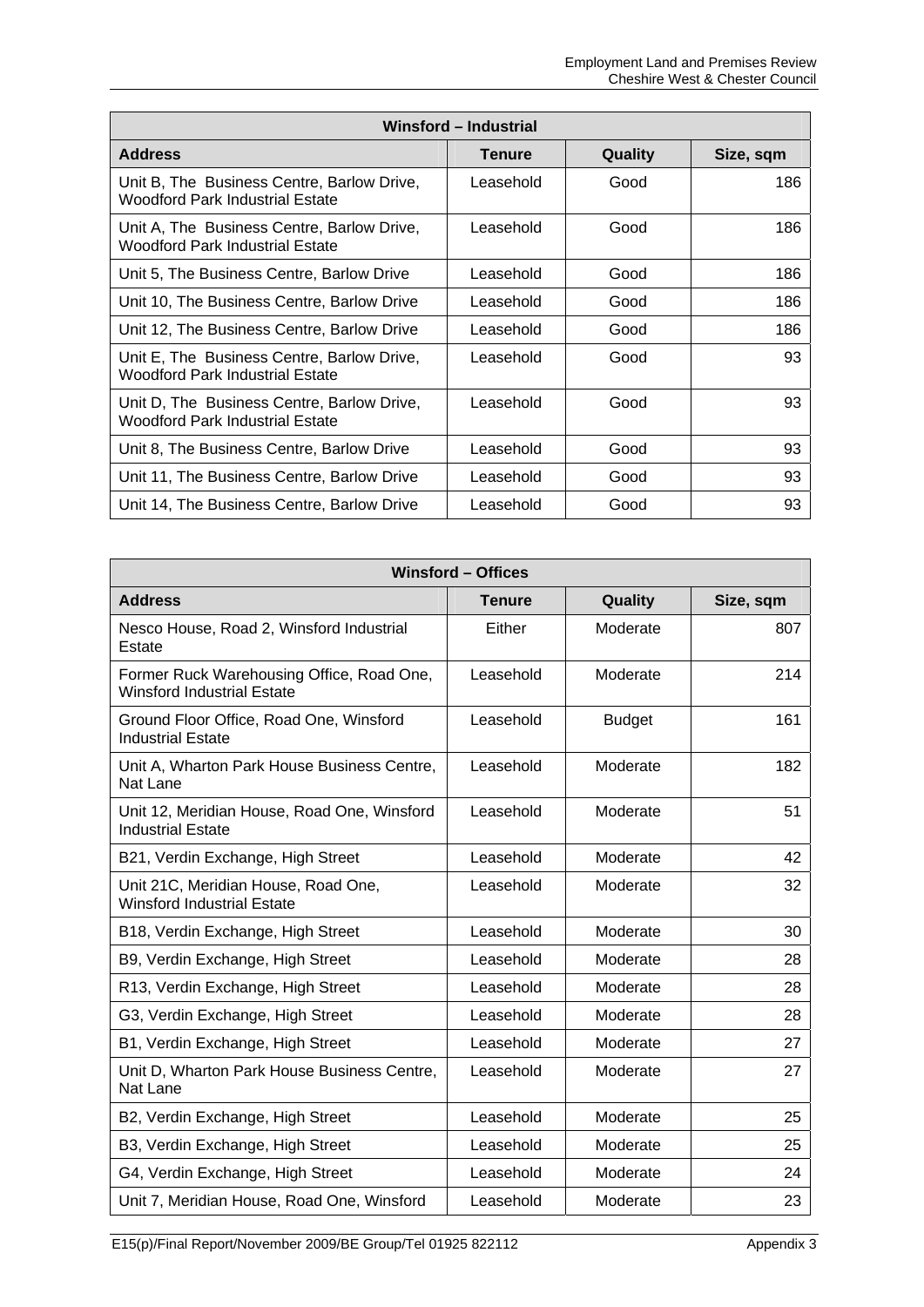| <b>Winsford - Offices</b>                                               |               |          |           |
|-------------------------------------------------------------------------|---------------|----------|-----------|
| <b>Address</b>                                                          | <b>Tenure</b> | Quality  | Size, sqm |
| Industrial Estate                                                       |               |          |           |
| R16, Verdin Exchange, High Street                                       | Leasehold     | Moderate | 22        |
| R17, Verdin Exchange, High Street                                       | Leasehold     | Moderate | 22        |
| Unit T, Wharton Park House Business Centre,<br>Nat Lane                 | Leasehold     | Moderate | 20        |
| Unit N, Wharton Park House Business Centre,<br>Nat Lane                 | Leasehold     | Moderate | 19        |
| R25, Verdin Exchange, High Street                                       | Leasehold     | Moderate | 18        |
| B7, Verdin Exchange, High Street                                        | Leasehold     | Moderate | 17        |
| Unit M, Wharton Park House Business<br>Centre, Nat Lane                 | Leasehold     | Moderate | 16        |
| R20, Verdin Exchange, High Street                                       | Leasehold     | Moderate | 15        |
| Unit 12, Meridian House, Road One, Winsford<br><b>Industrial Estate</b> | Leasehold     | Moderate | 13        |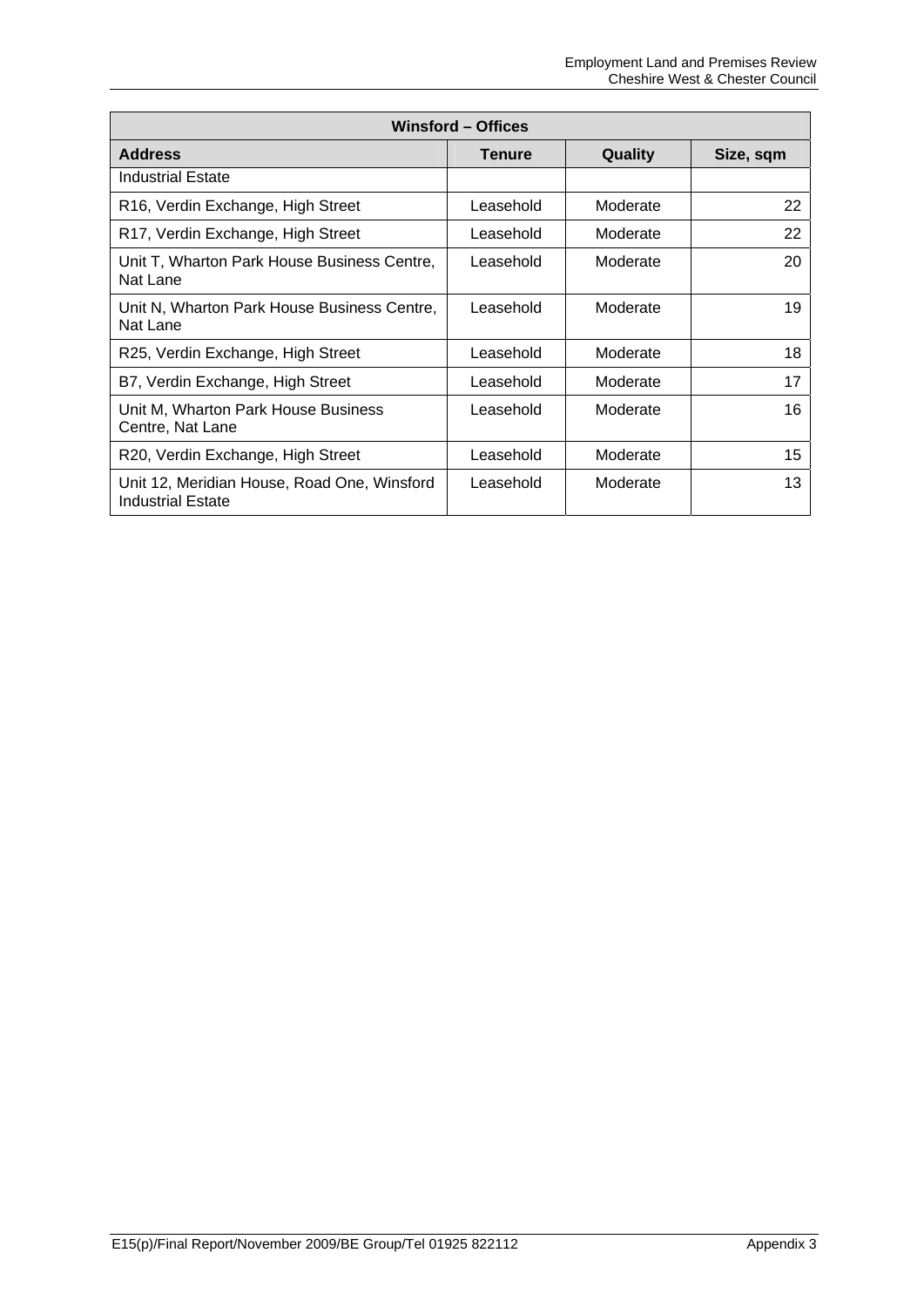| <b>Rural - Industrial</b>                                                                           |                   |               |               |           |  |  |  |  |
|-----------------------------------------------------------------------------------------------------|-------------------|---------------|---------------|-----------|--|--|--|--|
| <b>Address</b>                                                                                      | <b>Location</b>   | <b>Tenure</b> | Quality       | Size, sqm |  |  |  |  |
| Capenhurst Technology Park,<br>Capenhurst Lane                                                      | Capenhurst        | Leasehold     | Moderate      | 929       |  |  |  |  |
| Capenhurst Technology Park,<br>Capenhurst Lane                                                      | Capenhurst        | Leasehold     | Moderate      | 697       |  |  |  |  |
| Workshop & Showroom at Canalside<br>Industrial Estate, Tattenhall Road,<br><b>Bolesworth Estate</b> | <b>Tattenhall</b> | Leasehold     | Moderate      | 557       |  |  |  |  |
| Unit 05 (05), Millennium Court, Clayhill<br><b>Light Industrial Estate</b>                          | Neston            | Leasehold     | Good          | 365       |  |  |  |  |
| Unit 2 (02), Millennium Court, Clayhill<br><b>Light Industrial Estate</b>                           | Neston            | Leasehold     | Good          | 354       |  |  |  |  |
| Marbury House Farm, Bentley's Farm<br>Lane                                                          | Higher<br>Whitley | Leasehold     | Moderate      | 279       |  |  |  |  |
| Unit 9 (09), Millennium Court, Clayhill<br><b>Light Industrial Estate</b>                           | <b>Neston</b>     | Leasehold     | Good          | 226       |  |  |  |  |
| Unit 7 (07), Millennium Court, Clayhill<br><b>Light Industrial Estate</b>                           | <b>Neston</b>     | Leasehold     | Good          | 226       |  |  |  |  |
| Unit 6 (06), Millennium Court, Clayhill<br><b>Light Industrial Estate</b>                           | Neston            | Leasehold     | Good          | 226       |  |  |  |  |
| Harthill Park, Whitchurch Road,<br><b>Bolesworth Estate</b>                                         | Chowley           | Leasehold     | Moderate      | 186       |  |  |  |  |
| Threapwood Workshop, Threapwood                                                                     | Malpas            | Leasehold     | <b>Budget</b> | 186       |  |  |  |  |
| Higher Wych                                                                                         | Malpas            | Leasehold     | Moderate      | 175       |  |  |  |  |
| Capenhurst Technology Park,<br>Capenhurst Lane                                                      | Capenhurst        | Leasehold     | Moderate      | 149       |  |  |  |  |
| Unit 10, Hampton Heath Industrial<br>Estate, Chester Road Hampton                                   | Malpas            | Leasehold     | Moderate      | 139       |  |  |  |  |
| Unit 3, Clayhill Light Industrial Estate                                                            | Neston            | Leasehold     | Moderate      | 100       |  |  |  |  |
| Unit 3 (01C), Windle Court, Clayhill<br><b>Light Industrial Estate</b>                              | Neston            | Leasehold     | Good          | 94        |  |  |  |  |
| Unit 39, Clayhill Light Industrial Estate                                                           | Neston            | Leasehold     | Moderate      | 44        |  |  |  |  |
| 39 Clayhill Light Industrial Park                                                                   | Neston            | Leasehold     | Moderate      | 42        |  |  |  |  |
| Unit 34, Clayhill Light Industrial Estate                                                           | Neston            | Leasehold     | Moderate      | 40        |  |  |  |  |

| <b>Rural – Offices</b>                                        |           |               |          |           |  |  |  |  |
|---------------------------------------------------------------|-----------|---------------|----------|-----------|--|--|--|--|
| <b>Address</b>                                                | Location  | <b>Tenure</b> | Quality  | Size, sqm |  |  |  |  |
| 63, High Street                                               | Tarvin    | Leasehold     | Moderate | 687       |  |  |  |  |
| Chowley Five, Chowley Oak Business<br>Park, Bolesworth Estate | Chowley   | Leasehold     | Good     | 372       |  |  |  |  |
| Portal Business Park, Eaton Lane                              | Tarporley | Leasehold     | Good     | 317       |  |  |  |  |
| Portal Business Park, Eaton Lane                              | Tarporley | Leasehold     | Good     | 305       |  |  |  |  |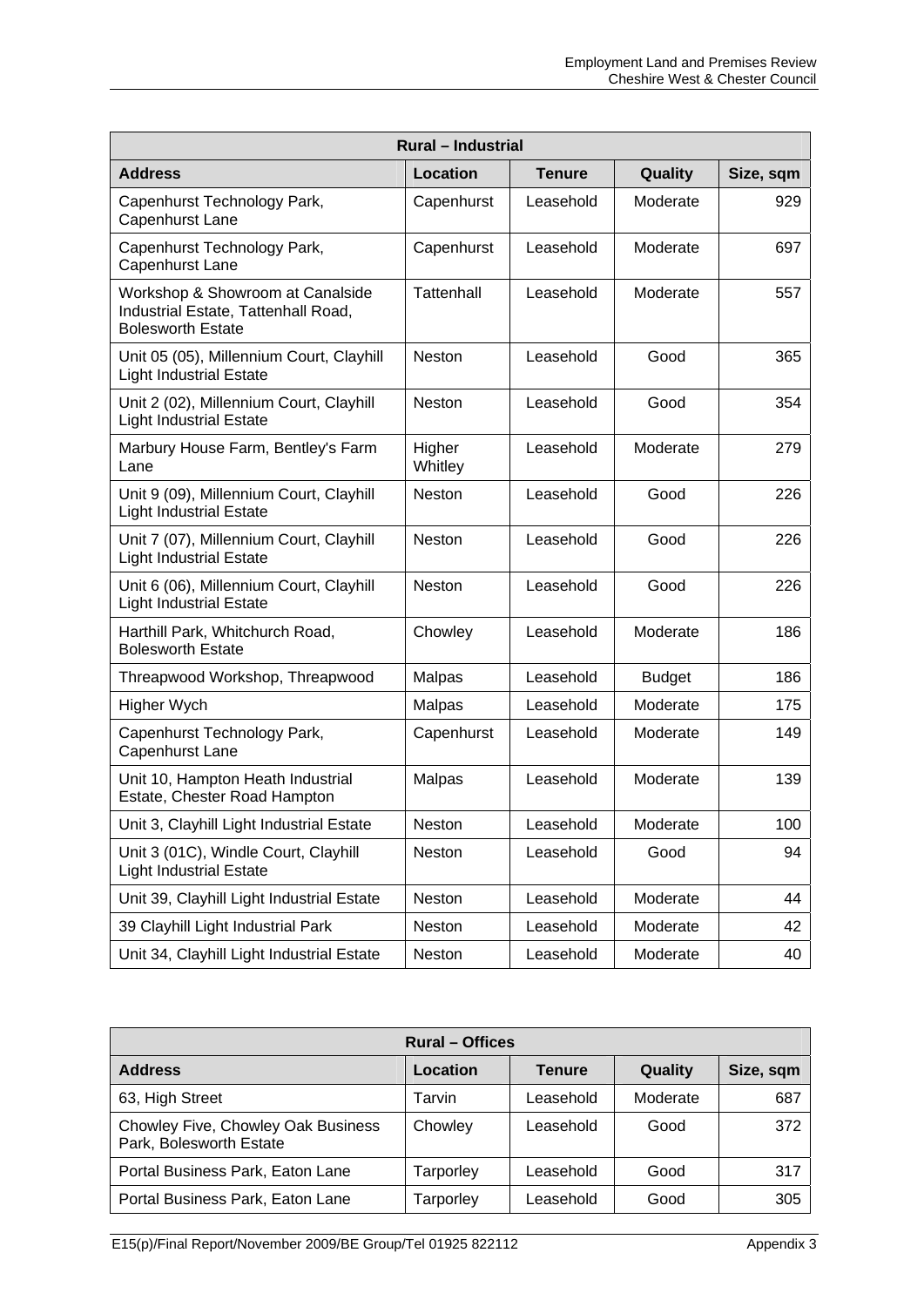| <b>Rural - Offices</b>                                                                             |            |               |          |           |  |  |  |  |
|----------------------------------------------------------------------------------------------------|------------|---------------|----------|-----------|--|--|--|--|
| <b>Address</b>                                                                                     | Location   | <b>Tenure</b> | Quality  | Size, sqm |  |  |  |  |
| Portal Business Park, Eaton Lane                                                                   | Tarporley  | Leasehold     | Good     | 293       |  |  |  |  |
| Portal Business Park, Eaton Lane                                                                   | Tarporley  | Leasehold     | Good     | 293       |  |  |  |  |
| First Floor, Ineos Compound Building,<br>Chester Road, Helsby                                      | Helsby     | Leasehold     | Moderate | 290       |  |  |  |  |
| Ground Floor Offices, Canalside<br>Industrial Estate, Tattenhall Road,<br><b>Bolesworth Estate</b> | Tattenhall | Leasehold     | Moderate | 279       |  |  |  |  |
| Oaklands Office Park, Hooton Road                                                                  | Hooton     | Either        | Good     | 230       |  |  |  |  |
| Oaklands Office Park, Hooton Road                                                                  | Hooton     | Either        | Good     | 230       |  |  |  |  |
| Oaklands Office Park, Hooton Road                                                                  | Hooton     | Either        | Good     | 230       |  |  |  |  |
| Oaklands Office Park, Hooton Road                                                                  | Hooton     | Either        | Good     | 230       |  |  |  |  |
| Oaklands Office Park, Hooton Road                                                                  | Hooton     | Either        | Good     | 230       |  |  |  |  |
| Oaklands Office Park, Hooton Road                                                                  | Hooton     | Either        | Good     | 230       |  |  |  |  |
| Oaklands Office Park, Hooton Road                                                                  | Hooton     | Either        | Good     | 230       |  |  |  |  |
| Oaklands Office Park, Hooton Road                                                                  | Hooton     | Either        | Good     | 230       |  |  |  |  |
| Chowley Court, Ground Floor, Chowley<br>Oak Lane, Bolesworth Estate                                | Tattenhall | Leasehold     | Good     | 213       |  |  |  |  |
| Portal Business Park, Eaton Lane                                                                   | Tarporley  | Leasehold     | Good     | 211       |  |  |  |  |
| Normant House, Long Lane                                                                           | Upton      | Leasehold     | Moderate | 184       |  |  |  |  |
| Oaklands Office Park, Hooton Road                                                                  | Hooton     | Either        | Good     | 176       |  |  |  |  |
| Oaklands Office Park, Hooton Road                                                                  | Hooton     | Either        | Good     | 176       |  |  |  |  |
| Oaklands Office Park, Hooton Road                                                                  | Hooton     | Either        | Good     | 176       |  |  |  |  |
| Oaklands Office Park, Hooton Road                                                                  | Hooton     | Either        | Good     | 176       |  |  |  |  |
| Suite 2, Dane Farm Barn, Northwich<br>Road                                                         | Dutton     | Leasehold     | Good     | 171       |  |  |  |  |
| Portal Business Park, Eaton Lane                                                                   | Tarporley  | Leasehold     | Good     | 157       |  |  |  |  |
| Suite 1, Dane Farm Barn, Northwich<br>Road                                                         | Dutton     | Leasehold     | Good     | 119       |  |  |  |  |
| Oaklands Office Park, Hooton Road                                                                  | Hooton     | Either        | Good     | 117       |  |  |  |  |
| Oaklands Office Park, Hooton Road                                                                  | Hooton     | Either        | Good     | 117       |  |  |  |  |
| Village Barn, Knutsford Road/Barbers<br>Lane                                                       | Antrobus   | Leasehold     | Good     | 79        |  |  |  |  |
| Village Barn, Knutsford Road/Barbers<br>Lane                                                       | Antrobus   | Leasehold     | Good     | 79        |  |  |  |  |
| Golborne Bridge Farm Business Park,<br><b>Whitchurch Road</b>                                      | Golborne   | Leasehold     | Good     | 74        |  |  |  |  |
| Golborne Bridge Farm Business Park,<br>Whitchurch Road                                             | Golborne   | Leasehold     | Good     | 74        |  |  |  |  |
| Golborne Bridge Farm Business Park,<br><b>Whitchurch Road</b>                                      | Golborne   | Leasehold     | Good     | 74        |  |  |  |  |
| Golborne Bridge Farm Business Park,                                                                | Golborne   | Leasehold     | Good     | 74        |  |  |  |  |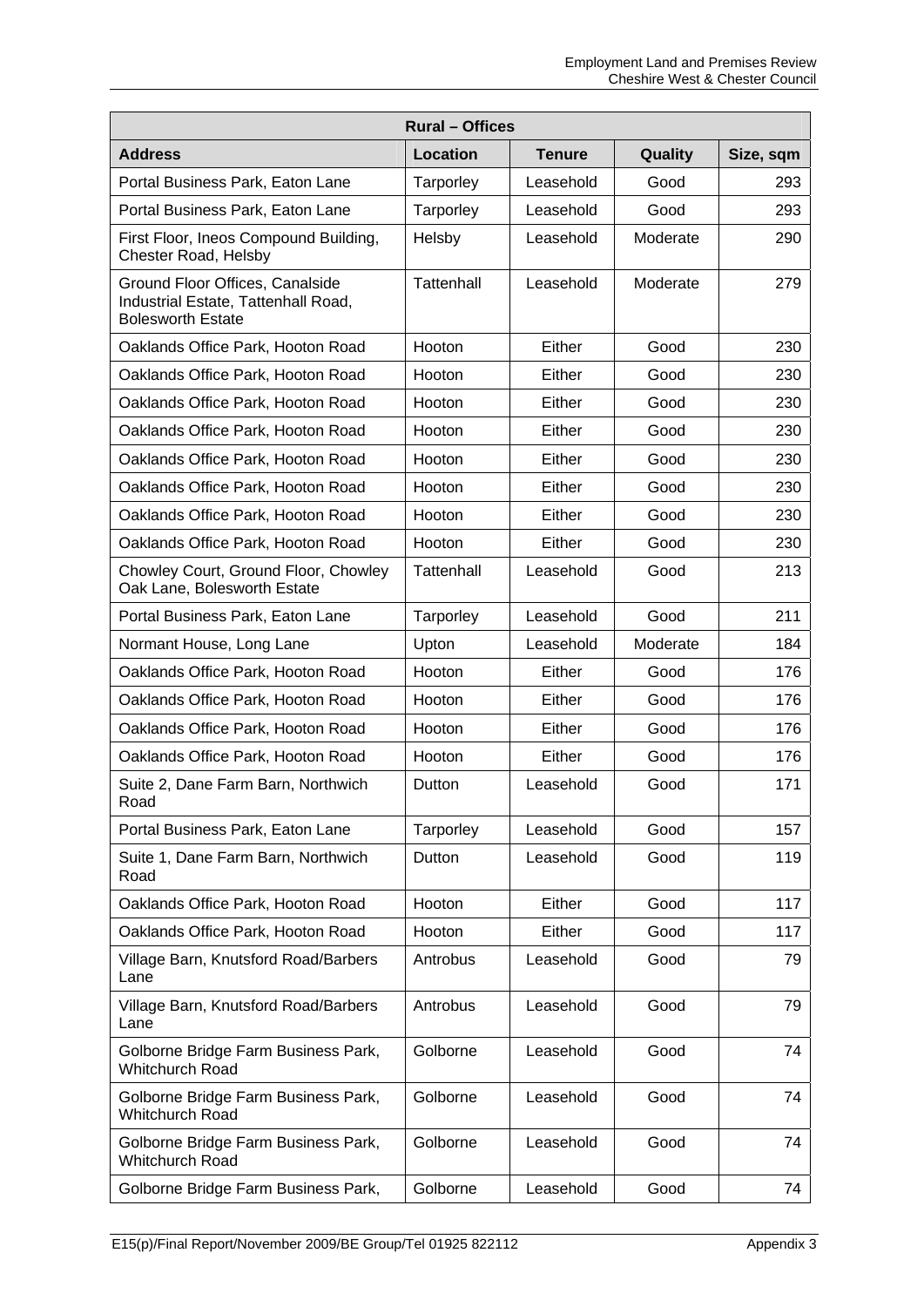| <b>Rural - Offices</b>                                           |                   |               |          |           |  |  |  |  |
|------------------------------------------------------------------|-------------------|---------------|----------|-----------|--|--|--|--|
| <b>Address</b>                                                   | Location          | <b>Tenure</b> | Quality  | Size, sqm |  |  |  |  |
| <b>Whitchurch Road</b>                                           |                   |               |          |           |  |  |  |  |
| Golborne Bridge Farm Business Park,<br><b>Whitchurch Road</b>    | Golborne          | Leasehold     | Good     | 74        |  |  |  |  |
| New Russia Hall, Shire House, Chester<br>Road, Bolesworth Estate | Gatesheath        | Leasehold     | Moderate | 56        |  |  |  |  |
| Suite 1, Century House, High Street,<br><b>Bolesworth Estate</b> | Tattenhall        | Leasehold     | Moderate | 56        |  |  |  |  |
| Suite 2, Century House, High Street,<br><b>Bolesworth Estate</b> | Tattenhall        | Leasehold     | Moderate | 56        |  |  |  |  |
| Suite 5, Century House, High Street,<br><b>Bolesworth Estate</b> | Tattenhall        | Leasehold     | Moderate | 56        |  |  |  |  |
| The Old Estate Office, Stable Yard                               | Willington        | Leasehold     | Moderate | 56        |  |  |  |  |
| The Gardeners Store, Castle Park,<br>Howery Lane                 | Frodsham          | Leasehold     | Moderate | 48        |  |  |  |  |
| The Business Centre, Hooton Road                                 | Hooton            | Leasehold     | Moderate | 45        |  |  |  |  |
| The Business Centre, Hooton Road                                 | Hooton            | Leasehold     | Moderate | 43        |  |  |  |  |
| Lane Ends Farm, Green Lane                                       | Shocklach         | Leasehold     | Good     | 37        |  |  |  |  |
| 233, Chester Road, Helsby                                        | Helsby            | Freehold      | Moderate | 33        |  |  |  |  |
| Main House, Castle Park, Howery Lane                             | Frodsham          | Leasehold     | Moderate | 31        |  |  |  |  |
| The Business Centre, Hooton Road                                 | Hooton            | Leasehold     | Moderate | 28        |  |  |  |  |
| The Business Centre, Hooton Road                                 | Hooton            | Leasehold     | Moderate | 28        |  |  |  |  |
| Room E2, Frodsham Business Centre                                | Frodsham          | Leasehold     | Moderate | 24        |  |  |  |  |
| Oak Tree Court, Mill Lane                                        | <b>Ness</b>       | Leasehold     | Moderate | 21        |  |  |  |  |
| Oak Tree Court, Mill Lane                                        | <b>Ness</b>       | Leasehold     | Moderate | 21        |  |  |  |  |
| Oak Tree Court, Mill Lane                                        | <b>Ness</b>       | Leasehold     | Moderate | 21        |  |  |  |  |
| Oak Tree Court, Mill Lane                                        | <b>Ness</b>       | Leasehold     | Moderate | 21        |  |  |  |  |
| Oak Tree Court, Mill Lane                                        | <b>Ness</b>       | Leasehold     | Moderate | 21        |  |  |  |  |
| Oak Tree Court, Mill Lane                                        | <b>Ness</b>       | Leasehold     | Moderate | 21        |  |  |  |  |
| Oak Tree Court, Mill Lane                                        | <b>Ness</b>       | Leasehold     | Moderate | 21        |  |  |  |  |
| Marbury House Farm, Bently's Farm<br>Lane                        | Higher<br>Whitely | Leasehold     | Moderate | 17        |  |  |  |  |
| The Business Centre, Hooton Road                                 | Hooton            | Leasehold     | Moderate | 10        |  |  |  |  |
| The Business Centre, Hooton Road                                 | Hooton            | Leasehold     | Moderate | 10        |  |  |  |  |

*Source: BE Group 2009* 

*Data compiled from site visits, property databases, commercial agents' registers and consultation with stakeholders*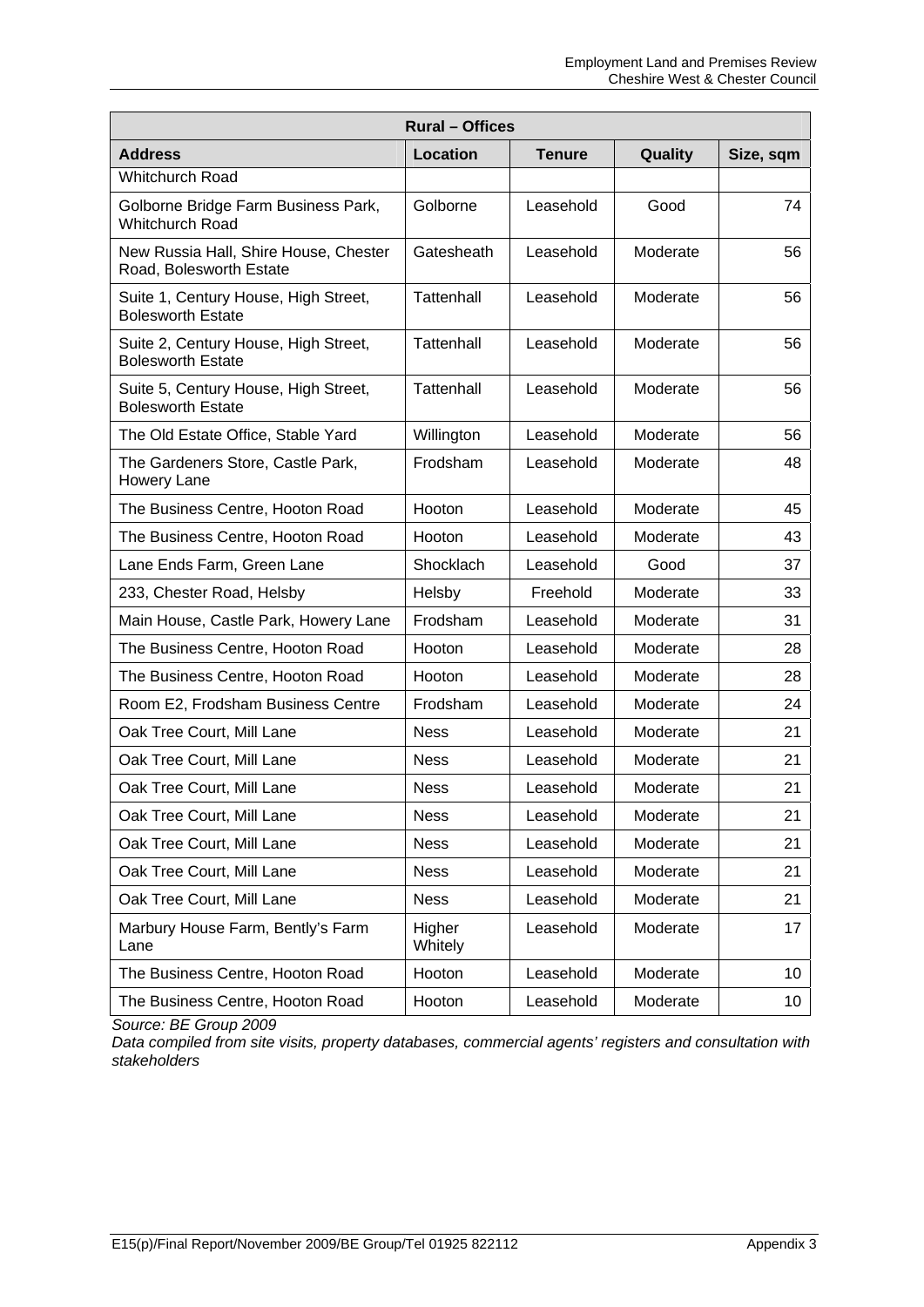**Company Survey Questionnaire**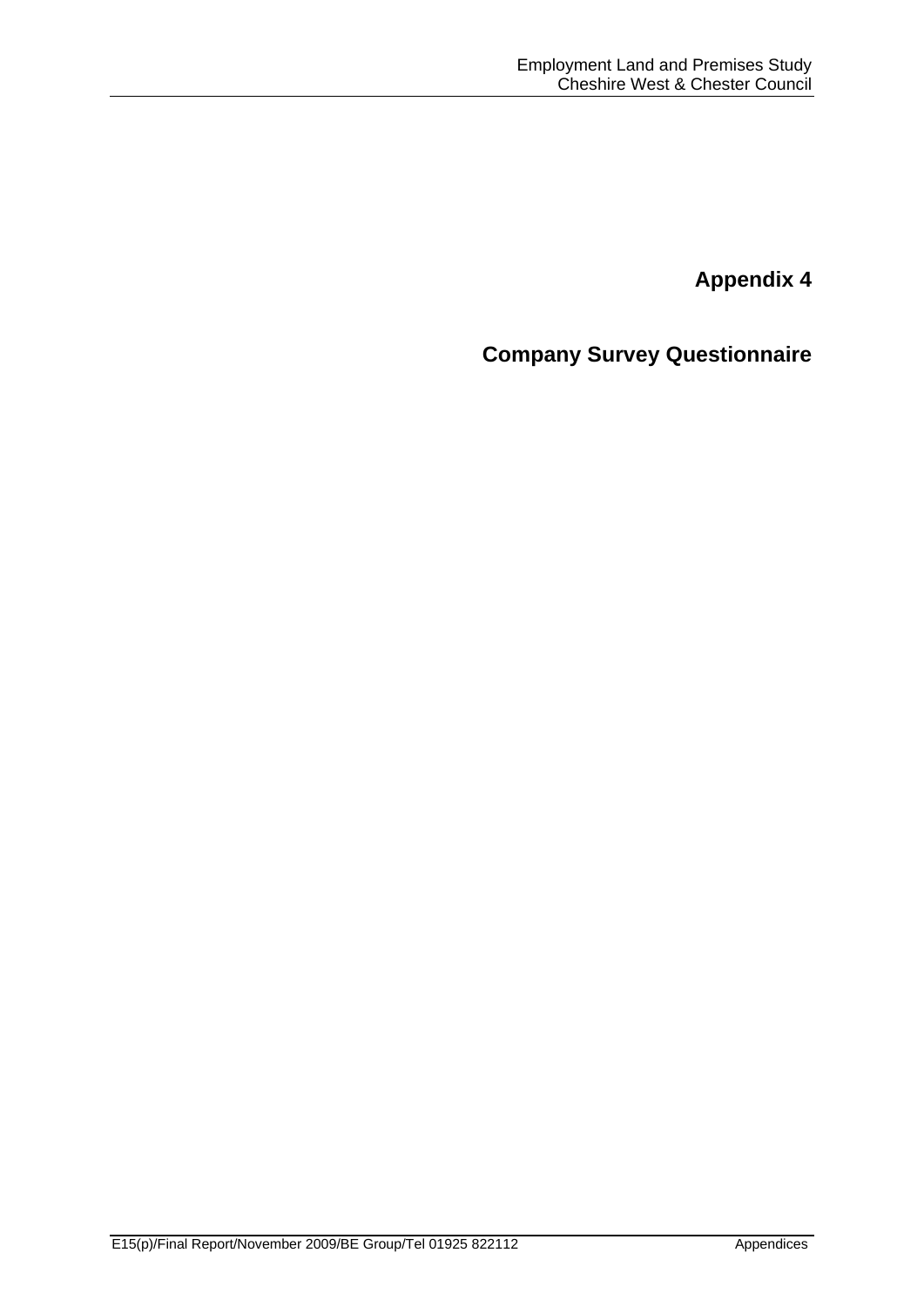# **CHESHIRE WEST & CHESTER COMPANY SURVEY**

### **Company Details**

Larger, sqm

Site size, hectares/acres

| Company:<br>Address:                    | <b>Contact Name:</b>                                                                                                 | Position: ______________________      |                                                   |                                            |                                   |  |              |  |  |  |
|-----------------------------------------|----------------------------------------------------------------------------------------------------------------------|---------------------------------------|---------------------------------------------------|--------------------------------------------|-----------------------------------|--|--------------|--|--|--|
| Tel No:                                 | <b>Business Activity:</b>                                                                                            |                                       |                                                   |                                            |                                   |  |              |  |  |  |
|                                         | <b>Number of Employees</b>                                                                                           |                                       |                                                   |                                            | 1. Full Time                      |  | 2. Part Time |  |  |  |
| This Location                           | Total in Cheshire West & Chester                                                                                     |                                       |                                                   |                                            |                                   |  |              |  |  |  |
| 3.                                      | <b>Current Accommodation</b><br>Office<br>Serviced office<br>Industrial<br>Warehouse<br>High-tech/lab<br><b>Site</b> | п<br>$\Box$<br>П<br>□<br>□<br>□       | Type of accommodation (please tick main type/use) | 4.                                         | Property owned<br>Property rented |  | □<br>П       |  |  |  |
|                                         | 5. Size of unit                                                                                                      |                                       |                                                   |                                            |                                   |  |              |  |  |  |
| $0-100$ sqm<br>□<br>$(0-1076 sqft)$     |                                                                                                                      |                                       | 101-200 sqm<br>(1077-2152 sqft)                   | □                                          | 201-500 sqm<br>(2153-5382 sqft)   |  | □            |  |  |  |
| 501-1000 sqm<br>п<br>(5383-10,764 sqft) |                                                                                                                      | 1001-2000 sqm<br>(10,765-21,529 sqft) | П                                                 | 2001-5000 sqm<br>П<br>(21,530-53,821 sqft) |                                   |  |              |  |  |  |

**6.** How satisfied are you with your current accommodation?

| Very satisfied $\Box$ | Satisfied        |  |
|-----------------------|------------------|--|
| Unsatisfied           | Very unsatisfied |  |

**7.** If you are unsatisfied or very unsatisfied, please state your reasons.

| <b>Future Accommodation</b>                             |            |        |                                     |            |                  |        |
|---------------------------------------------------------|------------|--------|-------------------------------------|------------|------------------|--------|
| 8. Are you considering moving premises within the next: |            |        |                                     |            |                  |        |
| 12 months?                                              | Yes<br>No. | □<br>□ |                                     | 2-3 years? | <b>Yes</b><br>No | □<br>□ |
| .                                                       |            |        | the contract of the contract of the |            |                  |        |

**If yes to either of the above, please respond to questions 9a – 9h, otherwise go directly to question 10.**